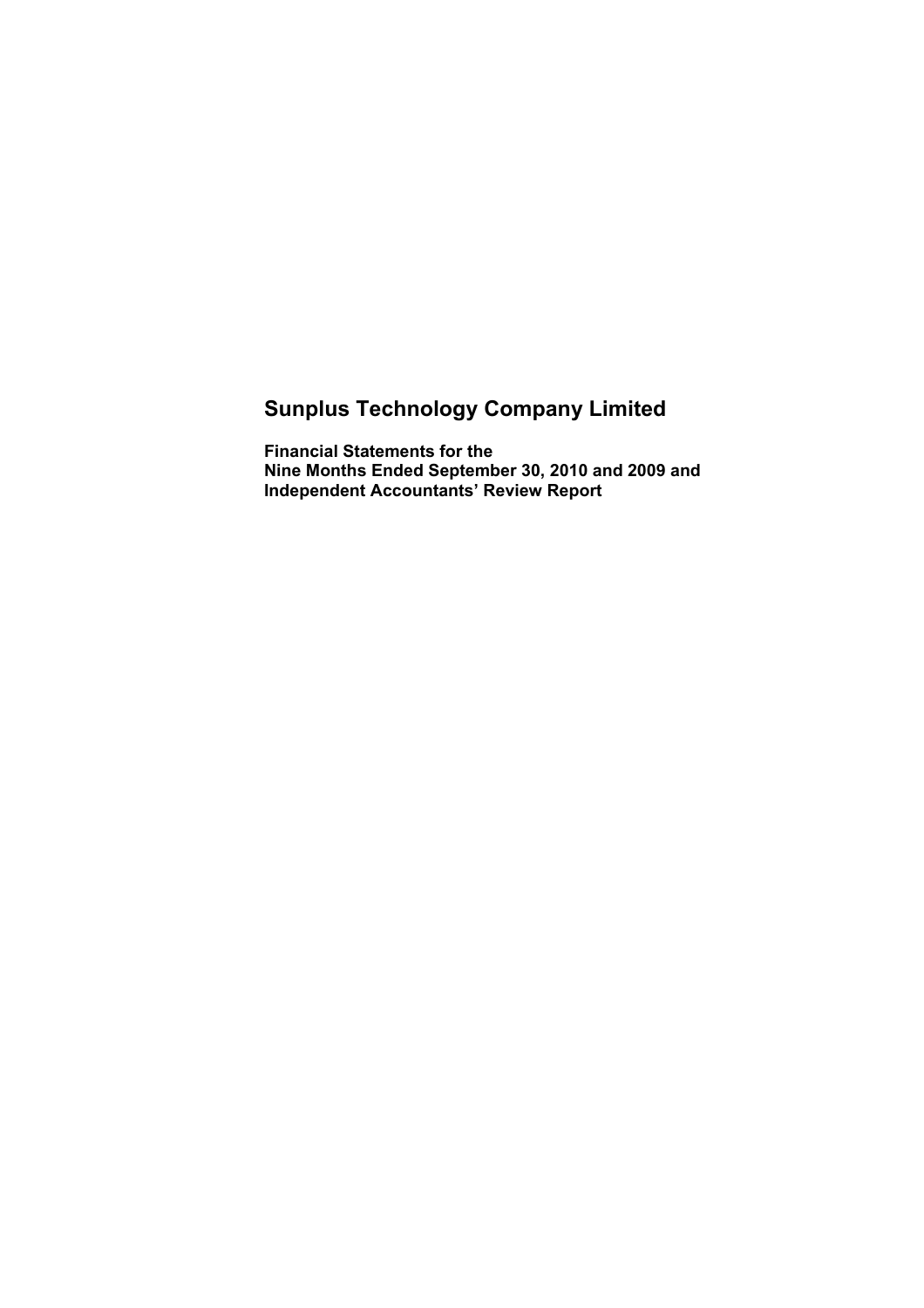### **INDEPENDENT ACCOUNTANTS' REVIEW REPORT**

The Board of Directors and the Shareholders Sunplus Technology Company Limited

We have reviewed the accompanying balance sheets of Sunplus Technology Company Limited as of September 30, 2010 and 2009, and the related statements of income and cash flows for the nine months then ended. These financial statements are the responsibility of the Company's management. Our responsibility is to issue a report on these financial statements based on our reviews.

Except as stated in the following paragraph, we conducted our reviews in accordance with Statement of Auditing Standards No. 36 - "Review of Financial Statements," issued by the Auditing Committee of the Accounting Research and Development Foundation of the Republic of China. A review consists principally of applying analytical procedures to financial data and making inquiries of persons responsible for financial and accounting matters. It is substantially less in scope than an audit conducted in accordance with auditing standards generally accepted in the Republic of China, the objective of which is the expression of an opinion regarding the financial statements taken as a whole. Accordingly, we do not express such an opinion.

As disclosed in Note 9 to the financial statements, the carrying values of equity-method investments as of September 30, 2010 and 2009 were NT\$6,633,555 thousand and NT\$7,902,764 thousand, respectively. As of September 30, 2010 and 2009, there were credit balance of NT\$729,596 thousand and NT\$578,209 thousand on the carrying value of these investments. For the nine months ended September 30, 2010 and 2009, the related investment gain and loss were NT\$317,946 thousand and NT\$277,320 thousand, respectively. These investment amounts and other investee information disclosed in Note 27 to the financial statements were based on the investees' unreviewed financial statements for the same reporting periods as those of the Company.

Based on our reviews, except for the adjustments that might have been determined to be necessary had the equity-method investees' financial statements mentioned in the preceding paragraph been reviewed, we are not aware of any material modifications that should be made to the financial statements of Sunplus Technology Company Limited as of and for the nine months ended September 30, 2010 and 2009 referred to in the first paragraph for them to be in conformity with the Guidelines Governing the Preparation of Financial Reports by Securities Issuers, requirements of the Business Accounting Law and Guidelines Governing Business Accounting relevant to financial accounting standards, and accounting principles generally accepted in the Republic of China.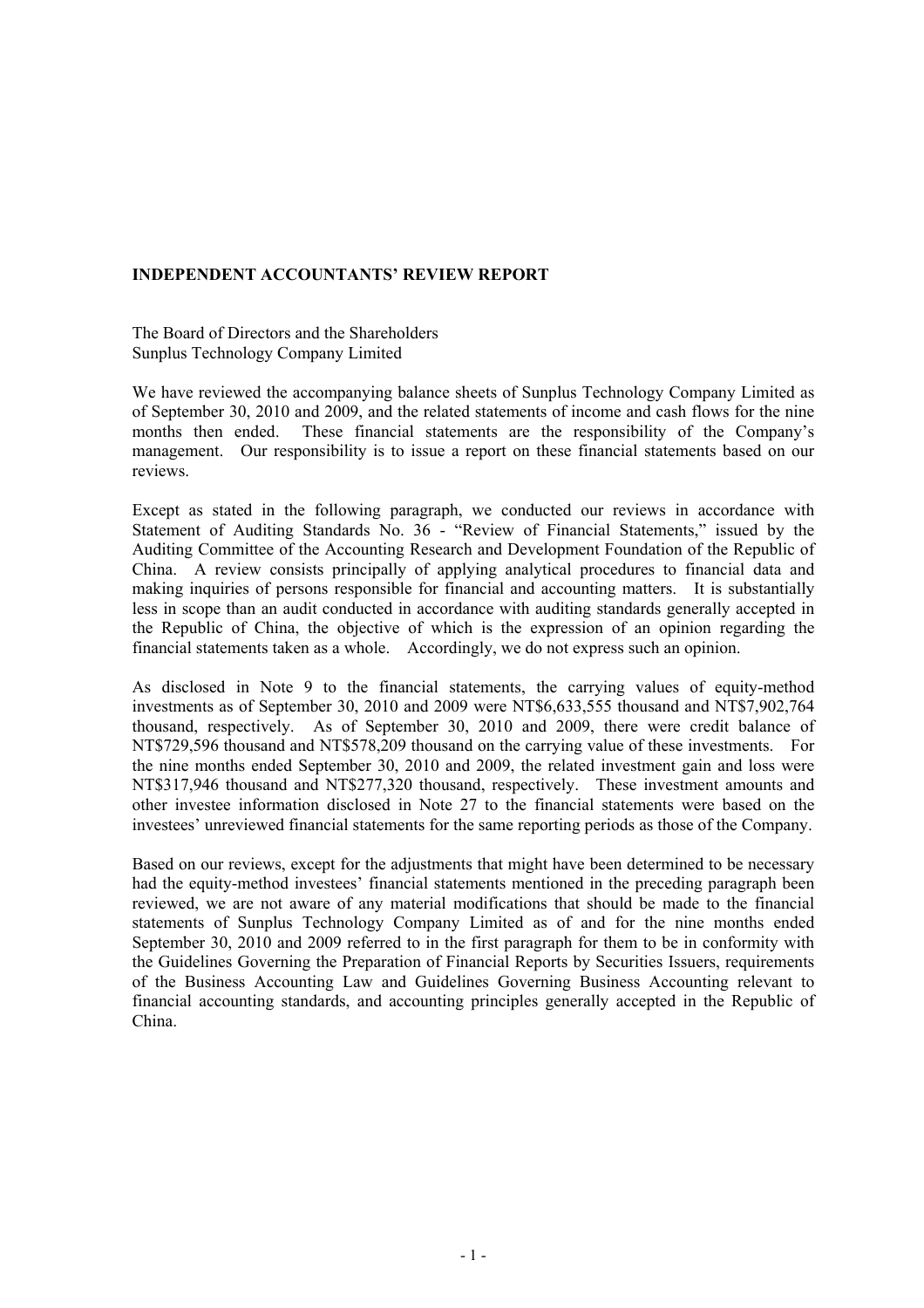As disclosed in Note 3 to the accompanying financial statements, the Company adopted the newly revised Statement of Financial Accounting Standards (SFAS) No. 10 - "Inventories" on January 1, 2009.

October 15, 2010

#### *Notice to Readers*

*The accompanying financial statements are intended only to present the financial position, results of operations and cash flows in accordance with accounting principles and practices generally accepted in the Republic of China and not those of any other jurisdictions. The standards, procedures and practices to review such financial statements are those generally accepted and applied in the Republic of China.* 

*For the convenience of readers, the accountants' review report and the accompanying financial statements have been translated into English from the original Chinese version prepared and used*  in the Republic of China. If there is any conflict between the English version and the original *Chinese version or any difference in the interpretation of the two versions, the Chinese-language accountants' review report and financial statements shall prevail.*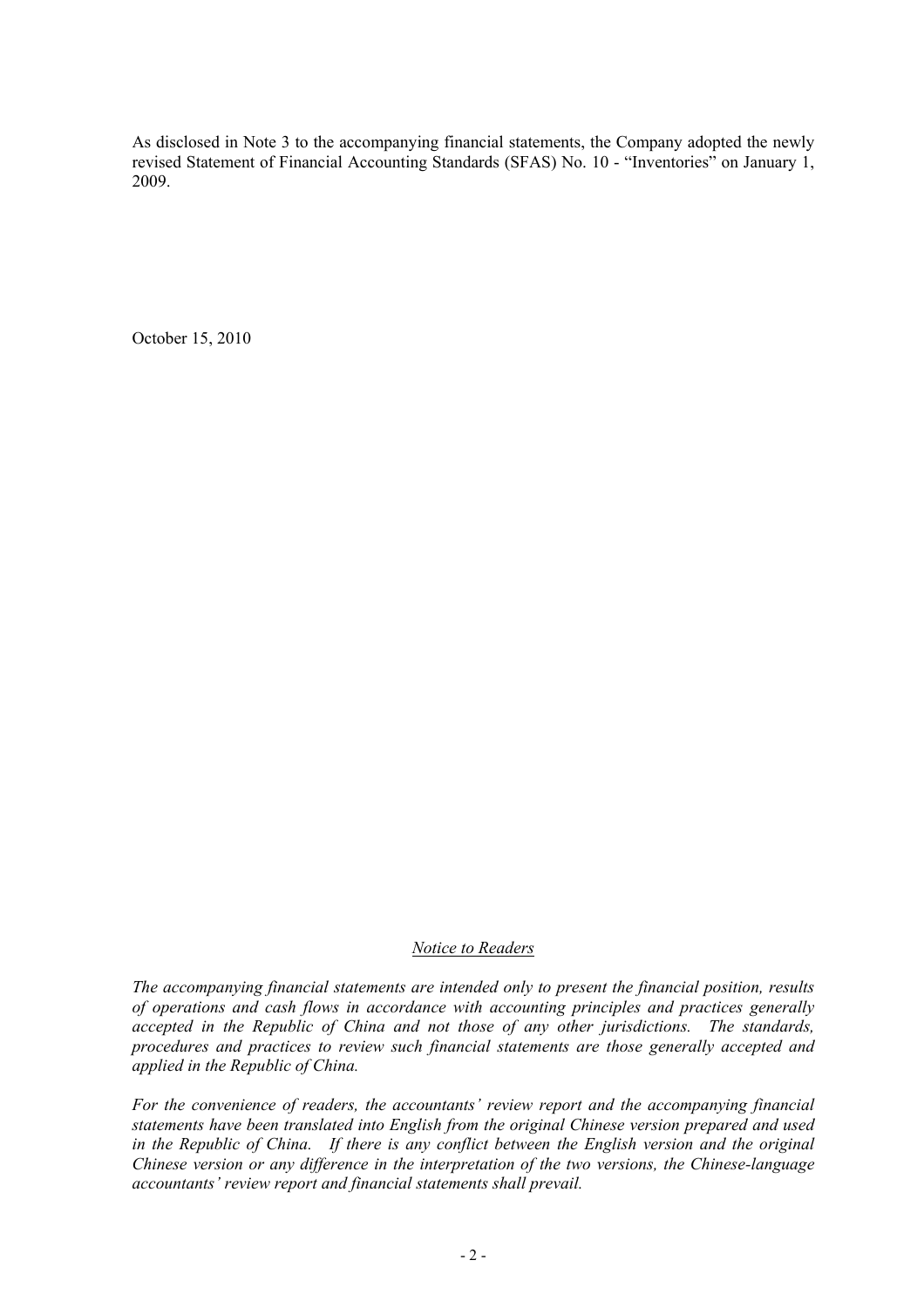| <b>2010</b>   |                | 2009          |                         |
|---------------|----------------|---------------|-------------------------|
| Amount        | $\frac{0}{0}$  | Amount        | $\frac{0}{0}$           |
|               |                |               |                         |
| \$<br>146,922 | 1              | \$<br>160,825 | 1                       |
| 892,086       | 5              | 1,144,974     | 7                       |
| 306,665       | $\overline{c}$ | 341,762       | $\overline{\mathbf{c}}$ |
| 625,000       | $\overline{4}$ | 426,250       | 3                       |
| 11,772        | -              | 12,230        | -                       |
| 374,549       | $\overline{c}$ | 260,822       | $\mathbf{1}$            |
| 739,767       | $\overline{5}$ | 594,884       | 4                       |
|               |                |               |                         |
| 3,096,761     | 19             | 2,941,747     | 18                      |
|               |                |               |                         |
| <u>95,500</u> | 1              | 1,393,750     | 9                       |
|               |                |               |                         |
| 23,003        |                | 34,775        |                         |
| 55,118        |                | 57,921        |                         |
| 147,525       | 1              | 150,929       | 1                       |
|               |                |               |                         |
| 225,646       | $\overline{1}$ | 243,625       | 1                       |
| 3,417,907     | 21             | 4,579,122     | 28                      |
|               |                |               |                         |
| 5,969,099     | 36             | 5,969,099     | 37                      |
| 709,215       | 4              | 709,215       | 5                       |
| 68,357        |                | 15,040        |                         |
| 1,103,370     | 7              | 989,478       | 6                       |
| 2,372,631     | 15             | 2,334,480     | 14                      |
|               |                | 428,914       | 3                       |
| 2,692,887     | 16             | 1,092,899     | 7                       |
| 100,150       | -              | 133,361       | 1                       |
| 182,685       | 1              | 23,333        |                         |
| (63, 401)     | Ξ              | (177, 786)    | (1)                     |
| 13,134,993    | 79             | 11,518,033    | <u>72</u>               |
| \$16,552,900  | <b>100</b>     | \$16,097,155  | <b>100</b>              |

#### **BALANCE SHEETS**

**2010 2009 2010 2009 ASSETS Amount % AmountAmount**  $\frac{9}{6}$  **LIABILITIES AND SHAREHOLDERS' EQUITY** CURRENT ASSETS CURRENT LIABILITIES Cash (Note 4) **5 1,859,204** 11 \$ 2,024,349 13 Short-term bank loans (Note 14) \$ 146,922 1 \$ 160,825 1 Available-for-sale financial assets (Notes 2 and 6)  $\frac{1,218,711}{1,084,064}$   $\frac{7}{7}$   $\frac{1,121,694}{1.281,067}$   $\frac{8}{7}$  Accounts payable (Notes 2 and 20) Accounts receivable, net (Notes 2, 7 and 23) 1,084,064 7 1,281,067 8<br>Other receivables 176.885 1 202.116 1 176,885 1 202,116 1 Long-term bank loans - current portion (Notes 15 and 24)<br>387,046 2 45,315 - Deferred royalty income (Notes 2, 12 and 23) Other receivables - related parties (Note 23) 387,046 387,046 387,046 387,046 2 2 45,315 - Deferred royalty income (Notes 2, 3 and 8) 387,046 1,277,006 3 987,926 6 Accrued expenses (Note 23) Inventories (Notes 2, 3 and 8) 1,277,006 8 987,926 6 Accrued expenses (Note 23) 374,549 2 260,822 1 Deferred income tax assets (Notes 2 and 20) 1,011 - 6,530 - Other current liabilities (Notes 2 and 9)<br>Other current assets (Notes 2 and 20) 38,631 - 42,382 - 42,382 -Other current assets 38,631 - 42,382 - 42,382 Total current liabilities  $\frac{3,096,761}{19} \quad \frac{19}{2,941,747} \quad \frac{18}{18}$ Total current assets 6,042,558 36 5,711,379 35 (Notes 15 and 24)  $\frac{95,500}{1}$  1,393,750 9 LONG-TERM INVESTMENTS Equity-method investments (Notes 2 and 9)<br>
Available-for-sale financial assets (Notes 2, 6 and 9)  $\begin{array}{ccc}\n6.633,555 \\
2.209.078\n\end{array}$  14  $\begin{array}{ccc}\n7.902,764 \\
225.744\n\end{array}$  2 Available-for-sale financial assets (Notes 2, 6 and 9) 2,209,078 14 225,744 2 Financial assets carried at cost (Notes 2 and 10) 21,111  $\frac{21,111}{2}$  - 35,556 - Accrued pension liability (Notes 2 and 16) Guarantee deposits  $\frac{147,525}{147,525}$   $\frac{1}{1}$   $\frac{150,929}{150,929}$  150.929 Total long-term investments 1988 164,064 51  $\frac{1}{225,646}$   $\frac{1}{243,625}$   $\frac{1}{1}$   $\frac{243,625}{243,625}$   $\frac{1}{1}$ PROPERTIES (Notes 2, 11 and 24)  $\frac{3,417,907}{\frac{3,417,907}{\frac{21}{\frac{21}{\frac{21}{\frac{21}{\frac{21}{\frac{21}{\frac{21}{\frac{21}{\frac{21}{\frac{21}{\frac{21}{\frac{21}{\frac{21}{\frac{21}{\frac{21}{\frac{21}{\frac{21}{\frac{21}{\frac{21}{\frac{21}{\frac{21}{\frac{21}{\frac{21}{\frac{21}{\frac{21}{\frac{21}{\frac{21}{\frac{21}{\frac{21}{\frac{21}{\frac{21}{\frac{21}{\frac$ Buildings 795,683 5 724,275 4 Auxiliary equipment 187,404 187,404 1 185,637 1 SHAREHOLDERS' EQUITY (Notes 2, 17 and 18)<br>Machinery and equipment 187,404 430.018 3 422.490 3 Capital stock - \$10 par value Machinery and equipment 430,018 422,490 3<br>
Testing equipment 1990,018 422,490 3<br>  $\frac{430,018}{351.732}$  370.006 2<br>
Authorized - 1.200.000 tho Testing equipment<br>
Transportation equipment<br>
Transportation equipment<br>
Transportation equipment<br>
Transportation equipment<br>
Transportation equipment<br>
Signed and outstanding - 596,910 thousand shares<br>  $2,463$ <br>  $2,463$ 1,209 - 2,463 - Issued and outstanding - 596,910 thousand shares<br>94,515 - 102,861 1 Capital surplus Furniture and fixtures 102,861 1<br>
Leasehold improvements 89 102,861 1<br>
89 102,861 1 Easehold improvements  $\frac{89}{1,860,650}$   $\frac{1}{11}$   $\frac{89}{1,807,821}$   $\frac{1}{11}$  Additional paid-in capital - share issuance in excess of par Total cost 1,860,650 11 1,807,821 11 Treasury stock transactions 68,357 - 15,040 -Less: Accumulated depreciation 1,065,259 6 1,007,686 6 Merger and others 1,007,686 Merger and others 1,007,686 Retained earnings Net properties 2,372,631 15 2,334,480 14 Special reserve the contract of the serve that the serve that the serve that the serve that the serve that the serve that the serve that the serve that the serve that the serve that the serve that the serve that the serve INTANGIBLE ASSETS, NET (Notes 2 and 12)  $\frac{220,231}{\text{200.231}}$   $\frac{1}{\text{201.570}}$   $\frac{377,570}{\text{201.57}}$  Unappropriated earnings Other and the contract of the contract of the contract of the contract of the contract of the contract of the contract of the contract of the contract of the contract of the contract of the contract of the contract of the OTHER ASSETS<br>
Rental assets - net (Notes 2, 23 and 24) 151,365 1 216,471 2 16.471 2 Unrealized gain on financial assets Rental assets - net (Notes 2, 23 and 24) 151,365 1 216,471 2 Unrealized gain on financial assets<br>Deferred charges and others (Notes 2 and 13) 133,474 1 182,009 1 Treasury stock (at cost) - 3,560 thou Deferred income tax assets (Notes 2 and 20) 346,137 2 645,527 4 thousand shares in 2009 Total other assets **630,976** 10.044,007 1,044,007 1,044,007 1,044,007 1,044,007 1,044,007 1,0518,033 Total shareholders' equity TOTAL \$ 16,552,900 <u>100</u> \$ 16,097,155 100 TOTAL \$ 16,092,000 100 \$ 16,097,155 100 TOTAL \$ 16,552,900 100 \$ 16,097,155 100

LONG-TERM BANK LOANS, NET OF CURRENT PORTION<br>(Notes 15 and 24) 1 182,009 1 Treasury stock (at cost) - 3,560 thousand shares in 2010 and 10,189

#### **SEPTEMBER 30, 2010 AND 2009 (In Thousands of New Taiwan Dollars, Except Par Value) (Reviewed, Not Audited)**

The accompanying notes are an integral part of the financial statements.

(With Deloitte & Touche review report dated October 15, 2010)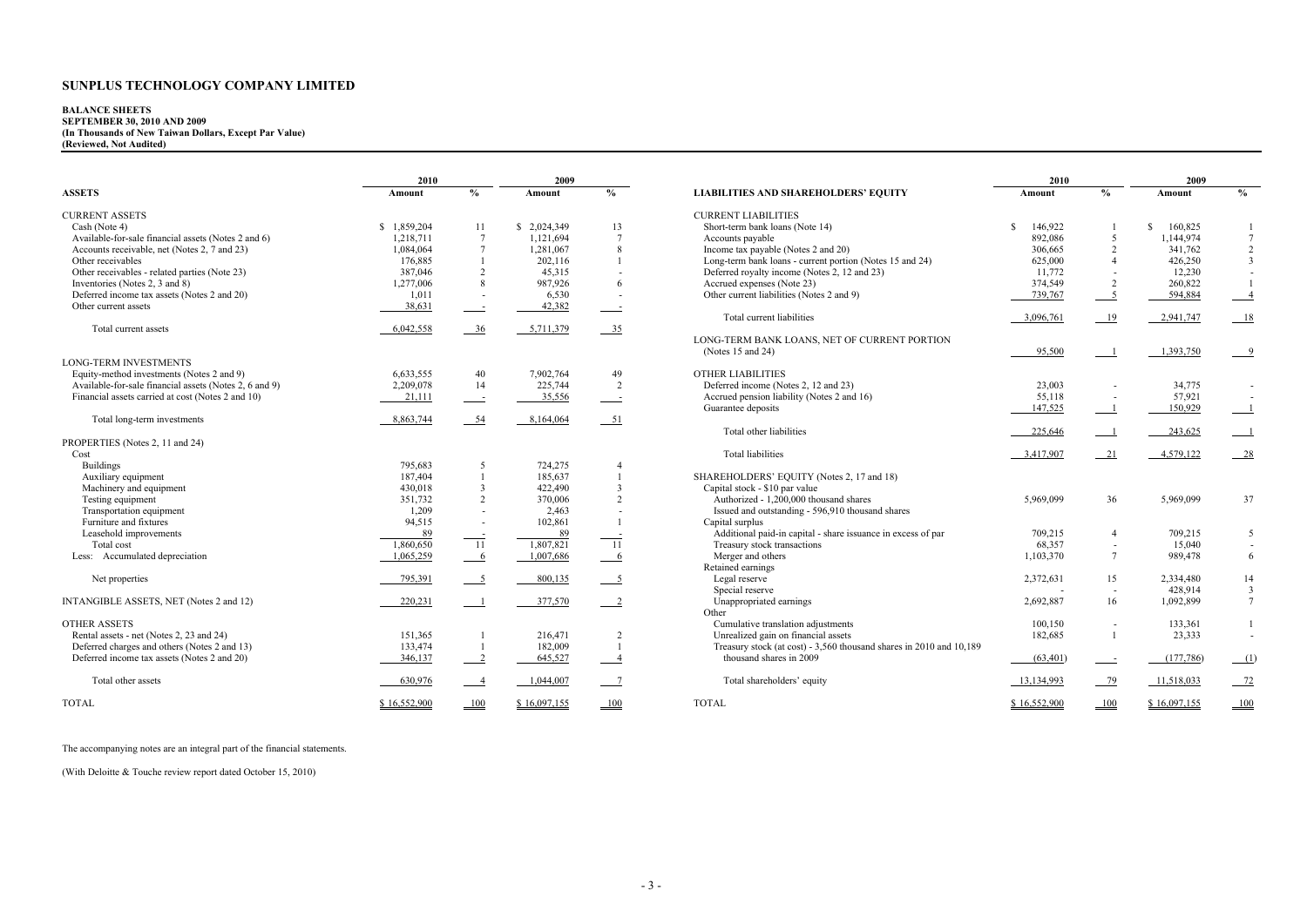## **STATEMENTS OF INCOME NINE MONTHS ENDED SEPTEMBER 30, 2010 AND 2009 (In Thousands of New Taiwan Dollars, Except Earnings Per Share) (Reviewed, Not Audited)**

|                                                                                                                                    | 2010                            |                           | 2009                          |                           |  |
|------------------------------------------------------------------------------------------------------------------------------------|---------------------------------|---------------------------|-------------------------------|---------------------------|--|
|                                                                                                                                    | <b>Amount</b>                   | $\frac{0}{0}$             | Amount                        | $\frac{0}{0}$             |  |
| <b>GROSS SALES</b>                                                                                                                 | \$4,905,578                     |                           | \$5,086,680                   |                           |  |
| <b>SALES RETURNS AND ALLOWANCES</b>                                                                                                | 89,381                          |                           | 181,014                       |                           |  |
| NET SALES (Notes 2, 12 and 23)                                                                                                     | 4,816,197                       | 100                       | 4,905,666                     | 100                       |  |
| COST OF SALES (Notes 2,3, 8 and 19)                                                                                                | 3,003,211                       | 62                        | 3,312,594                     | 68                        |  |
| REALIZED INTERCOMPANY GAIN, NET (Note 2)                                                                                           | 7,383                           | $\equiv$                  | 7,756                         | $\equiv$                  |  |
| <b>GROSS PROFIT</b>                                                                                                                | 1,820,369                       | 38                        | 1,600,828                     | $\frac{32}{2}$            |  |
| <b>OPERATING EXPENSES</b> (Notes 19 and 23)<br>Marketing<br>General and administrative<br>Research and development                 | 169,908<br>208,136<br>1,107,510 | 4<br>$\overline{4}$<br>23 | 157,074<br>180,369<br>955,617 | 3<br>$\overline{4}$<br>19 |  |
| Total operating expenses                                                                                                           | 1,485,554                       | $-31$                     | 1,293,060                     | 26                        |  |
| OPERATING INCOME                                                                                                                   | 334,815                         | $\overline{7}$            | 307,768                       | 6                         |  |
| NONOPERATING INCOME AND GAINS<br>Gain on disposal of investments, net (Note 2)<br>Investment gain recognized by the equity-method, | 368,651                         | 8                         | 163,434                       | $\overline{3}$            |  |
| net (Notes 2 and 9)<br>Administrative and support service revenue                                                                  | 317,946                         | $\overline{7}$            |                               |                           |  |
| (Note 23)<br>Rental revenue (Note 23)                                                                                              | 35,408<br>12,753                | 1                         | 71,726<br>20,021              | $\overline{2}$            |  |
| Foreign exchange gain, net (Note 2)                                                                                                | 7,666                           |                           |                               |                           |  |
| Interest income (Note 23)                                                                                                          | 5,834                           |                           | 5,105                         |                           |  |
| Dividends (Note 2)                                                                                                                 | 5,067                           |                           | 4,667                         |                           |  |
| Gain on disposal of fixed assets (Note 2)<br>Valuation gain on financial assets, net (Notes 2                                      | 2,603                           |                           | 838                           |                           |  |
| and $5)$                                                                                                                           |                                 |                           | 6,528                         |                           |  |
| Others (Notes 2 and 23)                                                                                                            | 40,078                          | 1                         | 22,828                        |                           |  |
| Total nonoperating income and gains                                                                                                | 796,006                         | 17                        | 295,147                       | 6<br>(Continued)          |  |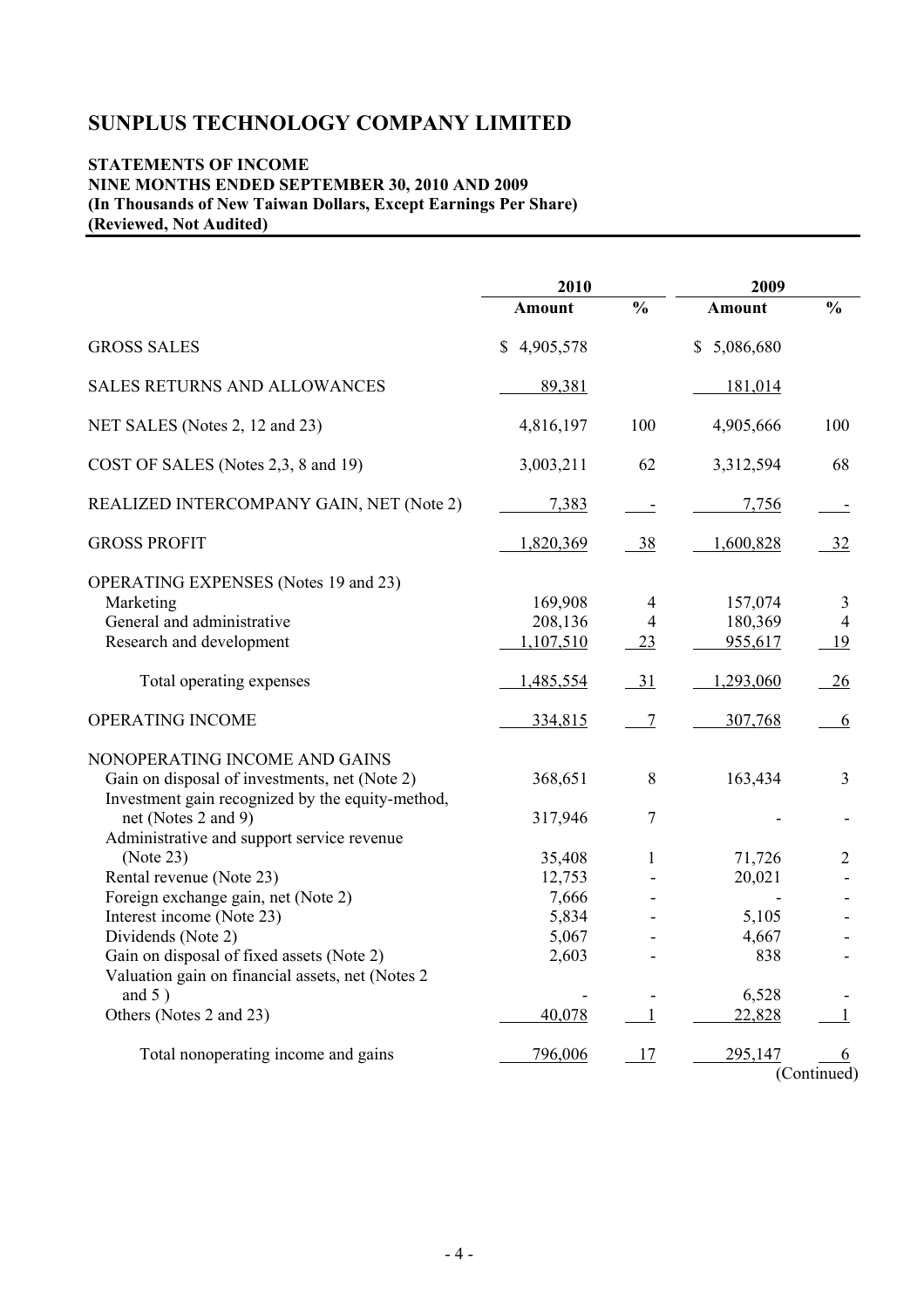## **STATEMENTS OF INCOME NINE MONTHS ENDED SEPTEMBER 30, 2010 AND 2009 (In Thousands of New Taiwan Dollars, Except Earnings Per Share) (Reviewed, Not Audited)**

|                                                                                                   | 2010 |               |               | 2009         |               |      |                       |
|---------------------------------------------------------------------------------------------------|------|---------------|---------------|--------------|---------------|------|-----------------------|
|                                                                                                   |      | Amount        | $\frac{0}{0}$ |              | <b>Amount</b> |      | $\frac{0}{0}$         |
| NONOPERATING EXPENSES AND LOSSES                                                                  |      |               |               |              |               |      |                       |
| Interest expense                                                                                  | \$   | 14,758        | $\mathbf{1}$  | $\mathbb{S}$ | 24,465        |      |                       |
| Impairment loss (Notes 2 and 10)                                                                  |      | 12,452        |               |              |               |      |                       |
| Loss on disposal of fixed assets (Note 2)<br>Investment loss recognized by the equity-method, net |      | 1,275         |               |              |               | 812  |                       |
| (Notes 2 and 9)                                                                                   |      |               |               |              | 277,320       |      | 6                     |
| Foreign exchange loss, net (Note 2)                                                               |      |               |               |              | 46,195        |      | 1                     |
| Others (Note 2)                                                                                   |      | 2,645         |               |              | 6,447         |      |                       |
| Total nonoperating expenses and losses                                                            |      | 31,130        |               |              | 355,239       |      | 7                     |
| <b>INCOME BEFORE INCOME TAX</b>                                                                   |      | 1,099,691     | 23            |              | 247,676       |      | 5                     |
| INCOME TAX EXPENSE (Notes 2 and 20)                                                               |      | 340,322       | 7             |              | 316,017       |      | 6                     |
| NET INCOME (LOSS)                                                                                 | \$   | 759,369       | <u>16</u>     |              | (68, 341)     |      | (1)                   |
|                                                                                                   |      | 2010          |               |              |               | 2009 |                       |
|                                                                                                   |      | <b>Before</b> | <b>After</b>  |              | <b>Before</b> |      | <b>After</b>          |
|                                                                                                   |      | <b>Income</b> | <b>Income</b> |              | <b>Income</b> |      | <b>Income</b>         |
|                                                                                                   |      | <b>Tax</b>    | <b>Tax</b>    |              | <b>Tax</b>    |      | <b>Tax</b>            |
| EARNINGS (LOSS) PER SHARE NEW TAIWAN<br>DOLLARS (Note 21)                                         |      |               |               |              |               |      |                       |
| <b>Basic</b>                                                                                      |      | 1.85          | 1.28          |              | 0.42          |      | (0.12)                |
| Diluted                                                                                           |      | .84           | .27           |              | 0.42          |      | (0.12)<br>(Continued) |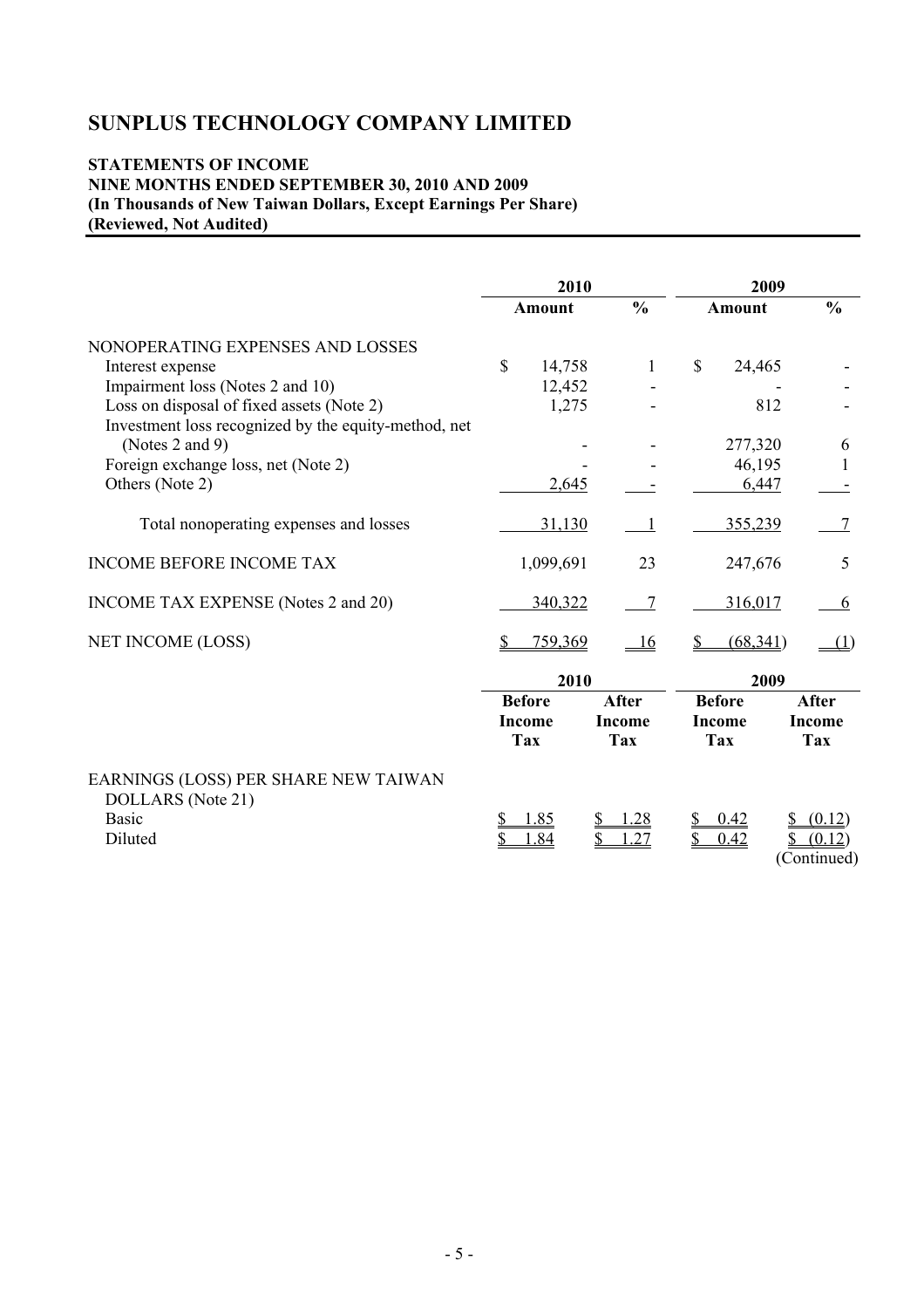## **STATEMENTS OF INCOME NINE MONTHS ENDED SEPTEMBER 30, 2010 AND 2009 (In Thousands of New Taiwan Dollars, Except Earnings Per Share) (Reviewed, Not Audited)**

The pro forma net income (loss) and earnings per share (EPS) on the assumption that the stock of a parent company held by its subsidiary is treated as an available-for-sale financial asset and not as treasury stock are as follows (Note 18):

|                                                                                                                                                   | 2010                           |                        | 2009                           |                               |  |
|---------------------------------------------------------------------------------------------------------------------------------------------------|--------------------------------|------------------------|--------------------------------|-------------------------------|--|
|                                                                                                                                                   | <b>Before</b><br>Income<br>Tax | After<br>Income<br>Tax | <b>Before</b><br>Income<br>Tax | After<br><b>Income</b><br>Tax |  |
| NET INCOME (LOSS)                                                                                                                                 | 1,099,691                      | 759,369                | 247,676<br>S                   | (68, 341)                     |  |
| <b>BASIC EPS</b><br>Based on weighted-average shares<br>Outstanding - 596,910 thousand<br>shares in 2010 and 594,941<br>thousand shares in 2009   | \$1.84                         | \$1.27                 | \$0.42                         | \$(0.11)                      |  |
| <b>DILUTED EPS</b><br>Based on weighted-average shares<br>Outstanding - 601,048 thousand<br>shares in 2010 and 594,941<br>thousand shares in 2009 | <u>\$1.83</u>                  | \$1.26                 | <u>\$0.42</u>                  |                               |  |

The accompanying notes are an integral part of the financial statements.

(With Deloitte & Touche review report dated October 15, 2010) (Concluded)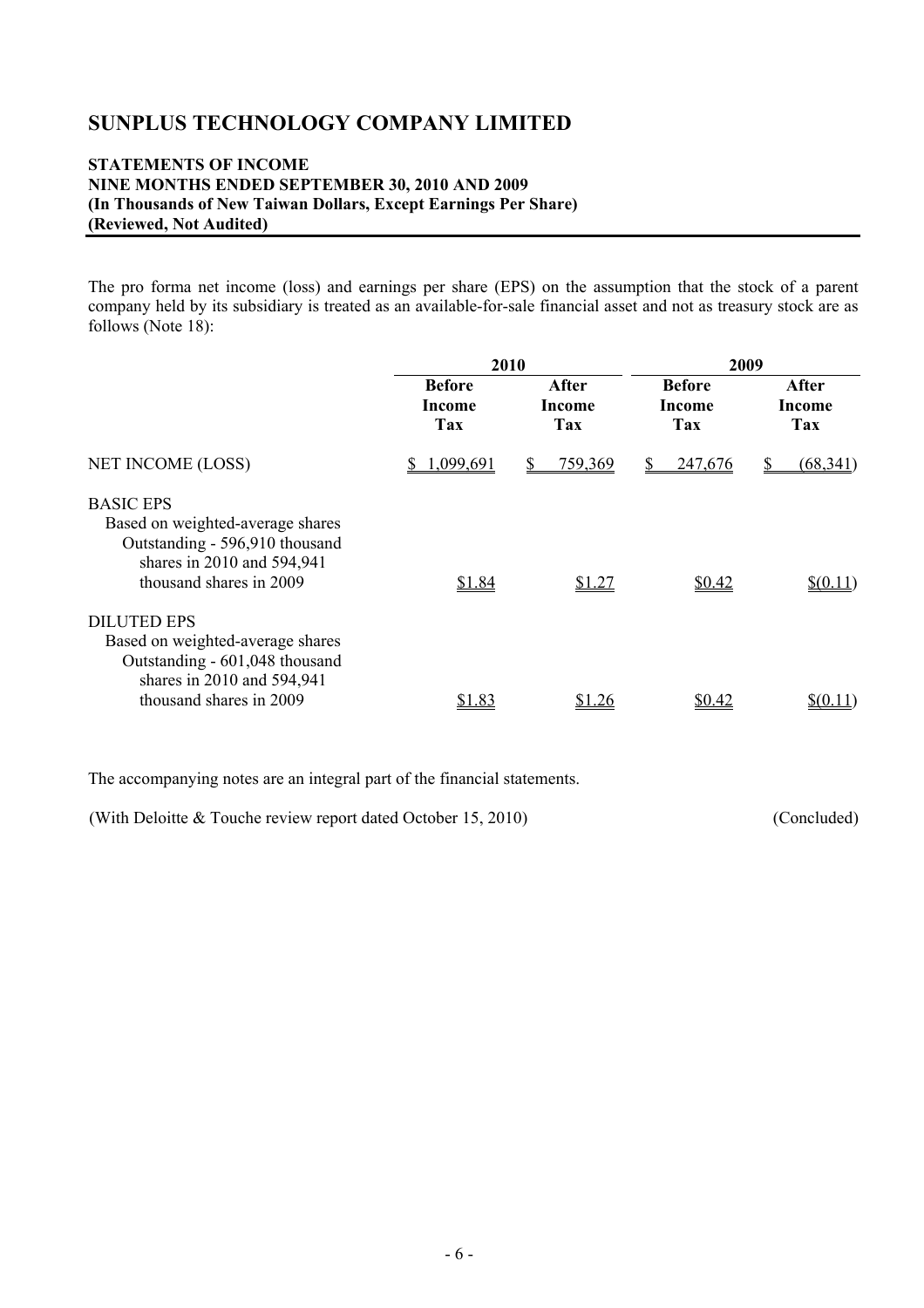### **STATEMENTS OF CASH FLOWS NINE MONTHS ENDED SEPTEMBER 30, 2010 AND 2009 (In Thousands of New Taiwan Dollars) (Reviewed, Not Audited)**

|                                                                    | 2010          | 2009                  |
|--------------------------------------------------------------------|---------------|-----------------------|
| CASH FLOWS FROM OPERATING ACTIVITIES                               |               |                       |
| Net income (loss)                                                  | \$<br>759,369 | \$<br>(68, 341)       |
| Adjustments to reconcile net income (loss) to net cash provided by |               |                       |
| operating activities:                                              |               |                       |
| Depreciation and amortization                                      | 314,198       | 435,998               |
| Gain on disposal of investments, net                               | (368, 651)    | (163, 434)            |
| <b>Impairment</b> loss                                             | 12,452        |                       |
| Investment gain (loss) recognized by the equity-method, net        | (317,946)     | 277,320               |
| Valuation gain on financial assets                                 |               | (6,528)               |
| Realized intercompany gain, net                                    | (7, 383)      | (7,756)               |
| Realized royalty income                                            | (1,630)       | (1,728)               |
| Unrealized royalty income                                          |               | 6,336                 |
| Gain on disposal of properties and intangible assets               | (1, 147)      | (26)                  |
| Cash dividends received from equity-method investees               | 201,172       | 136,400               |
| Deferred income tax                                                | 259,943       | 271,009               |
| Accrued pension liability                                          | (2,083)       | (2, 474)              |
| Net changes in operating assets and liabilities                    |               |                       |
| Accounts receivable                                                | 419,717       | (804,780)             |
| Other receivables                                                  | 20,633        | (48, 756)             |
|                                                                    | 9,036         |                       |
| Other receivable - related parties<br>Inventories                  | (500, 161)    | (33,189)<br>(91, 177) |
|                                                                    |               |                       |
| Other current assets                                               | (1,085)       | (1,526)               |
| Accounts payable                                                   | 24,338        | 837,764               |
| Income tax payable                                                 | 62,168        | (23,692)              |
| Accrued expenses                                                   | 106,492       | 28,597                |
| Other current liabilities                                          | 3,183         | 996                   |
| Net cash provided by operating activities                          | 992,615       | 741,013               |
| CASH FLOWS FROM INVESTING ACTIVITIES                               |               |                       |
| Proceeds from disposal of:                                         |               |                       |
| Financial assets at fair value through profit or loss              |               | 168,650               |
| Available-for-sale financial assets                                | 905,452       | 407,133               |
| Equity-method investments                                          | 504,926       | 238,462               |
| Properties and intangible assets                                   | 7,617         | 1,191                 |
| Return of capital by financial assets carried at cost              | 1,993         |                       |
| Return of capital by investee                                      |               | 8,511                 |
| Acquisition of:                                                    |               |                       |
| Equity-method investments                                          | (637, 385)    | (206, 572)            |
| Available-for-sale financial assets                                | (105,000)     | (1,335,000)           |
| Properties                                                         | (33, 151)     | (33,251)              |
| Increase in intangible assets                                      | (25, 640)     | (20, 943)             |
| Increase in deferred charges and others                            | (90,075)      | (77,618)              |
| Other receivable - related parties                                 | (316,000)     |                       |
| Net cash provided by (used in) investing activities                | 212,737       | (849, 437)            |
|                                                                    |               | (Continued)           |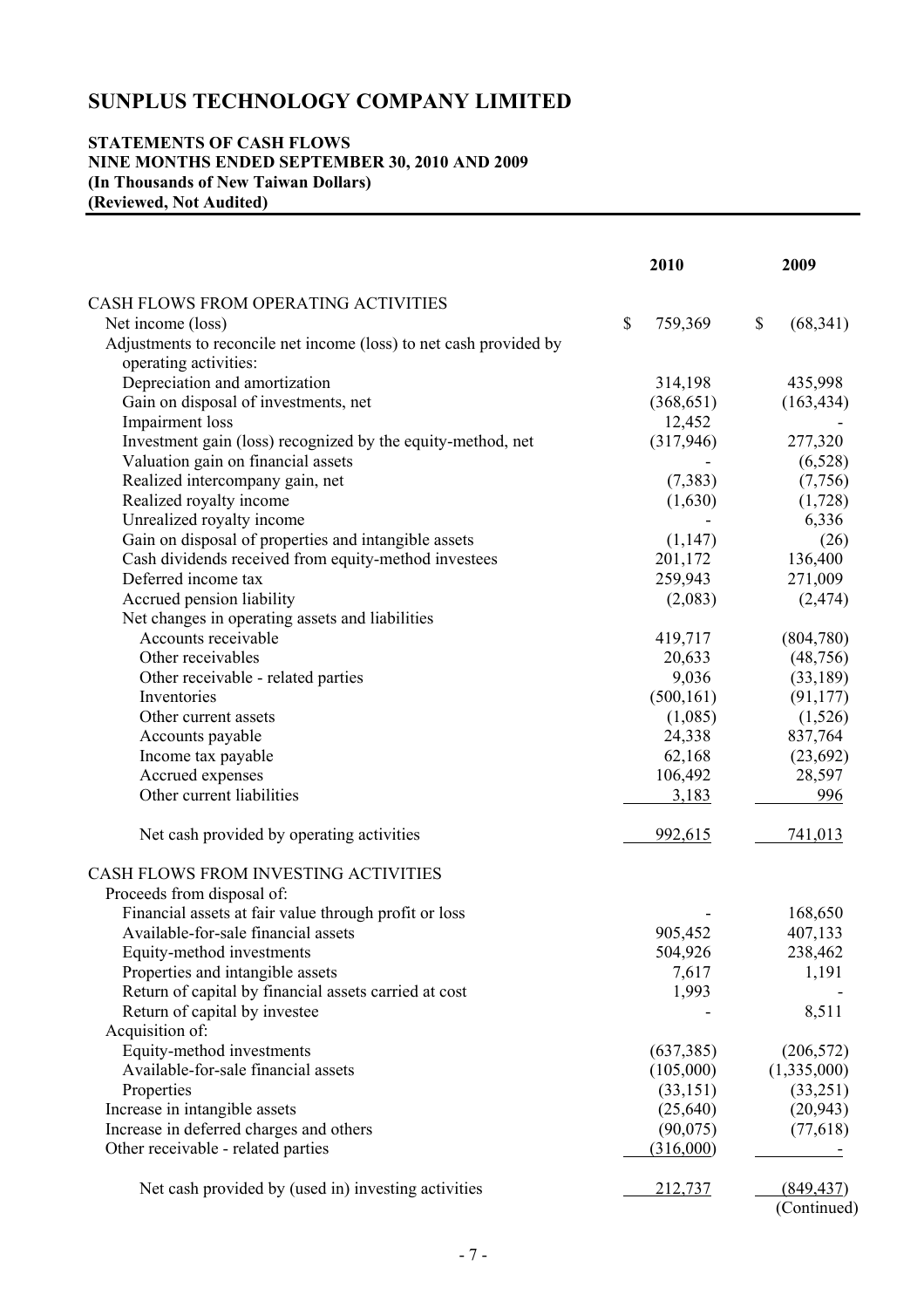### **STATEMENTS OF CASH FLOWS NINE MONTHS ENDED SEPTEMBER 30, 2010 AND 2009 (In Thousands of New Taiwan Dollars) (Reviewed, Not Audited)**

|                                                                                                                                                                                                                                                                                                                                                              | 2010                                                                                   | 2009                                                                       |
|--------------------------------------------------------------------------------------------------------------------------------------------------------------------------------------------------------------------------------------------------------------------------------------------------------------------------------------------------------------|----------------------------------------------------------------------------------------|----------------------------------------------------------------------------|
| CASH FLOWS FROM FINANCING ACTIVITIES<br>Increase (decrease) in short-term loans<br>Decrease in guarantee deposits<br>Proceeds from long-term bank loans<br>Repayments of long-term bank loans<br>Cash paid for acquisition of treasury stock                                                                                                                 | $\mathbf{\hat{S}}$<br>146,922<br>(3,395)<br>(1,069,500)                                | $\mathbb{S}$<br>(486,775)<br>(124)<br>2,050,000<br>(230,000)<br>(114, 385) |
| Net cash provided by (used in) financing activities                                                                                                                                                                                                                                                                                                          | (925, 973)                                                                             | 1,218,716                                                                  |
| NET INCREASE IN CASH                                                                                                                                                                                                                                                                                                                                         | 279,379                                                                                | 1,110,292                                                                  |
| CASH, BEGINNING OF PERIOD                                                                                                                                                                                                                                                                                                                                    | 1,579,825                                                                              | 914,057                                                                    |
| CASH, END OF PERIOD                                                                                                                                                                                                                                                                                                                                          | \$1,859,204                                                                            | \$2,024,349                                                                |
| SUPPLEMENTAL CASH FLOW INFORMATION:<br>Income tax paid<br>Interest paid                                                                                                                                                                                                                                                                                      | 18,211<br>17,306                                                                       | 69,203<br>\$<br>30,370                                                     |
| NONCASH INVESTING AND FINANCING ACTIVITIES:<br>Reclassifications of long - term investment into available - for - sale<br>financial asset<br>Reclassification of credit balance on carrying value of long-term<br>investments into other current liabilities<br>Reclassification of rental assets into properties<br>Current portion of long-term bank loans | 1,797,346<br>$\mathbb{S}$<br>74,348<br>625,000                                         | $\mathsf S$<br>437,097<br>34,647<br>\$<br>\$<br>426,250                    |
| PARTIAL CASH INVESTING AND FINANCING ACTIVITIES:<br>Acquisition of properties<br>Decrease in payables to contractors and equipment suppliers<br>Cash paid<br>Disposal of equity-method investments<br>Increase in receivables from disposal of equity-method investments<br>Cash received                                                                    | \$<br>(27,706)<br>(5, 445)<br>\$<br>(33, 151)<br>\$<br>538,658<br>(33, 732)<br>504,926 | \$<br>(23,348)<br>(9,903)<br>\$<br>(33,251)<br>\$<br>238,462<br>238,462    |

The accompanying notes are an integral part of the financial statements.

(With Deloitte & Touche review report dated October 15, 2010) (Concluded)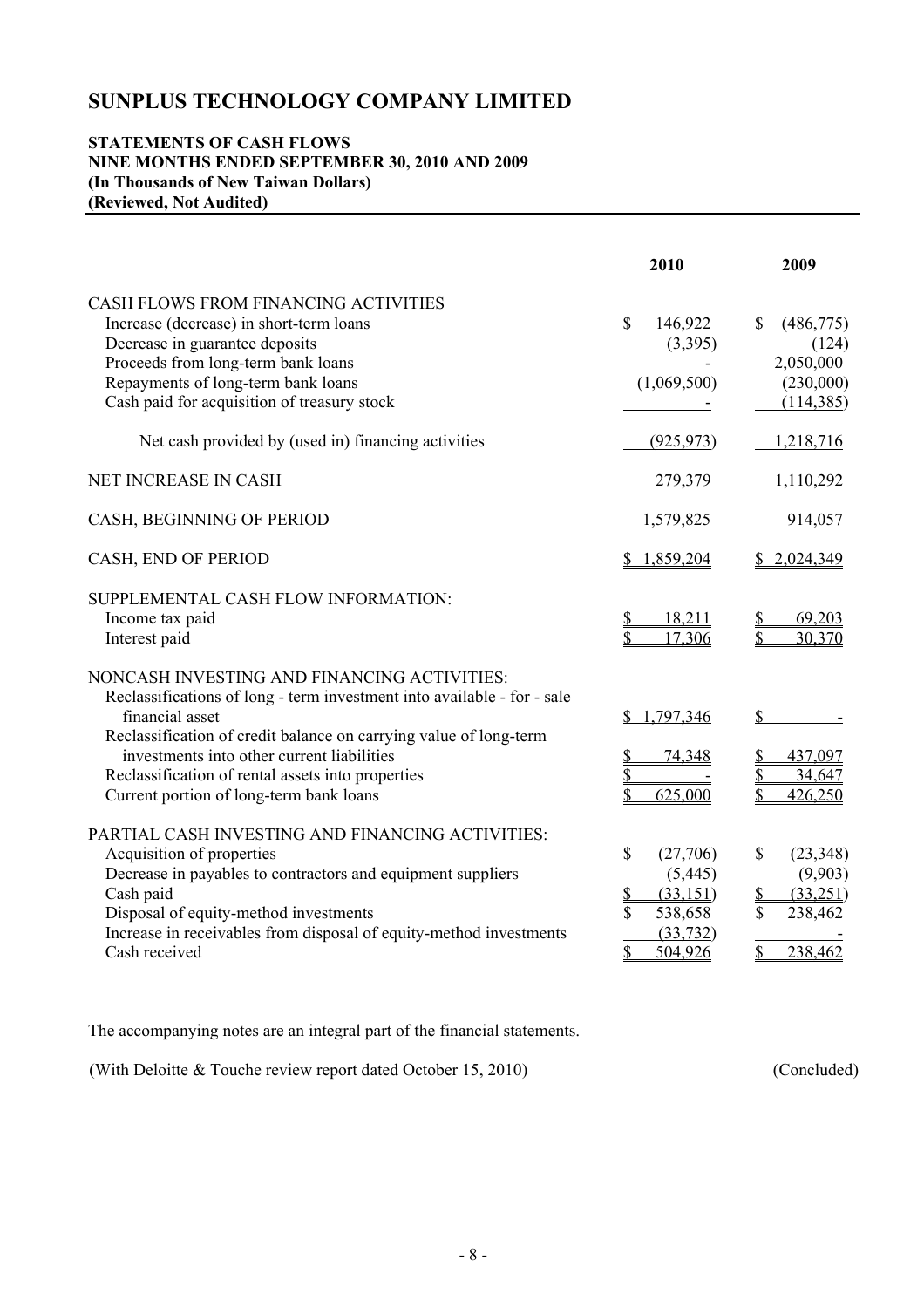#### **NOTES TO FINANCIAL STATEMENTS NINE MONTHS ENDED SEPTEMBER 30, 2010 AND 2009 (In Thousands of New Taiwan Dollars, Unless Stated Otherwise) (Reviewed, Not Audited)**

### **1. ORGANIZATION AND OPERATIONS**

Sunplus Technology Company Limited (the "Company") was established in August 1990 and moved into the Hsinchu Science-Based Industrial Park in October 1993. It researches, develops, designs, tests, and sells high-quality, high value-added consumer integrated circuits (ICs). Its products are based on core technology in such areas as multimedia audio/video, single-chip microcontroller and digital signal processor. These technologies are used to develop hundreds of products including various ICs: Liquid crystal display, microcontroller, multimedia and application-specific.

The Company's shares have been listed on the Taiwan Stock Exchange since January 2000. Some of the Company's shares have been issued in the form of Global Depository Receipts (GDRs), which have been listed on the London Stock Exchange since March 2001 (refer to Note 17).

As of September 30, 2010 and 2009, the Company had 615 and 557 employees, respectively.

### **2. SIGNIFICANT ACCOUNTING POLICIES**

#### **Basis of Presentation**

The accompanying financial statements have been prepared in conformity with the Guidelines Governing the Preparation of Financial Reports by Securities Issuers, the Business Accounting Law, Guidelines Governing Business Accounting and accounting principles generally accepted in the Republic of China (ROC). Under these guidelines, law and principles, the Company is required to make certain estimates and assumptions that could affect the amounts of allowance for doubtful accounts, allowance for sales returns and discounts, allowance for inventory devaluation, property depreciation, amortization of intangible assets and deferred charges, impairment loss on assets, pension expenses and the bonus to employees, directors and supervisors. Actual results could differ from these estimates.

For the convenience of readers, the accompanying financial statements have been translated into English from the original Chinese version prepared and used in the Republic of China. If inconsistencies arise between the English version and the original Chinese version or if differences arise in the interpretation between the two versions, the Chinese version of financial statements shall prevail.

Significant accounting policies are summarized as follows:

#### **Current/Noncurrent Assets and Liabilities**

Current assets are cash (unrestricted) and other assets primarily held for trading purposes or to be realized, consumed or sold within one year from the balance sheet date. All other assets such as properties and intangible assets are classified as noncurrent. Current liabilities are obligations incurred for trading purposes or to be settled within one year from the balance sheet date. All other liabilities are classified as noncurrent.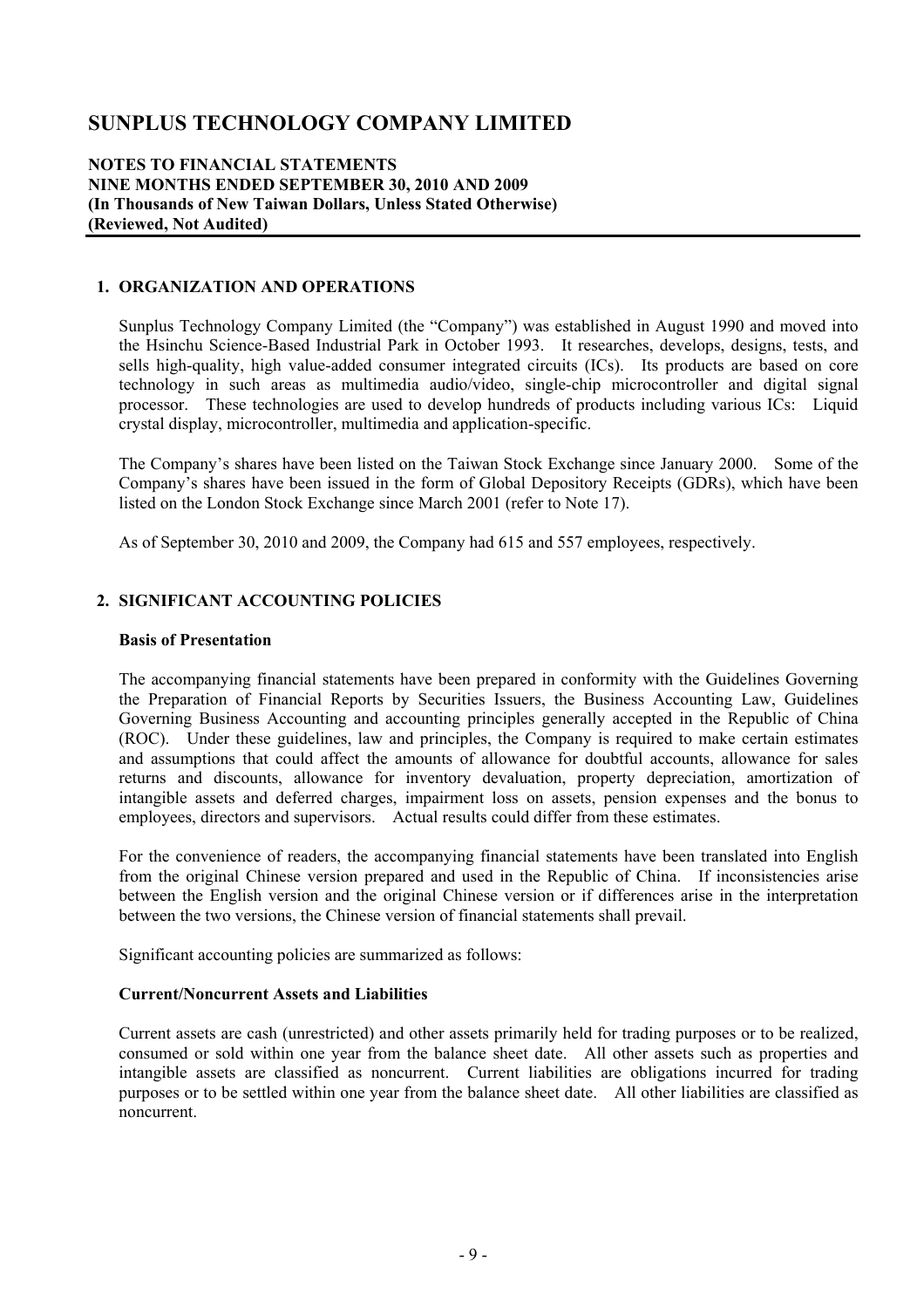### **Financial Assets/Liabilities at Fair Value Through Profit or Loss**

Financial instruments classified as financial assets or financial liabilities at fair value through profit or loss (FVTPL) include financial assets or financial liabilities held for trading and those designated as at FVTPL on initial recognition. The Company recognizes a financial asset or a financial liability on its balance sheet when the Company becomes a party to the contractual provisions of the financial instrument. A financial asset is derecognized when the Company has lost control of its contractual rights over the financial asset. A financial liability is derecognized when the obligation specified in the relevant contract is discharged, cancelled or expired.

Financial instruments at FVTPL are initially measured at fair value. Transaction costs directly attributable to the acquisition of financial assets or financial liabilities at FVTPL are recognized immediately in profit or loss. At each balance sheet date subsequent to initial recognition, financial assets or financial liabilities at FVTPL are remeasured at fair value, with changes in fair value recognized directly as gain or loss in the year in which they arise. On derecognition of a financial asset or a financial liability, the difference between its carrying amount and the sum of the consideration received and receivable or consideration paid and payable is recognized as gain or loss. All regular way purchases or sales of financial assets are recognized and derecognized on a trade date basis.

Derivatives that do not meet the criteria for hedge accounting are treated as financial assets or financial liabilities held for trading. When the fair value is positive, the derivative is recognized as a financial asset; otherwise, the derivative is treated as a financial liability.

The fair values of those instruments without quoted market prices in an active market are based on valuation techniques incorporating estimates and assumptions that are consistent with prevailing market conditions.

Hybrid instruments are designated at fair value through profit or loss.

#### **Available-for-sale Financial Assets**

Investments designated as available-for-sale financial assets include open-end mutual funds and listed stocks. Investments classified as available-for-sale financial assets are initially measured at fair value plus transaction costs that are directly attributable to the acquisition.

At each balance sheet date subsequent to initial recognition, available-for-sale financial assets are remeasured at fair value, with changes in fair value recognized in equity until the financial assets are disposed of, at which time, the cumulative gain or loss previously recognized in equity is included in profit or loss for the year. All regular way purchases or sales of financial assets are recognized and derecognized on a trade date basis.

The recognition, derecognition and the fair value bases of available-for-sale financial assets are similar to those of financial assets at FVTPL.

Cash dividends are recognized on the ex-dividend date, except for dividends distributed from the pre-acquisition profit, which are treated as a reduction of investment cost. Stock dividends are not recognized as investment income but are recorded as an increase in the number of shares. The total number of shares subsequent to the increase is used for recalculation of cost per share. The difference between the initial cost of a debt instrument and its maturity amount is amortized using the effective interest method, with the amortized interest recognized as gain or loss.

The fair values of open-end mutual funds are based on their net asset value at the balance sheet date; listed stock is the closing price as of the balance sheet date.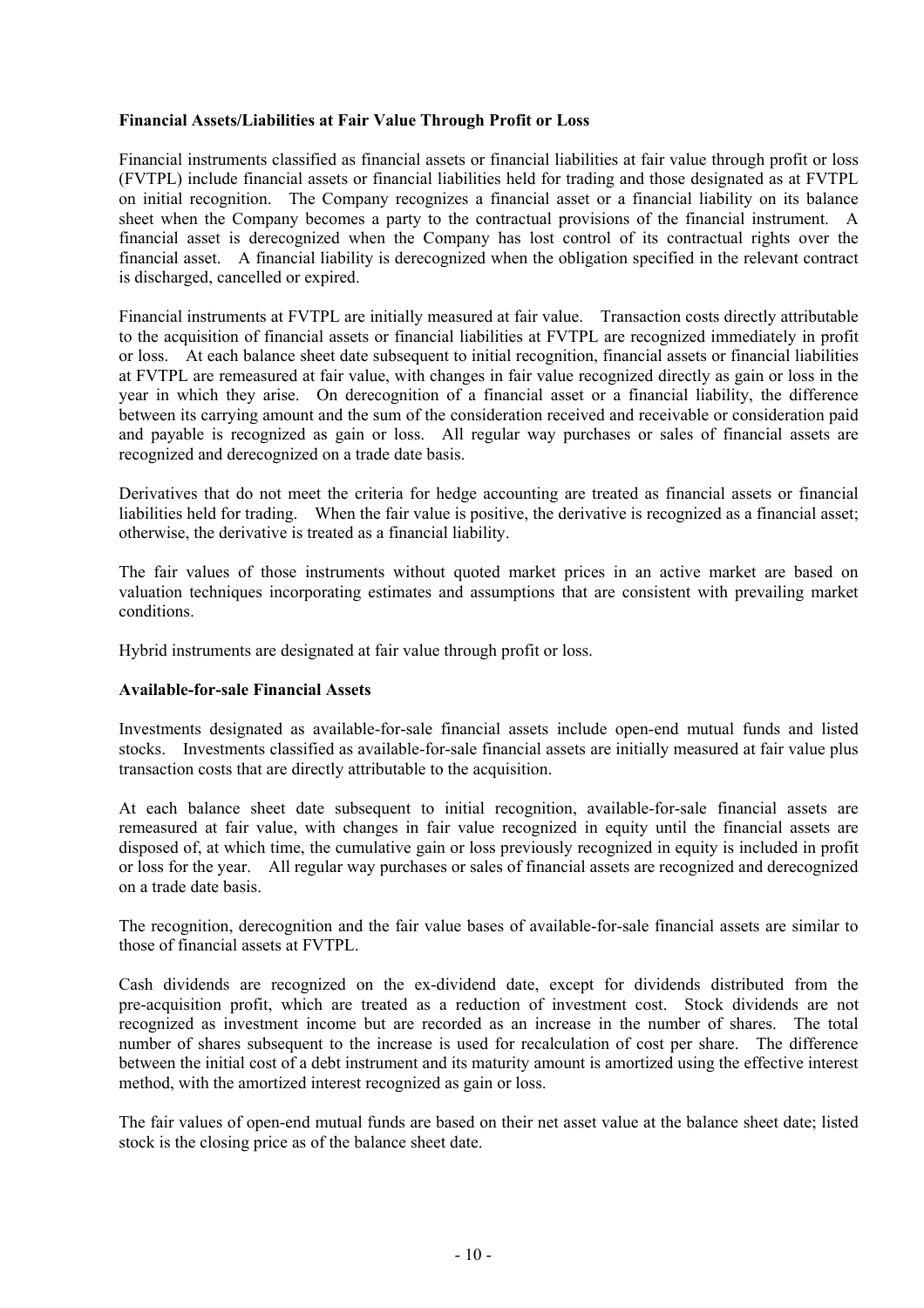An impairment loss is recognized when there is objective evidence that the financial asset is impaired. Any subsequent decrease in impairment loss for an equity instrument classified as available-for-sale is recognized directly in equity.

### **Revenue Recognition**

Revenue from sales of goods is recognized when the Company has transferred to the buyer the significant risks and rewards of ownership of the goods, primarily upon shipment, because the earnings process has been completed and the economic benefits associated with the transaction have been realized or are realizable. The Company does not recognize sales revenue on materials delivered to subcontractors because this delivery does not involve a transfer of risks and rewards of materials ownership.

Revenue is measured at the fair value of the consideration received or receivable and represents amounts agreed between the Company and the customers for goods sold in the normal course of business, net of sales discounts and volume rebates. For trade receivables due within one year from the balance sheet date, as the nominal value of the consideration to be received approximates its fair value and transactions are frequent, fair value of the consideration is not determined by discounting all future receipts using an imputed rate of interest.

### **Allowance for Doubtful Accounts and Allowance for Sales Returns and Discounts**

An allowance for doubtful accounts is provided on the basis of a review of the collectibility of accounts receivable. The Company assesses the probability of collections of accounts receivable by examining the aging analysis of the outstanding receivables and assessing the value of the collateral provided by customers.

An allowance is provided for any sales returns and discounts, which are estimated on the basis of historical experience and any known factors that would affect the allowance. Such provisions are deducted from sales in the year the products are sold, and related costs are deducted from cost of sales.

## **Inventories**

Inventories consist of raw materials, work-in-process, finished goods and merchandise. Effective January 1, 2009, inventories are stated at the lower of cost or net realizable value. Inventory write-downs are made on an item-by-item basis, except where it may be appropriate to group similar or related items. Net realizable value is the estimated selling price of inventories less all estimated costs of completion and necessary selling costs. Inventories are recorded at standard costs and adjusted to approximate weighted-average cost at the end of the period.

#### **Financial Assets Carried at Cost**

Investments in equity instrument with no quoted prices in an active market and with fair values that cannot be reliably measured, such as non-publicly traded stocks, are measured at their original cost. The accounting treatment for dividends on financial assets carried at cost is the same as that for dividends on available-for-sale financial assets.

An impairment loss is recognized when there is objective evidence that an asset is impaired. A reversal of this impairment loss is disallowed.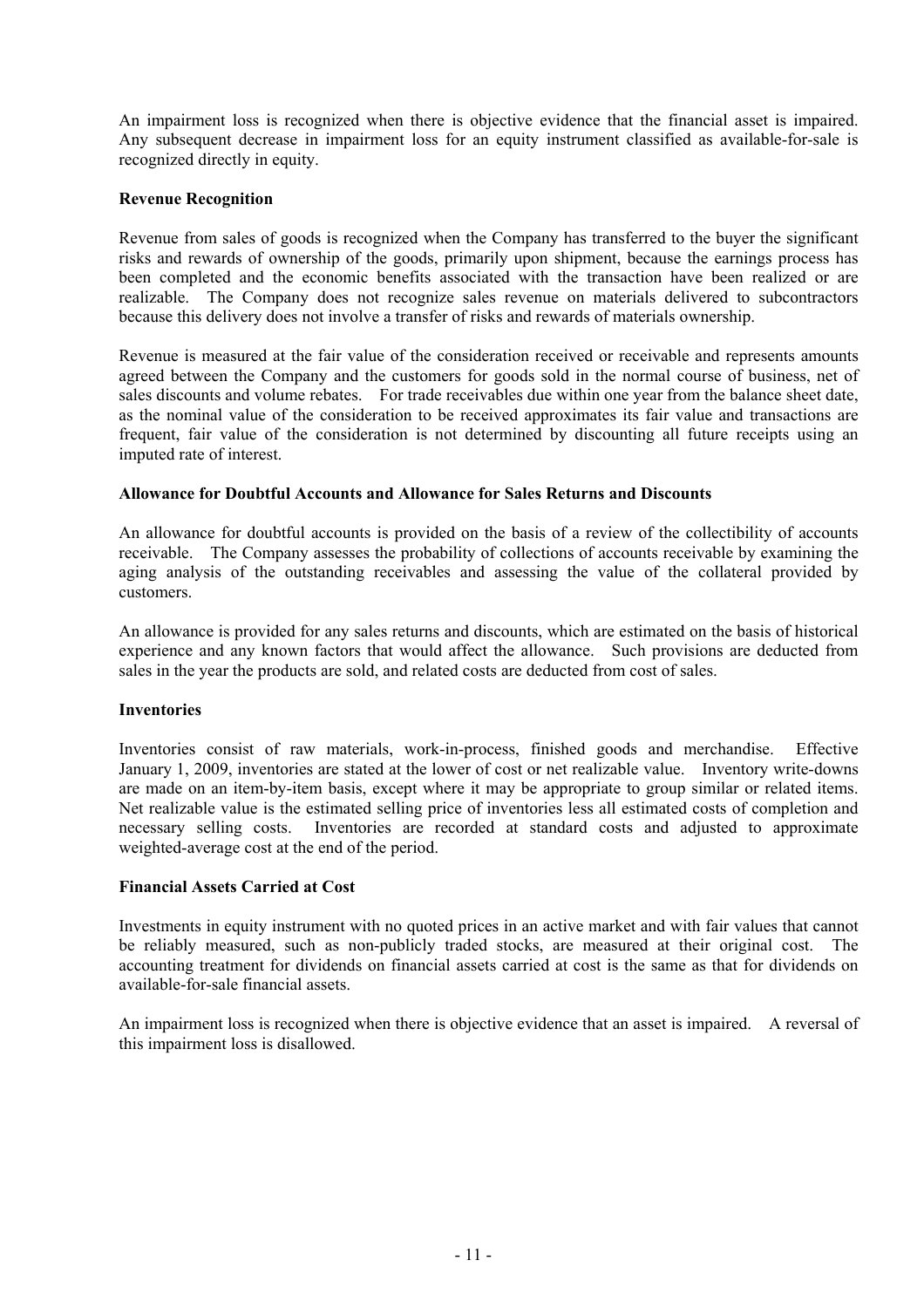### **Equity-method Investments**

Investments in which the Company holds 20% or more of the investees voting shares or exercises significant influence over the operating and financial policy decisions are accounted for by the equity method. Pursuant to the revised Statement of Financial Accounting Standards No. 5- "Investments under the Equity Method," the cost of an investment shall be analyzed and the cost of investment in excess of the fair value of identifiable net assets acquired, representing goodwill, shall not be amortized and instead shall be tested for impairment annually.

When the Company's share in losses of an investee over which the Company has control exceeds its investment in the investee, unless the other shareholders of the investee have assumed legal or constructive obligations and have demonstrated the ability to make payments on behalf of the investee, the Company has to bear all of the losses in excess of the capital contributed by shareholders of the investee. If the investee subsequently reports profits, such profits are first attributed to the Company to the extent of the excess losses previously borne by the Company. If the recoverable amount is estimated to be less than its carrying amount, an impairment loss is charged to earnings.

On the balance sheet date, the Company evaluates investments for any impairment. An impairment loss is recognized and charged to current income if the investment carrying amount as of the balance sheet date exceeds the expected recoverable amount. For those investees over which the Company has significant influence, the assessment of impairment is based on carrying value. For those investees over which the Company holds a controlling interest, the assessment of impairment is based on an estimation of the value in use of the cash-generating units of the consolidated investees.

Cash dividends are recognized on the ex-dividend date, which are treated as a reduction of investment cost. Stock dividends are not recognized as an increase in investment but are recorded as an increase in the number of shares.

If an investee issues additional shares and the Company subscribes for these shares at a percentage different from its current equity, the resulting increase is credited to capital surplus. If a decrease results, the decrease is debited to capital surplus. But if capital surplus is not enough for debiting purposes, the decrease is debited to unappropriated retained earnings.

Profits from downstream transactions with an equity-method investee are eliminated in proportion to the Company's percentage of ownership in the investee; however, if the Company has control over the investee, all the profits are eliminated. Profits from upstream transactions with an equity-method investee are eliminated in proportion to the Company's percentage of weighted-average ownership in the investee. For those investees over which the Company holds a controlling interest, gains or losses on sales between equity method investees are deferred in proportion to the Company's percentage of weighted-average ownership in the investee. For those investees over which the Company does not hold a controlling interest, gains or losses on sales between equity method investees are deferred in proportion of the Company's percentage of multiplication of weighted-average ownership in the investees. All of these deferred gains and losses are realized upon resale of products to third parties.

#### **Properties and Rental Assets**

Properties and rental assets are stated at cost less accumulated depreciation. Major additions and improvements are capitalized, while maintenance and repairs are expensed currently.

On the balance sheet date, the Company evaluates properties and rental assets for any impairment. If impairment is identified, the Company will determine the recoverable amount of the assets. The carrying amount in excess of the expected recoverable amount is recognized as impairment loss and charged to current income. If the recoverable amount increases, the subsequent reversal of impairment loss will be recognized as gain. However, the increased carrying amount of an asset due to a reversal of impairment loss should not exceed the carrying amount that would have been determined (net of depreciation) had no impairment loss been recognized for the assets in prior years.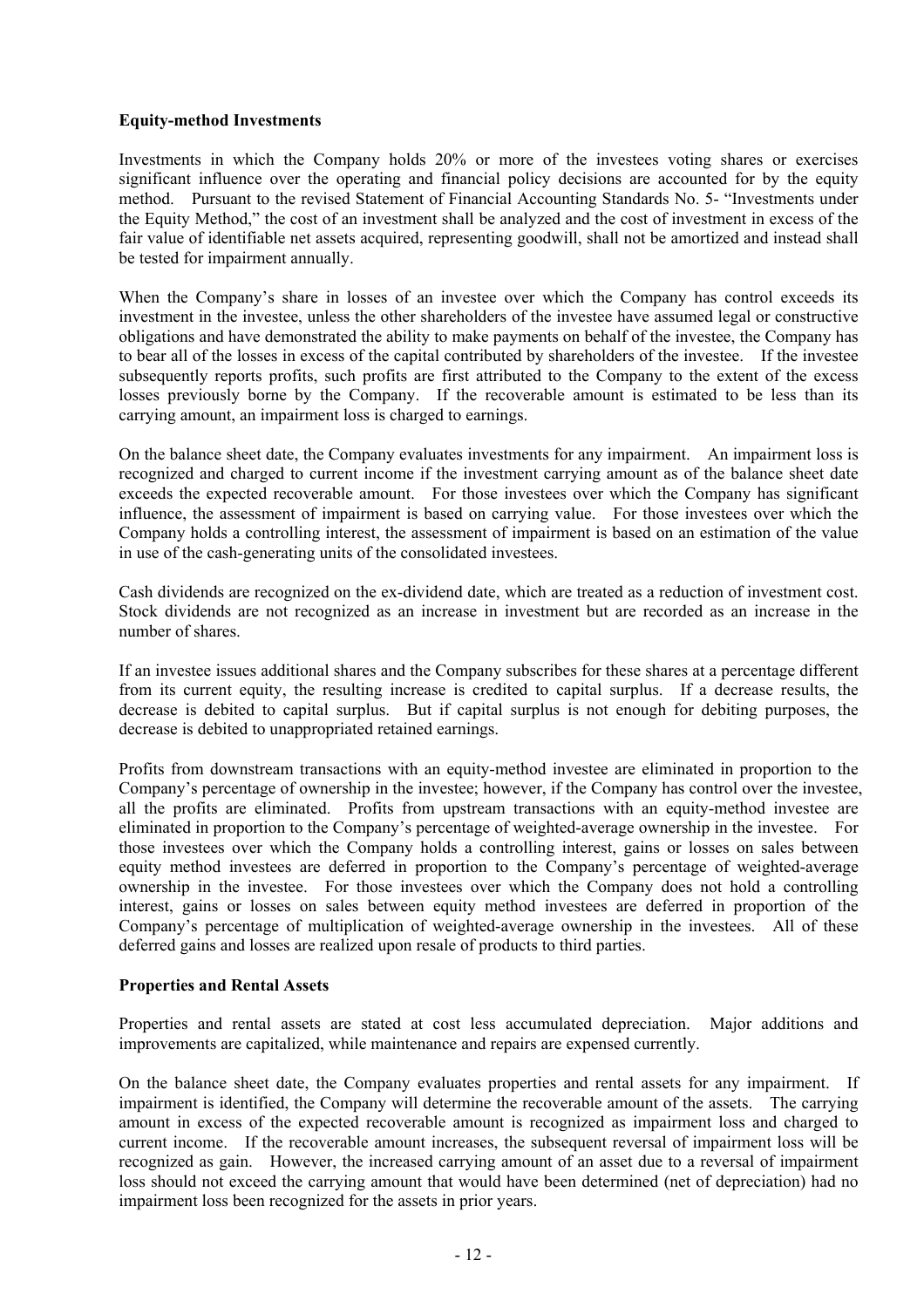Depreciation is provided on a straight-line basis over estimated useful lives as follows: buildings - 7 to 55 years; auxiliary equipment - 3 to 10 years; machinery and equipment - 4 to 5 years; testing equipment - 2 to 4 years; transportation equipment - 4 to 6 years; furniture and fixtures - 2 to 11 years; leasehold improvements - 3 years; and rental assets - 7 to 55 years. Properties and rental assets still in use beyond their initially estimated useful lives are further depreciated over their newly estimated useful lives.

The related cost and accumulated depreciation of properties and rental assets are derecognized from the balance sheet upon its disposal. Any gain or loss on disposal of the assets is included in nonoperating gains or losses in the period of disposal.

#### **Intangible Assets**

Intangible assets consist of technology license fees and patents, which are initially recorded at cost and are amortized on a straight-line basic over 1 to 15 years and 5 to 18 years, respectively.

Expenditures arising from research activities and those related to development activities that do not meet the criteria for capitalization are charged to expense when incurred.

If the recoverable amount of an intangible asset is estimated to be less than its carrying amount, the carrying amount of the asset is reduced to its recoverable amount. If an impairment loss subsequently reverses, the carrying amount of the asset is increased accordingly, but the increased carrying amount of an asset due to a reversal of impairment loss should not exceed the carrying amount that would have been determined (net of amortization) had no impairment loss been recognized for the asset in prior years.

### **Deferred Charges**

Deferred charges are mainly costs of software and system design, which are booked at the installation or acquisition cost. The amounts are amortized over 1 to 5 years, using the straight-line method.

Please refer to the preceding accounting policy on intangible assets for the accounting for impairment of deferred charges.

#### **Pension Costs**

Pension cost under a defined benefit plan is determined by actuarial valuations. Contributions made under a defined contribution plan are recognized as pension cost during the year in which employees render services.

#### **Stock-based Compensation**

Employee stock options granted between January 1, 2004 and December 31, 2007 were accounted for under the interpretations issued by the Accounting Research and Development Foundation (ARDF). The Company adopted the intrinsic value method, under which compensation cost was recognized on a straight-line basis over the vesting period.

#### **Treasury Stock**

Treasury stock is stated at cost and shown as a deduction in shareholders' equity. The Company accounts for its stock held by its subsidiaries as treasury stock. The recorded cost of these treasury stocks is based on the carrying value of the investments as shown in the subsidiaries' book. The resulting gain on investment from cash dividends appropriated to subsidiaries is credited to capital surplus treasury - stock transactions.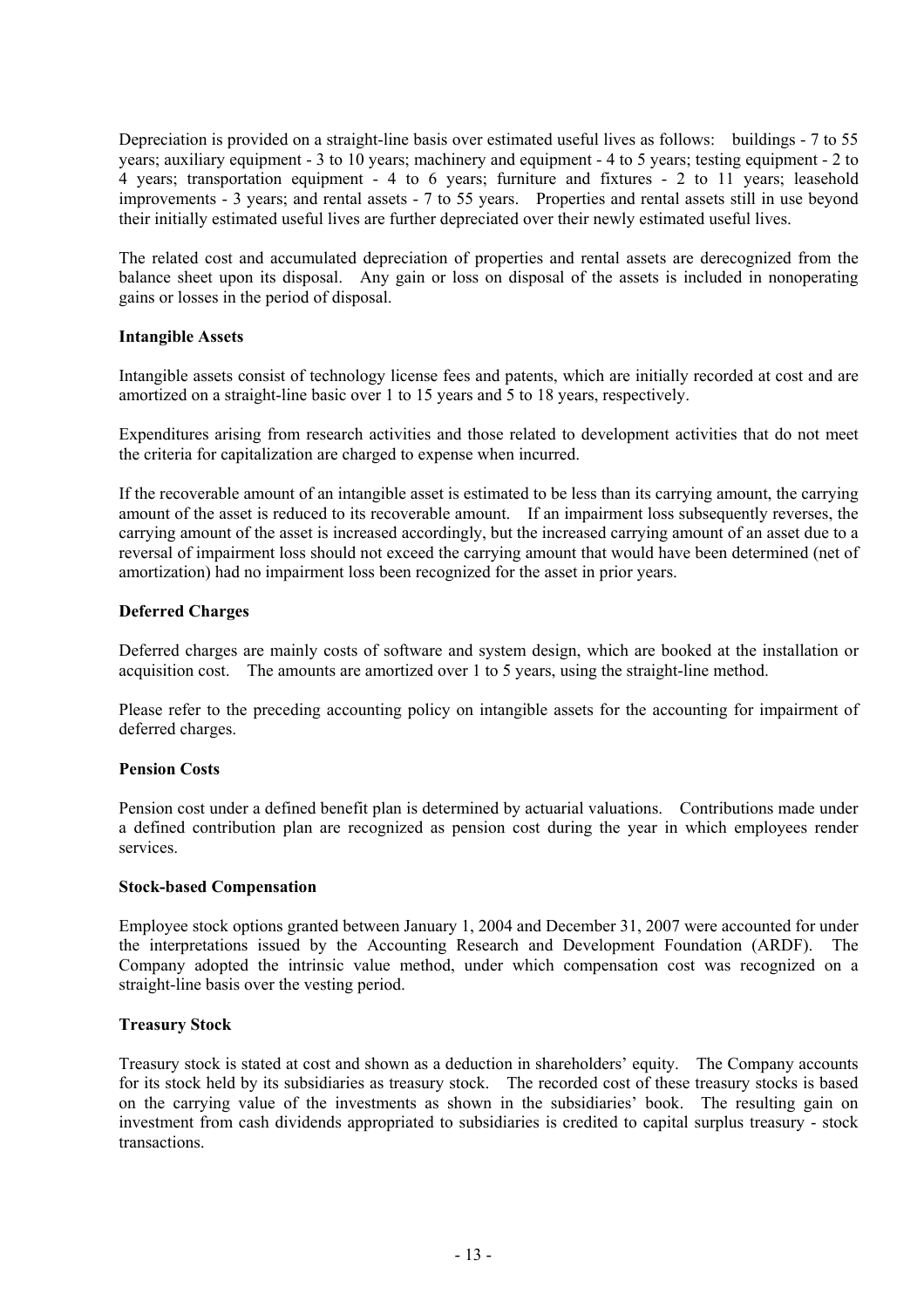When the treasury shares are retired, the capital stock and paid-in capital based on the existing equity are debited. If the treasury shares are retired at a price lower than its par value and the Company paid-in capital, the deficiency is credited to paid-in capital from treasury stock. If the treasury shares are retired at a price in excess of its par value and paid-in capital, the excess is debited to paid-in capital from treasury stock. If the balance in paid-in capital from treasury stock is insufficient to absorb the deficiency, the remainder is recorded as a reduction of retained earnings.

### **Income Tax**

The Company applies the inter-period tax allocation method. Under this method, deferred income taxes are recognized for the tax effects of deductible temporary differences, loss carryforward and unused tax credits. Valuation allowances are provided to the extent, if any, that it is more likely than not that deferred income tax asset will not be realized. A deferred income tax asset or liability is classified as current or noncurrent in accordance with the classification of its related asset or liability. However, if a deferred income tax asset or liability does not relate to an asset or liability in the financial statements, then it is classified as either current or noncurrent based on the expected length of time before it is realized or settled.

Tax credits for purchases of machinery, equipment and technology, research and development expenditures, and personnel training expenditures are recognized in the current period.

Adjustments of prior years' tax liabilities are added to or deducted from the current year's tax provision.

According to the Income Tax Law, an additional tax at 10% of unappropriated earnings is provided for as income tax in the year the share holders approve to retain the earnings.

The Company and Sunplus mMobile Inc use consolidated income tax filing. The income taxes payable differences between consolidated and the sum of individual are adjusted in the Company's account receivable or account payable.

#### **Foreign-currency Transactions**

Non-derivative foreign-currency transactions are recorded in New Taiwan dollars at the rates of exchange in effect when the transactions occur. Exchange differences arising from settlement of foreign-currency assets and liabilities are recognized in profit or loss.

At the balance sheet date, foreign-currency monetary assets and liabilities are revalued using prevailing exchange rates and the exchange differences are recognized in profit or loss.

At the balance sheet date, foreign-currency nonmonetary assets (such as equity instruments) and liabilities that are measured at fair value are revalued using prevailing exchange rates, with the exchange differences treated as follows:

- a. Recognized in shareholders' equity if the changes in fair value are recognized in shareholders' equity;
- b. Recognized in profit and loss if the changes in fair value is recognized in profit or loss.

Foreign-currency nonmonetary assets and liabilities that are carried at cost continue to be stated at exchange rates at trade dates.

If the functional currency of an equity-method investee is a foreign currency, translation adjustments will result from the translation of the investee's financial statements into the reporting currency of the Company. Such adjustments are accumulated and reported as a separate component of shareholders' equity.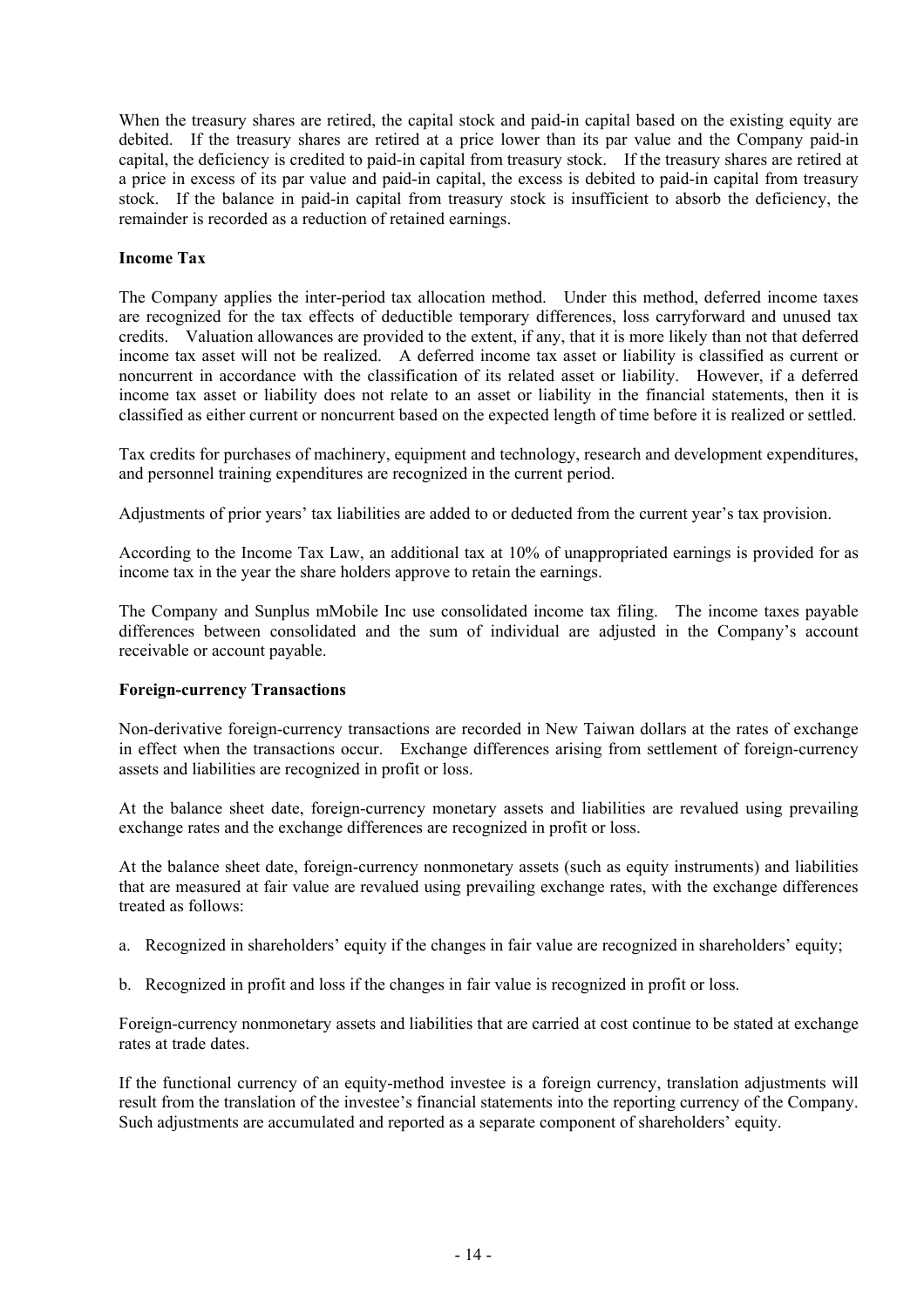#### **Reclassifications**

Certain accounts in the financial statements as of and for the nine months ended September 30, 2009 have been reclassified to conform to the presentation of financial statements as of and for the nine months ended September 30, 2010.

#### **3. ACCOUNTING CHANGE**

#### **Accounting for Inventories**

On January 1, 2009, the Company adopted the newly revised Statement of Financial Accounting Standards No. 10 - "Inventories." The main revisions are (1) inventories are stated at the lower of cost or net realizable value, and inventories are written down to net realizable value by item, except when the grouping of similar or related items is appropriate; (2) unallocated overheads are recognized as cost of sales in the period in which they are incurred; and (3) abnormal cost, write-downs of inventories and any reversal of write-downs are recorded as cost of sales for the period. This accounting change resulted in increases of \$27,000 thousand in net loss and NT\$0.05 in net loss per share for the nine months ended September 30, 2009.

#### **4. CASH**

|                   | September 30 |           |  |  |
|-------------------|--------------|-----------|--|--|
|                   | 2010         | 2009      |  |  |
| Savings accounts  | 152,418<br>S | 374,425   |  |  |
| Time deposits     | 1,705,000    | 1,648,217 |  |  |
| Checking accounts | 889          | 846       |  |  |
| Cash on hand      | 897          | 861       |  |  |
|                   | 1,859,204    | 2,024,349 |  |  |

#### **5. FINANCIAL ASSETS AT FAIR VALUE THROUGH PROFIT OR LOSS**

The Company did not enter into derivative contracts during the nine months ended September 30, 2010 and 2009.

Net gain on financial assets designated at fair value through profit or loss was \$6,528 thousand for the nine months ended September 30, 2009.

## **6. AVAILABLE-FOR-SALE FINANCIAL ASSETS**

| September 30 |             |  |  |
|--------------|-------------|--|--|
| <b>2010</b>  | 2009        |  |  |
| \$1,218,711  | \$1,121,694 |  |  |
| 2,209,078    | 225,744     |  |  |
| 3,427,789    | 1,347,438   |  |  |
| 1,218,711    | 1,121,694   |  |  |
|              | 225,744     |  |  |
|              | 2,209,078   |  |  |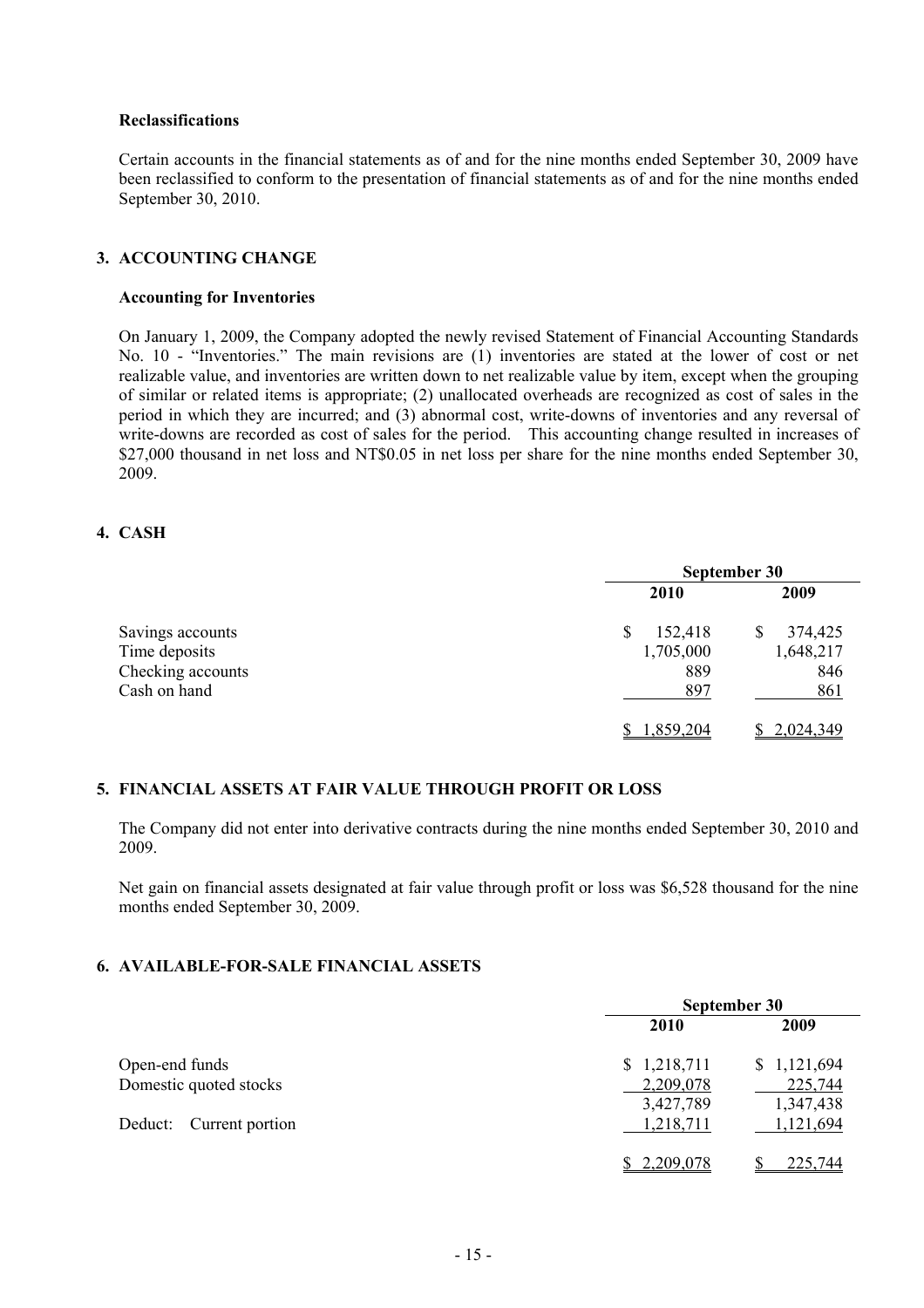## **7. ACCOUNTS RECEIVABLE**

|         |                                                   | September 30 |             |  |
|---------|---------------------------------------------------|--------------|-------------|--|
|         |                                                   | 2010         | 2009        |  |
|         | Accounts receivable - others                      | \$1,147,509  | \$1,353,608 |  |
|         | Accounts receivable - related parties             | 18,467       | 19,371      |  |
|         |                                                   | 1,165,976    | 1,372,979   |  |
| Deduct: | Allowance for doubtful accounts                   | 56,912       | 56,912      |  |
|         | Deduct: Allowance for sales returns and discounts | 25,000       | 35,000      |  |
|         |                                                   | 084 064      |             |  |

### **8. INVENTORIES**

|                                                                    | September 30                       |                               |  |  |
|--------------------------------------------------------------------|------------------------------------|-------------------------------|--|--|
| Finished goods and merchandise<br>Work-in-process<br>Raw materials | <b>2010</b>                        | 2009                          |  |  |
|                                                                    | 458,987<br>S<br>385,073<br>432,946 | 338,682<br>511,799<br>137,445 |  |  |
|                                                                    | .277.006                           | 987,926                       |  |  |

As of September 30, 2010 and 2009, the allowances for losses were \$211,083 thousand and \$210,531 thousand, respectively.

As of September 30, 2010 and 2009, the cost of inventories recognized as cost of goods sold were \$3,003,211 thousand and \$3,312,594 thousand, respectively. For the nine months ended September 30, 2010 and 2009, these inventory costs included the followings:

|                                                                         | September 30             |                                   |  |  |
|-------------------------------------------------------------------------|--------------------------|-----------------------------------|--|--|
|                                                                         | <b>2010</b>              | 2009                              |  |  |
| Inventory write-downs<br>Compensation income<br>Income from scrap sales | 75,033<br>S.<br>(14,661) | \$130,000<br>(15, 196)<br>(6,191) |  |  |
|                                                                         | 60,372                   | 108,613                           |  |  |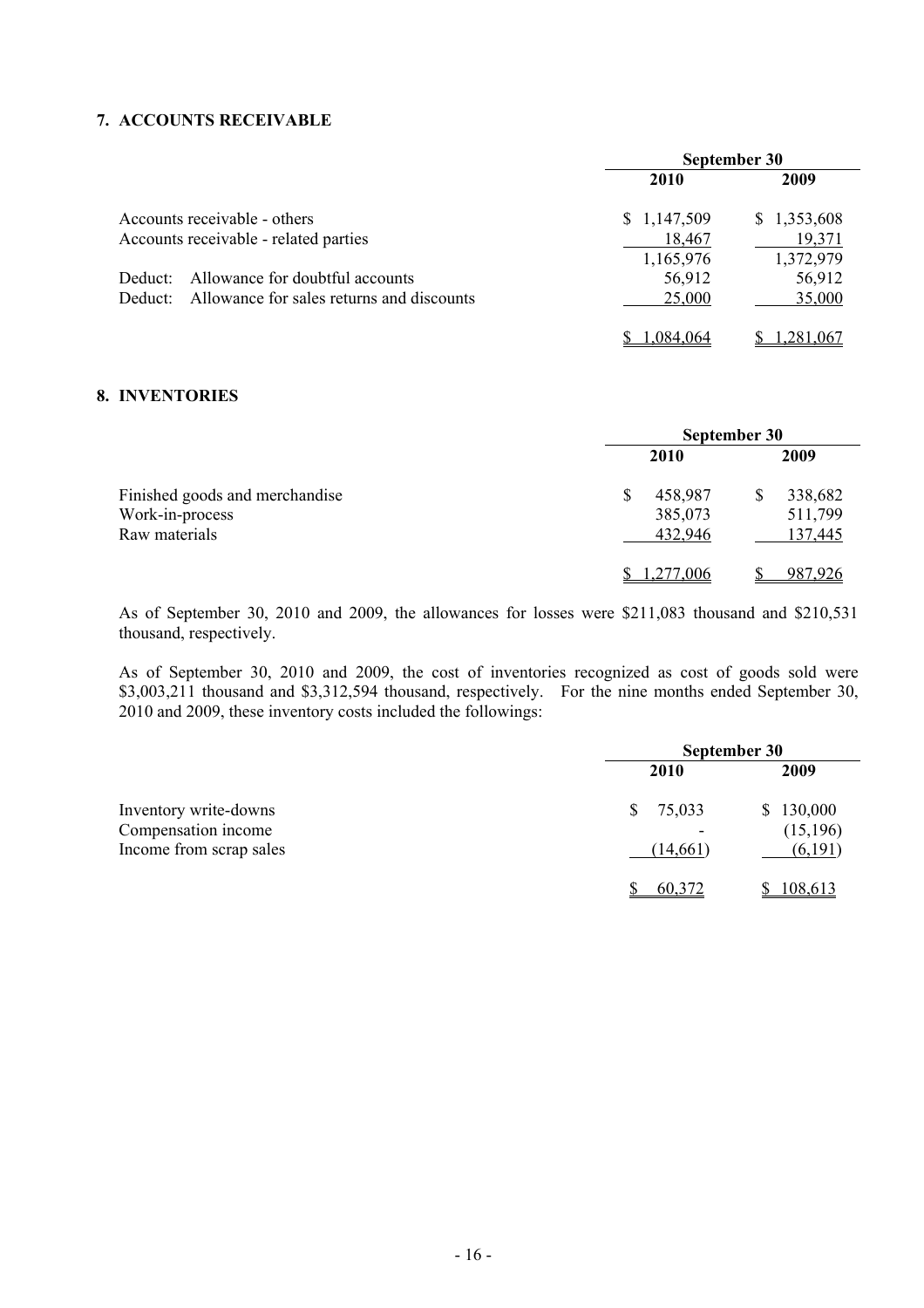## **9. EQUITY-METHOD INVESTMENTS**

|                                                                                                           |                 |        | September 30    |        |
|-----------------------------------------------------------------------------------------------------------|-----------------|--------|-----------------|--------|
|                                                                                                           | 2010            |        | 2009            |        |
|                                                                                                           |                 | $%$ of |                 | $%$ of |
|                                                                                                           |                 | Owner- |                 | Owner- |
|                                                                                                           | <b>Amount</b>   | ship   | <b>Amount</b>   | ship   |
| Orise Technology Co., Ltd.                                                                                | \$<br>1,093,151 | 41     | \$<br>1,209,020 | 50     |
| Ventureplus Group Inc.                                                                                    | 1,066,757       | 100    | 494,555         | 100    |
| Sunplus Venture Capital Co., Ltd.                                                                         | 986,581         | 100    | 855,241         | 100    |
| Lin Shih Investment Co., Ltd.                                                                             | 904,227         | 100    | 926,036         | 100    |
| Generalplus Technology Corp.                                                                              | 710,869         | 40     | 507,678         | 39     |
| Sunplus Innovation Technology Inc.                                                                        | 579,308         | 74     | 396,640         | 81     |
| Sunext Technology Co., Ltd.                                                                               | 565,006         | 61     | 509,430         | 76     |
| <b>Russell Holdings Limited</b>                                                                           | 418,042         | 100    | 396,160         | 100    |
| iCatch Technology Inc.                                                                                    | 237,112         | 38     |                 |        |
| HT mMobile Inc.                                                                                           | 28,488          | 29     | 268,464         | 30     |
| Waveplus Technology Co., Ltd.                                                                             | 18,569          | 41     | 21,092          | 41     |
| Wei-Young Investment Inc.                                                                                 | 8,803           | 100    | 9,163           | 100    |
| Global Techplus Capital Inc.                                                                              | 7,188           | 100    | 7,674           | 100    |
| Sunplus Technology (H.K.) Co., Ltd.                                                                       | 4,722           | 100    | 5,120           | 100    |
| Sunplus Management Consulting Inc.                                                                        | 4,105           | 100    | 4,149           | 100    |
| Sunplus mMedia Inc.                                                                                       | 627             | 83     | 506,960         | 78     |
| Giantplus Technology Co., Ltd.                                                                            |                 |        | 1,785,382       | 21     |
|                                                                                                           | \$6,633,555     |        | 7,902,764       |        |
| Credit balances on carrying values of long-term<br>investments (recorded as other current<br>liabilities) |                 |        |                 |        |
| Sunplus mMobile Inc.                                                                                      | $\$$<br>696,086 | 91     | \$<br>530,099   | 91     |
| Sunplus Core Technology Co., Ltd.                                                                         | 33,510          | 70     | 48,110          | 57     |
|                                                                                                           | \$<br>729,596   |        | \$<br>578,209   |        |

Movement of the difference between the costs of investment and the Company's share in investees' net assets allocated to goodwill for the nine months ended September 30, 2010 and 2009 was as follows:

|          |                                                  | <b>September 30, 2010</b> |                                  |  |  |
|----------|--------------------------------------------------|---------------------------|----------------------------------|--|--|
|          | Balance,<br><b>Beginning of</b><br><b>Period</b> | <b>Decrease</b>           | Balance,<br><b>End of Period</b> |  |  |
| Goodwill | 168,162<br><sup>S</sup>                          | 6,905                     | 161,257                          |  |  |
|          |                                                  | <b>September 30, 2009</b> |                                  |  |  |
|          | Balance,<br><b>Beginning of</b><br><b>Period</b> | <b>Increase</b>           | Balance,<br><b>End of Period</b> |  |  |
| Goodwill | 155,506                                          | ¢                         | 155,506                          |  |  |

As of September 16, 2010, the Company had lost its significant influence on Giantplus. Thus, the Company reclassified this equity-method investment to available-for-sale financial asset.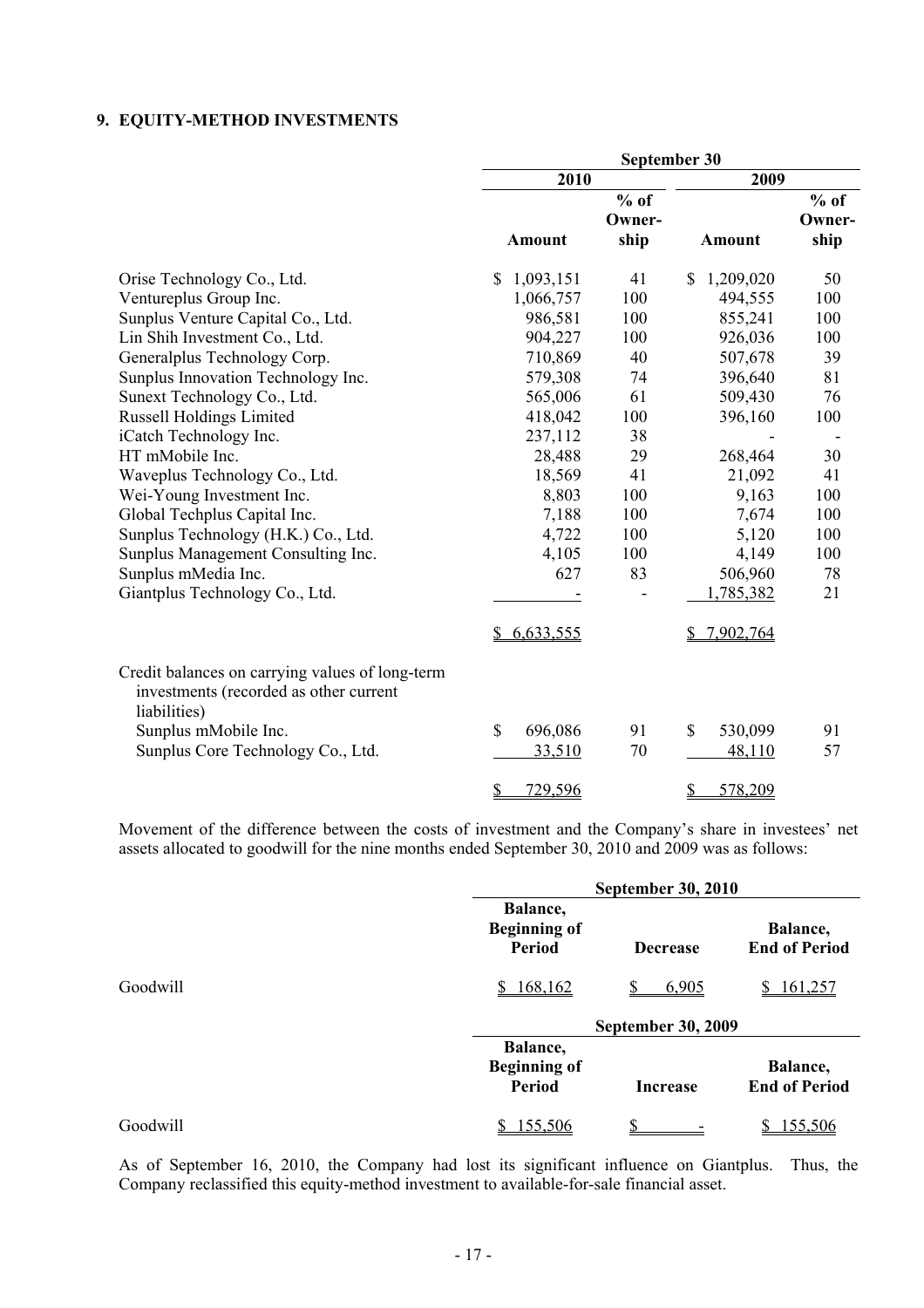In their meeting on March 10, 2009, the shareholders of Sunplus mMobile Inc. (SmM) approved the spin-off of its communication business unit (BU) by decreasing SmM's capital to establish HT mMobile Inc. ("HT mMobile"). The carrying value of this BU was \$189,867 thousand. SmM's shareholders of Sunplus mMobile will own HT mMobile in the same proportion of their ownership of SmM. Thus, the Company obtained 91% of HT mMobile on September 30, 2009. As of September 30, 2010, however, the Company owned 29% of HT mMobile.

In their meeting on November 4, 2009, the shareholders of Sunplus mMedia Inc ("mMedia") approved the spin-off of its PC Cam product line with a carrying value of \$135,352 thousand and product lines of MP3, PMP and DPF with a carrying value of \$218,442 thousand to Sunplus Innovation Technology Inc. and Generalplus Technology Inc., respectively. In addition, mMedia spun off its DCS product line with a carrying value of \$250,000 thousand and also decreased its capital to establish a company, iCatch Technology, Inc. ("iCatch").

Also on November 4, 2009, the shareholders of mMedia approved a capital reduction, and these shareholders received the shares of Sunplus Innovation Technology Inc. and Generalplus Technology Inc. at the percentage the same as those of their respective percentage of ownership of Sunplus mMedia.

The financial statements used as basis for calculating the carrying values of equity-method investments and related investment income or losses were all unaudited for the nine months ended September 30, 2010 and 2009. The investment incomes (losses) of investees were as follows:

|                                     | <b>Nine Months Ended September 30</b> |               |  |
|-------------------------------------|---------------------------------------|---------------|--|
|                                     | 2010                                  | 2009          |  |
| Orise Technology Co., Ltd.          | \$<br>181,425                         | 124,846<br>S. |  |
| Ventureplus Group Inc.              | 25,214                                | 70,253        |  |
| Sunplus Venture Capital Co., Ltd.   | 100,074                               | 18,851        |  |
| Lin Shih Investment Co., Ltd.       | 23,274                                | 60,434        |  |
| Generalplus Technology Inc.         | 134,090                               | 85,988        |  |
| Sunplus Innovation Technology Inc.  | 99,930                                | 17,360        |  |
| Sunext Technology Co., Ltd.         | 35,664                                | 247,707       |  |
| <b>Russell Holdings Limited</b>     | 22,892                                | (33, 126)     |  |
| iCatch Technology Ltd.              | 18,312                                |               |  |
| HT mMobile Inc.                     | (191, 639)                            | (305, 280)    |  |
| Waveplus Technology Co., Ltd.       | 263                                   | 4,350         |  |
| Wei-Young Investment Inc.           | 606                                   | 40            |  |
| Global Techplus Capital Inc.        | (27)                                  | (27)          |  |
| Sunplus Technology (H.K.) Co., Ltd. | 210                                   | 406           |  |
| Sunplus Management Consulting Inc.  | (40)                                  | (45)          |  |
| Sunplus mMedia Inc.                 | 8,016                                 | (201, 546)    |  |
| Giantplus Technology Co., Ltd.      | 7,764                                 | (85, 524)     |  |
| Sunplus mMobile Inc.                | (114, 976)                            | (216, 352)    |  |
| Sunplus Core Technology Co., Ltd.   | (33,106)                              | (65,967)      |  |
| Goldkey Technology Corp.            |                                       | 312           |  |
|                                     | \$317,946                             | \$ (277,320)  |  |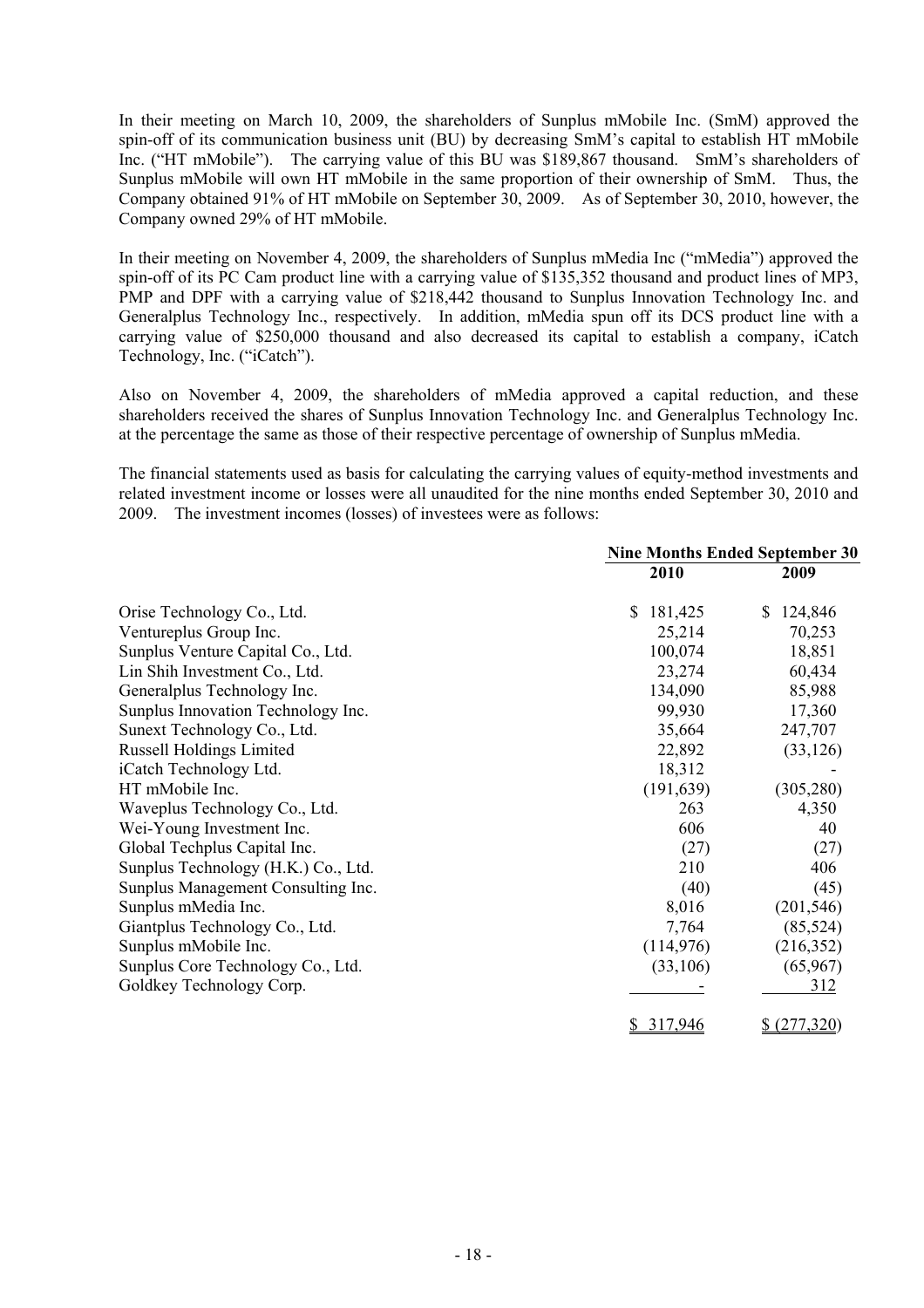Fair values of listed equity-method investments calculated at their closing prices as of September 30, 2010 and 2009 were as follows:

|                                                              | September 30                            |                          |  |  |
|--------------------------------------------------------------|-----------------------------------------|--------------------------|--|--|
|                                                              | 2010                                    | 2009                     |  |  |
| Orise Technology Co., Ltd.<br>Giantplus Technology Co., Ltd. | \$3,743,132<br>$\overline{\phantom{0}}$ | \$3,317,396<br>1,638,014 |  |  |
|                                                              | \$3,743,132                             | 4,955,410                |  |  |

## **10. FINANCIAL ASSETS CARRIED AT COST**

|                         |          | September 30 |  |
|-------------------------|----------|--------------|--|
|                         | 2010     | 2009         |  |
| Domestic unquoted stock | \$21,111 | \$35,556     |  |

The Company recognized an impairment loss of \$12,452 thousand on its investment in Technology Partners Venture Capital Corp. and recorded this loss under nonoperating expenses and losses - impairment losses.

The above investment, which had no quoted price in an active market and had a fair value that could not be reliably measured, was carried at cost.

## **11. PROPERTIES**

|                                                                                                                                    | Nine Months Ended September 30, 2010                 |                                           |                                           |                                             |                               |                                        |                                  |                                              |
|------------------------------------------------------------------------------------------------------------------------------------|------------------------------------------------------|-------------------------------------------|-------------------------------------------|---------------------------------------------|-------------------------------|----------------------------------------|----------------------------------|----------------------------------------------|
| Cost                                                                                                                               | <b>Buildings</b>                                     | Auxiliary<br>Equipment                    | Machinery<br>and<br>Equipment             | Testing<br>Equipment                        | Transportation<br>Equipment   | Furniture<br>and<br><b>Fixtures</b>    | Leasehold<br><b>Improvements</b> | <b>Total</b>                                 |
| Balance, beginning of period<br>Increase<br>Decrease<br>Reclassification<br>Balance, end of period                                 | \$<br>795,683<br>$\overline{\phantom{a}}$<br>795,683 | 186,364<br>s<br>4,304<br>3,264<br>187,404 | S<br>430,326<br>9,383<br>9,691<br>430,018 | S<br>368,458<br>13,119<br>29,845<br>351,732 | S<br>2,463<br>1,254<br>1,209  | \$<br>99,928<br>900<br>6,313<br>94,515 | 89<br>S<br>89                    | \$1,883,311<br>27,706<br>50,367<br>1,860,650 |
| Accumulated depreciation<br>Balance, beginning of period<br>Depreciation<br>Decrease<br>Reclassification<br>Balance, end of period | 143,201<br>12,475<br>155,676                         | 149,037<br>5,819<br>2,159<br>152,697      | 350,203<br>26,664<br>9,590<br>367,277     | 307,553<br>20,516<br>25,578<br>302,491      | 2,324<br>52<br>1,254<br>1,122 | 87,278<br>4,473<br>5,843<br>85,908     | 88<br>88                         | 1,039,684<br>69,999<br>44,424<br>1,065,259   |
| Balance, end of period, net                                                                                                        | 640.007                                              | 34.707                                    | 62.741                                    | 49.241                                      | 87                            | 8.607                                  |                                  | 795.391                                      |

|                                                                                                        |                                                                | Nine Months Ended September 30, 2009    |                                             |                                            |                             |                                             |                                                                               |                                                        |
|--------------------------------------------------------------------------------------------------------|----------------------------------------------------------------|-----------------------------------------|---------------------------------------------|--------------------------------------------|-----------------------------|---------------------------------------------|-------------------------------------------------------------------------------|--------------------------------------------------------|
|                                                                                                        | <b>Buildings</b>                                               | Auxiliary<br>Equipment                  | Machinery<br>and<br>Equipment               | <b>Testing</b><br>Equipment                | Transportation<br>Equipment | <b>Furniture</b><br>and<br><b>Fixtures</b>  | Leasehold<br><b>Improvements</b>                                              | Total                                                  |
| Cost                                                                                                   |                                                                |                                         |                                             |                                            |                             |                                             |                                                                               |                                                        |
| Balance, beginning of period<br>Increase<br>Decrease<br>Reclassification<br>Balance, end of period     | \$<br>688,983<br>$\overline{\phantom{0}}$<br>35,292<br>724,275 | 184,963<br>S<br>1,140<br>466<br>185,637 | \$<br>414,508<br>17,538<br>9,556<br>422,490 | \$<br>373,482<br>3,612<br>7,088<br>370,006 | S.<br>2,463<br>2,463        | 123,058<br>S.<br>1,058<br>21,255<br>102,861 | 459<br>S<br>$\overline{\phantom{a}}$<br>370<br>$\overline{\phantom{a}}$<br>89 | \$1,787,916<br>23,348<br>38,735<br>35,292<br>1,807,821 |
| Accumulated depreciation                                                                               |                                                                |                                         |                                             |                                            |                             |                                             |                                                                               |                                                        |
| Balance, beginning of period<br>Depreciation<br>Decrease<br>Reclassification<br>Balance, end of period | 113,447<br>11,317<br>4,449<br>129,213                          | 141,393<br>6,800<br>457<br>147,736      | 316,522<br>31,654<br>9,274<br>338,902       | 276,980<br>31,605<br>6,760<br>301,825      | 2,186<br>104<br>2,290       | 100,636<br>7,730<br>20,734<br>87,632        | 426<br>345<br>88                                                              | 951,590<br>89,217<br>37,570<br>4,449<br>1,007,686      |
| Balance, end of period, net                                                                            | 595.062                                                        | 37.901                                  | 83,588                                      | 68.181                                     | 173                         | 15,229                                      |                                                                               | 800,135                                                |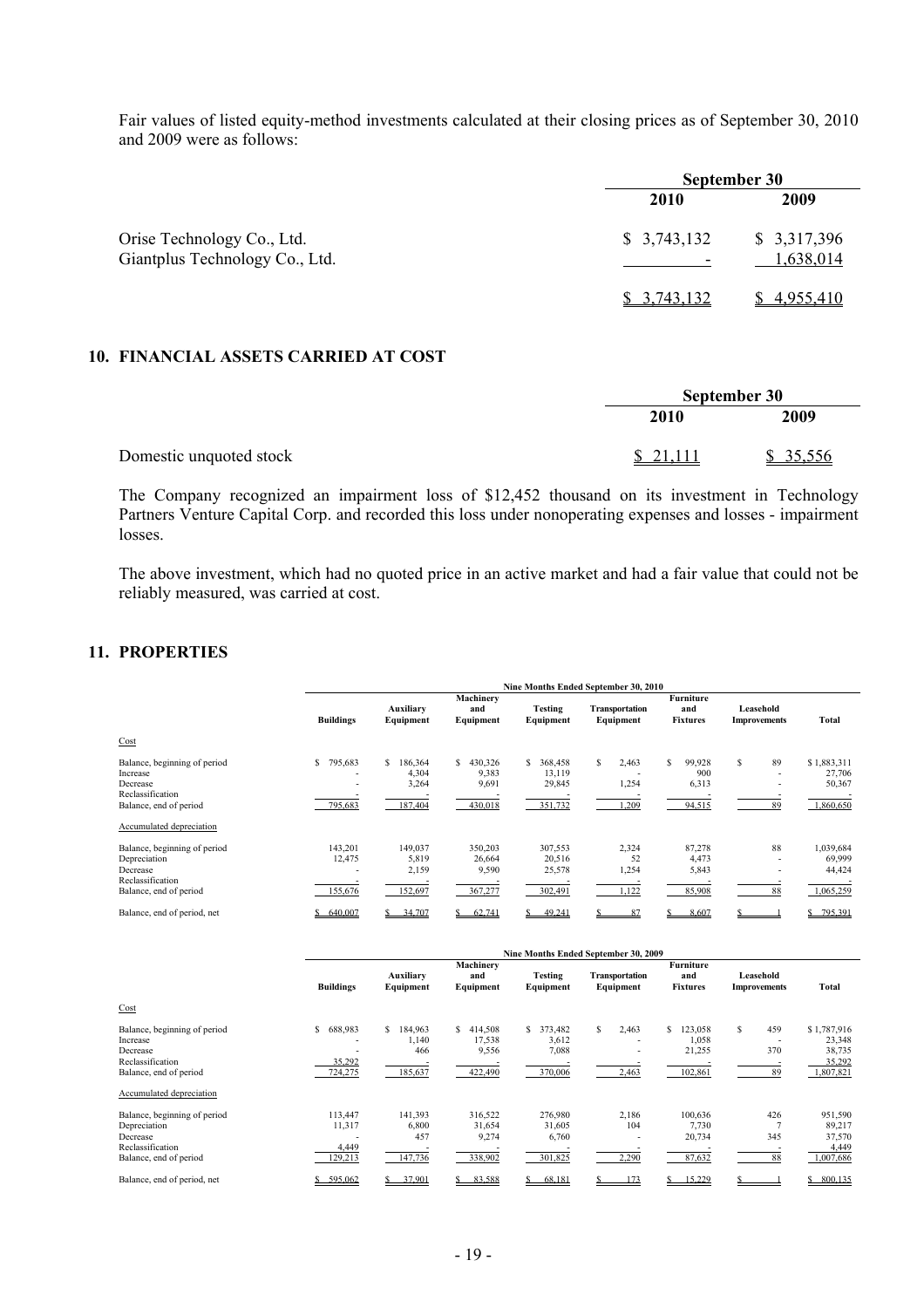Note: For the assets mortgaged or pledged, please refer to Note 24.

## **12. INTANGIBLE ASSETS**

|                                                                                                            | Nine Months Ended September 30, 2010            |                                      |                                             |  |  |
|------------------------------------------------------------------------------------------------------------|-------------------------------------------------|--------------------------------------|---------------------------------------------|--|--|
|                                                                                                            | <b>Technology</b><br><b>License Fee</b>         | <b>Patents</b>                       | <b>Total</b>                                |  |  |
| $\frac{\text{Cost}}{\text{Cost}}$                                                                          |                                                 |                                      |                                             |  |  |
| Balance, beginning of period<br>Increase<br>Decrease<br>Balance, end of period<br>Accumulated amortization | 2,648,034<br>\$<br>25,640<br>2,375<br>2,671,299 | $\mathbb{S}$<br>97,849<br>97,849     | \$2,745,883<br>25,640<br>2,375<br>2,769,148 |  |  |
| Balance, beginning of period<br>Amortization expense<br>Decrease<br>Balance, end of period                 | 2,389,966<br>119,592<br>1,848<br>2,507,710      | 37,161<br>4,046<br>41,207            | 2,427,127<br>123,638<br>1,848<br>2,548,917  |  |  |
| Balance, end of period, net                                                                                | 163,589<br>S                                    | 56,642                               | 220,231                                     |  |  |
|                                                                                                            |                                                 | Nine Months Ended September 30, 2009 |                                             |  |  |
|                                                                                                            | <b>Technology</b><br><b>License Fee</b>         | <b>Patents</b>                       | <b>Total</b>                                |  |  |
| Cost                                                                                                       |                                                 |                                      |                                             |  |  |
| Balance, beginning of period<br>Increase<br>Decrease<br>Balance, end of period                             | \$2,629,091<br>20,943<br>2,000<br>2,648,034     | \$<br>97,849<br>97,849               | 2,726,940<br>20,943<br>2,000<br>2,745,883   |  |  |
| <b>Accumulated amortization</b>                                                                            |                                                 |                                      |                                             |  |  |
| Balance, beginning of period<br>Amortization expense<br>Decrease<br>Balance, end of period                 | 2,143,411<br>191,089<br>2,000<br>2,332,500      | 31,742<br>4,071<br>35,813            | 2,175,153<br>195,160<br>2,000<br>2,368,313  |  |  |
| Balance, end of period, net                                                                                | 315,534<br>$\mathbb{S}$                         | \$<br>62,036                         | \$<br>377,570                               |  |  |

Intangible assets consisted of fees paid to Oak Technology ("Oak") for the Company to use Oak's technology on light storage solutions to develop SOC DVD/VCD (system on a chip digital compact disk/video compact disk) players and to buy the rights on video processing technology to develop DTV products.

The Company also authorized Sunext Technology Co., Ltd. (equity-method investee) to research, design and manufacture products using Oak's technology in exchange for royalty income (shown under "gross sales" in the income statements and as "deferred royalty income" on the balance sheets).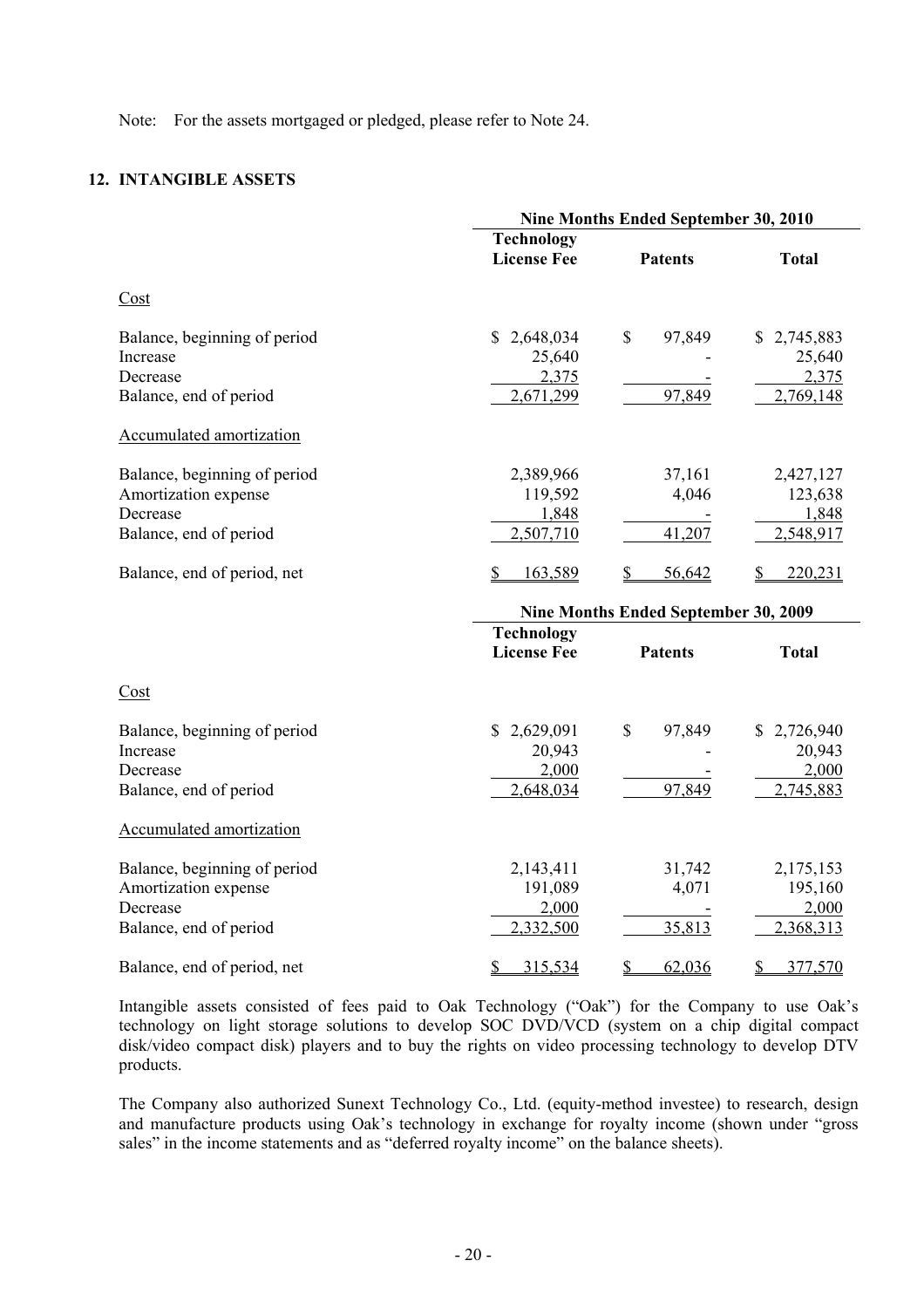## **13. DEFERRED CHARGES AND OTHERS**

|                                                                                               | September 30              |                             |  |  |
|-----------------------------------------------------------------------------------------------|---------------------------|-----------------------------|--|--|
|                                                                                               | <b>2010</b>               | 2009                        |  |  |
| Software and system design, net<br>Certificate of golf club membership<br>Refundable deposits | \$125,117<br>7,800<br>557 | \$172,970<br>7,800<br>1,239 |  |  |
|                                                                                               | 133,474                   | 182,009                     |  |  |

## **14. SHORT-TERM BANK LOANS**

|                                                                                                                              | <b>September 30</b> |         |  |
|------------------------------------------------------------------------------------------------------------------------------|---------------------|---------|--|
|                                                                                                                              | 2010                | 2009    |  |
| Working capital loans - US\$4,700 thousand; 0.7%-0.813% annual<br>interest rate in 2010 and US\$5,000 thousand; 0.85% annual |                     |         |  |
| interest rate in 2009                                                                                                        | 46 922              | 160.825 |  |

#### **15. LONG-TERM DEBTS**

|                                                                                                                                                                                          | September 30       |                      |  |  |
|------------------------------------------------------------------------------------------------------------------------------------------------------------------------------------------|--------------------|----------------------|--|--|
|                                                                                                                                                                                          | 2010               | 2009                 |  |  |
| Medium - to long-term credit bank loans:<br>Repayable quarterly from February 2010 to February 2012;<br>annual floating-rate interest - 1.4775% in 2010 and 1.952% in                    |                    |                      |  |  |
| 2009<br>Repayable semiannually from February 2009 to February 2012;<br>annual floating-rate interest - 1.83% in 2010 and 2.110% in                                                       | S<br>430,000       | 820,000<br>S         |  |  |
| 2009                                                                                                                                                                                     | 60,000             | 135,000              |  |  |
| Repayable quarterly from April 2010 to April 2012; annual<br>floating-rate interest 1.942% in 2009<br>Medium - to long-term secured loans:                                               |                    | 30,000               |  |  |
| Repayable semiannually from March 2010 to March 2014; annual<br>floating-rate interest - 1.81% in 2010 and 1.805% in 2009<br>Repayable semiannually from February 2009 to February 2012; | 230,500            | 700,000              |  |  |
| annual floating-rate interest - 2.110% in 2009                                                                                                                                           |                    | 135,000              |  |  |
| Current portion<br>Deduct:                                                                                                                                                               | 720,500<br>625,000 | 1,820,000<br>426,250 |  |  |
|                                                                                                                                                                                          | 95.500             | 1.393.750            |  |  |

Under the loan contracts, the Company provided buildings and shares of Giantplus Technology Co., Ltd. and Orise Technology Co., Ltd. as collaterals for the above loans (Note 24). The loan contracts contain financial covenants which require the Company to maintain certain financial ratios (debt ratio, current ratio, times interest-earned ratio and financing provided) on the basis of semiannual and annual consolidated financial statements. However, noncompliance with the ratio requirements is not deemed to be a violation of the contracts.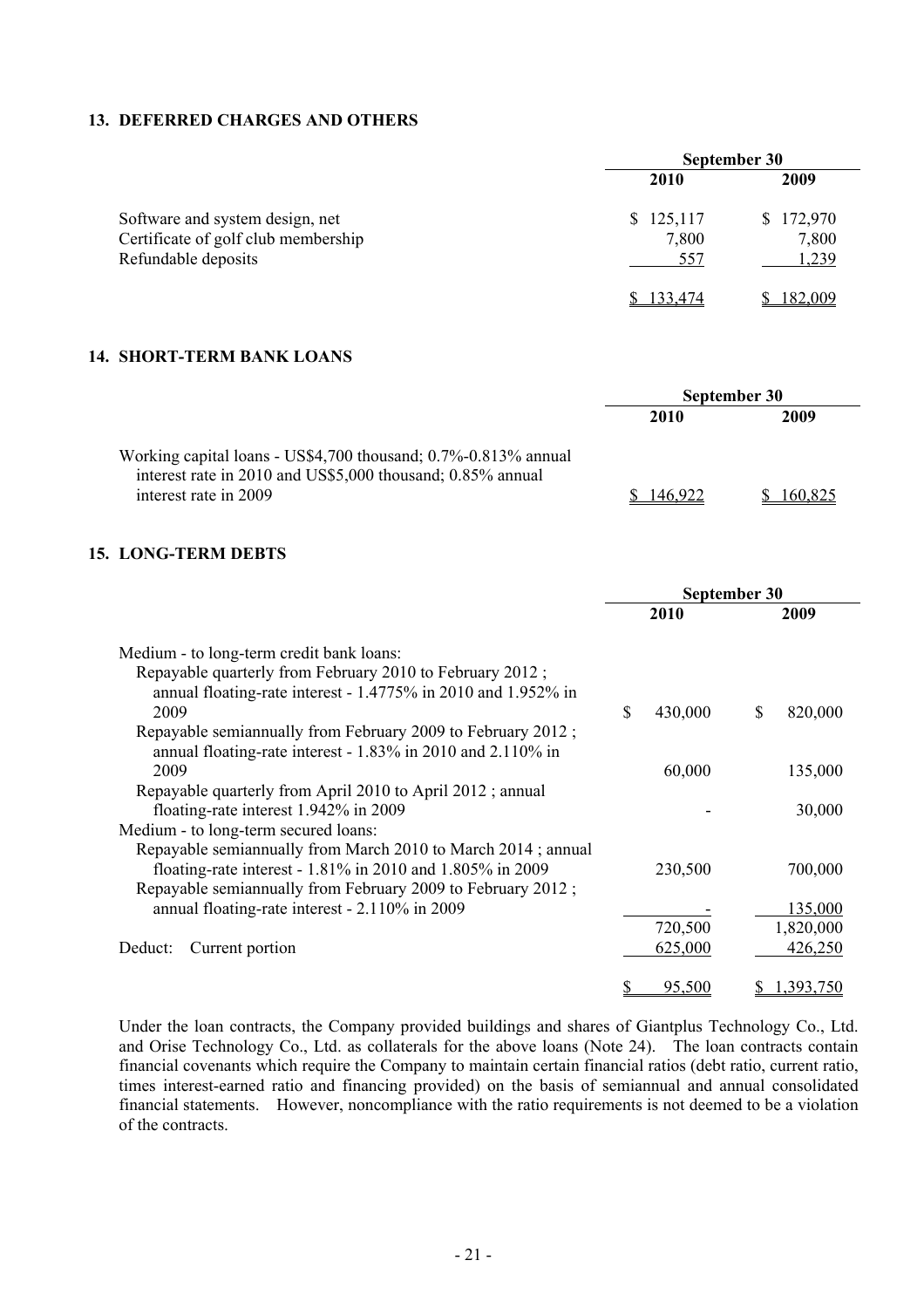#### **16. PENSION PLAN**

The pension plan under the Labor Pension Act (LPA) is a defined contribution plan. Under the LPA, the Company makes monthly contributions to employees' individual pension accounts at 6% of monthly salaries and wages. Related costs were \$23,831 thousand and \$21,937 thousand for the nine months ended September 30, 2010 and 2009, respectively.

Before the promulgation of the Act, the Company has had a defined benefit pension plan under the Labor Standards Law. Under this plan, employees should receive either a series of pension payments with a defined annuity or a lump sum that is payable immediately on retirement and is equivalent to 2 base units for each of the first 15 years of service and 1 base unit for each year of service thereafter. The total retirement benefit is subject to a maximum of 45 units. The pension plan provides benefits based on the length of service and the average basic salary of the employee's final nine months of service. In addition, the Company makes monthly contributions, equal to 2% of salaries, to a pension fund, which is administered by a fund monitoring committee. The fund is deposited in the committee's name in the Bank of Taiwan. The Company recognized pension costs of \$1,718 thousand and \$1,693 thousand for the nine months ended September 30, 2010 and 2009, respectively.

Defined benefit pension fund balances were \$117,136 thousand and \$110,267 thousand as of September 30, 2010 and 2009, respectively.

### **17. SHAREHOLDERS' EQUITY**

a. Employee Stock Option Plan

On March 6, 2003 (2003 option plan) and September 11, 2007 (2007 option plan), the Securities and Futures Bureau approved the Company's employee stock option plans. The plans provide for the grant of 30,000 thousand options in 2003 and 25,000 thousand options in 2007, with each unit representing one common share. The option rights are granted to qualified employees of the Company and subsidiaries. A total of 55,000 thousand common shares have been reserved for issuance. The options are valid for six years and exercisable at certain percentages after the second anniversary of the grant date. Stock option rights are granted at an exercise price equal to the closing price of the Company's common shares listed on the Taiwan Stock Exchange on the grant date. If the Company's paid-in-capital changes, the exercise price is adjusted accordingly. All options had been granted or canceled as of September 30, 2010.

Outstanding option rights were as follows:

|                                                   | 2003 Option Plan               |                                         |                                       |                                         |
|---------------------------------------------------|--------------------------------|-----------------------------------------|---------------------------------------|-----------------------------------------|
|                                                   |                                |                                         | <b>Nine Months Ended September 30</b> |                                         |
|                                                   | 2010                           |                                         | 2009                                  |                                         |
|                                                   | Unit (In<br><b>Thousands</b> ) | Weighted-<br>average<br>Price<br>(NT\$) | Unit (In<br>Thousands)                | Weighted-<br>average<br>Price<br>(NT\$) |
| Beginning outstanding balance<br>Options canceled |                                | $\mathbb{S}$ -                          | 5,082<br>(5,082)                      | \$40.31                                 |
| Ending outstanding balance                        |                                |                                         |                                       |                                         |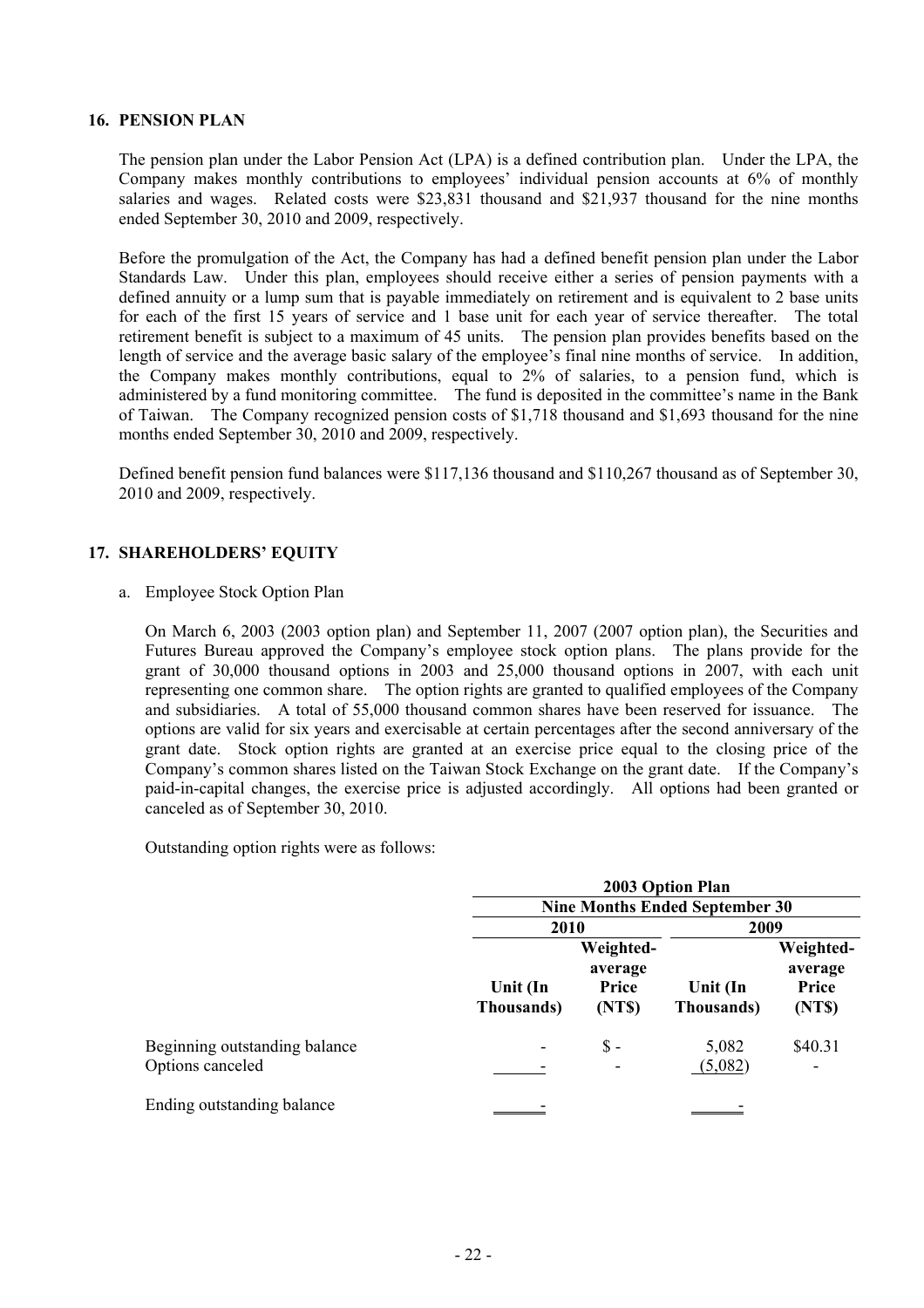|                                                  |                        | 2007 Option Plan                               |                                       |                                         |  |
|--------------------------------------------------|------------------------|------------------------------------------------|---------------------------------------|-----------------------------------------|--|
|                                                  |                        |                                                | <b>Nine Months Ended September 30</b> |                                         |  |
|                                                  |                        | 2009<br>2010                                   |                                       |                                         |  |
|                                                  | Unit (In<br>Thousands) | Weighted-<br>average<br><b>Price</b><br>(NT\$) | Unit (In<br>Thousands)                | Weighted-<br>average<br>Price<br>(NT\$) |  |
| Beginning outstanding balance<br>Option canceled | 22,858<br>(1,092)      | \$40.52                                        | 24,646<br>(1,269)                     | \$40.52                                 |  |
| Ending outstanding balance                       | .766                   |                                                |                                       |                                         |  |

The number of shares and exercise prices of outstanding option have been adjusted to reflect the appropriations of dividends, cash dividends and issuance of capital stock specified under the Plans.

As of September 30, 2010, the outstanding and exercisable options were as follows:

|                             |                                               | 2007 Option Plan                                                 |                                                            |                                               |                                                            |  |  |
|-----------------------------|-----------------------------------------------|------------------------------------------------------------------|------------------------------------------------------------|-----------------------------------------------|------------------------------------------------------------|--|--|
|                             |                                               | <b>Options Outstanding</b>                                       | <b>Options Exercisable</b>                                 |                                               |                                                            |  |  |
| <b>Exercise Price (NTS)</b> | Number of<br><b>Options</b> (In<br>Thousands) | Weighted-<br>average<br>Remaining<br>Contractual<br>Life (Years) | Weighted-<br>average<br><b>Exercise</b><br>Price<br>(NT\$) | Number of<br><b>Options</b> (In<br>Thousands) | Weighted-<br>average<br><b>Exercise</b><br>Price<br>(NT\$) |  |  |
| \$40.40                     | 15,466                                        | 3.12                                                             | \$40.40                                                    | 15,466                                        | \$40.40                                                    |  |  |
| 40.90                       | 6,300                                         | 3.24                                                             | 40.90                                                      | 6,300                                         | 40.90                                                      |  |  |

The pro forma information for the nine months ended September 30, 2010 and 2009 assuming employee stock options granted before December 31, 2007 were accounted for under Statement of Financial Accounting Standards No. 39 - "Share-Based Payment" is as follows:

|                                                          | September 30          |             |  |
|----------------------------------------------------------|-----------------------|-------------|--|
|                                                          | 2010                  | 2009        |  |
| Net income (loss)                                        |                       |             |  |
| Net income (loss) as reported                            | 759,369               | (68.341     |  |
| Pro forma net loss                                       | 759,369               | \$(218,938) |  |
| Earnings (loss) per share (E/LPS; in New Taiwan dollars) |                       |             |  |
| Basic E/LPS as reported                                  | .28                   | (0.12)      |  |
| Pro forma basic E/LPS                                    | 1.28                  | (0.37)      |  |
| Diluted E/LPS as reported                                | $\lfloor .27 \rfloor$ | (0.12)      |  |
| Pro forma diluted E/LPS                                  |                       |             |  |

b. Global Depositary Receipts (GDRs)

In March 2001, the Company issued 20,000 thousand units of Global Depositary Receipts (GDRs), representing 40,000 thousand common shares consisting of newly issued and originally outstanding shares. The GDRs are listed on the London Stock Exchange (code: SUPD) with an issuance price of US\$9.57 per unit. As of September 30, 2010, the outstanding 275 thousand units of GDRs represented 550 thousand common shares.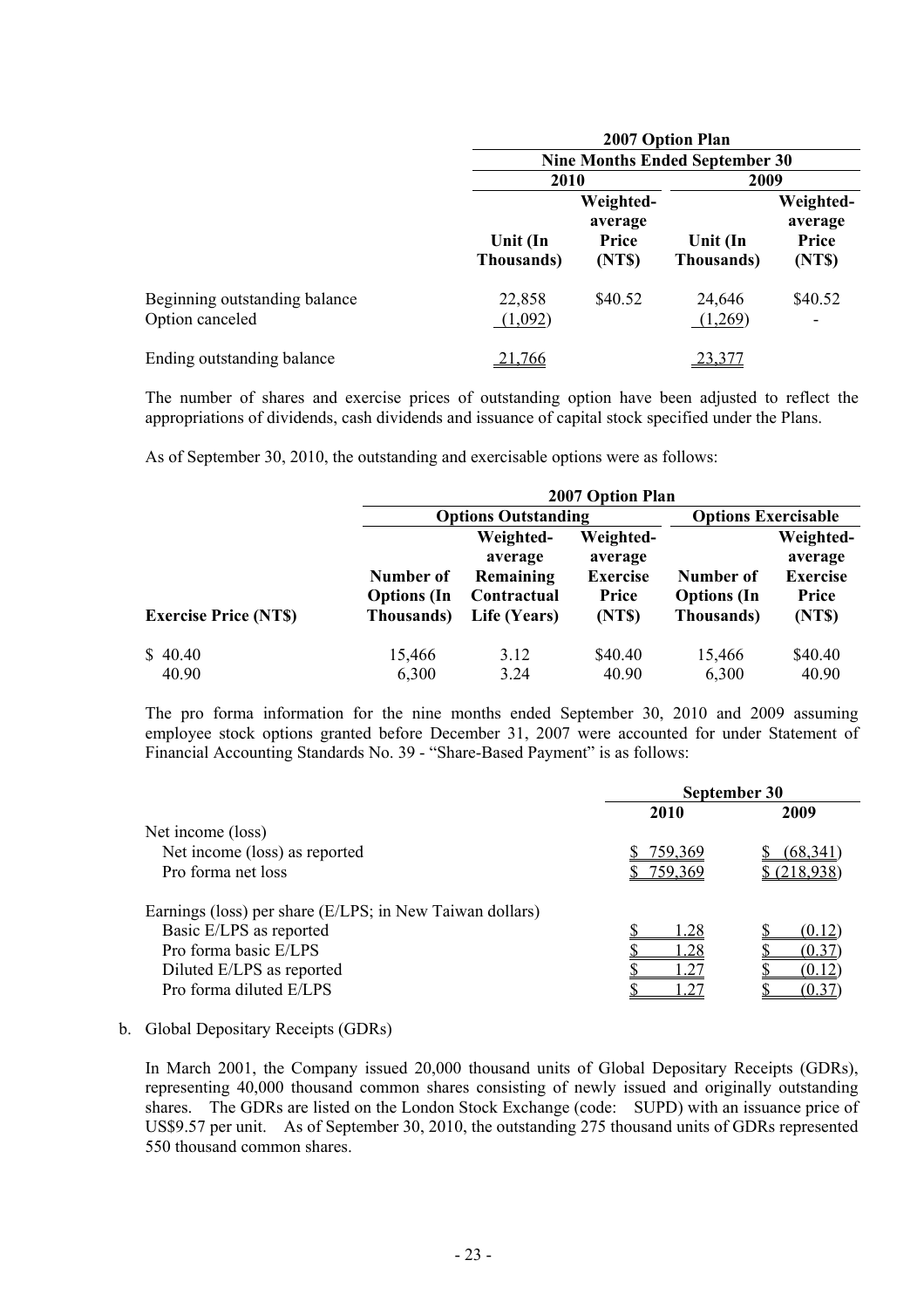### c. Capital Surplus

Under ROC regulations, capital surplus can only be used to offset deficit. However, the capital surplus from shares issued in excess of par (including the stock issued for new capital and mergers and surplus arising from treasury stocks transactions) may be appropriated as stock dividends, which are limited to a certain percentage of the Company's paid-in-capital. Also, the capital surplus from long-term investments may not be used for any purpose.

### d. Appropriation of Earnings and Dividends

The Company's Articles of Incorporation provide that the following should be appropriated from annual net income less any accumulated deficit: (a) 10% as legal reserve; and (b) special reserve equivalent to the debit balance of any accounts shown in the shareholders' equity section of the balance sheet, other than deficit. The distribution of any remaining earnings will be as follows: (i) up to 6% of paid-in capital as dividends; and (ii) 1.5% as remuneration to directors and supervisors and at least 1% as bonus to employees. The employees may include, with the approval of the Company's board of directors, those of the Company's subsidiaries.

The current year's net income less all the foregoing appropriations and distributions plus the unappropriated prior years' earnings may be distributed as additional dividends. It is the Company's policy that cash dividends should be at least 10% of total dividends distributed. However, cash dividends will not be distributed if these dividends are less than NT\$0.5 per share.

Under regulations promulgated by the Securities and Futures Bureau, a special reserve equivalent to the debit balance of any account shown in the shareholders' equity section of the balance sheet (for example, unrealized loss on financial assets and cumulative translation adjustments) except for treasury stock should be made from unappropriated retained earnings.

For the nine months ended September 30, 2010, the Company's accrued bonus to employees as a charge to earnings of a certain percentage of net income \$99,732 thousand, and remuneration to directors and supervisors, \$5,399 thousand, which was 1.5% of net income less the legal reserve and dividends. However, the Company had a net loss for the nine months ended September 30, 2009. Thus, the Company did not accrue any bonus and remuneration expenses. Material differences between earlier estimates of bonuses and remuneration and the amounts subsequently proposed by the Board of Directors are adjusted for in the current year. If the actual amounts approved by the shareholders differ from the board of directors' proposed amounts, the differences are recorded in the year of shareholders' resolution as a change in accounting estimate.

If bonus shares are resolved to be distributed to employees, the number of shares is determined by dividing the amount of bonus by the closing price (after considering the effect of cash and stock dividends) of the shares of the day preceding the shareholders' meeting.

Under the ROC Company Law, legal reserve should be appropriated until the reserve equals the Company's paid-in capital. This reserve may be used to offset a deficit. In addition, when the reserve exceeds 50% of the Company's paid-in capital, the excess portion that is over 25% of the excess may be distributed as stock dividend and bonus if the Company has no deficit.

Under the Integrated Income Tax System, which took effect on January 1, 1998, ROC resident shareholders are allowed to have tax credits for the income tax paid by the Company on earnings generated since January 1, 1998. An imputation credit account (ICA) is maintained by the Company for such income tax and the tax credit allocated to each resident shareholder. The maximum credit available for allocation to each resident shareholder cannot exceed the ICA balance on the dividend distribution date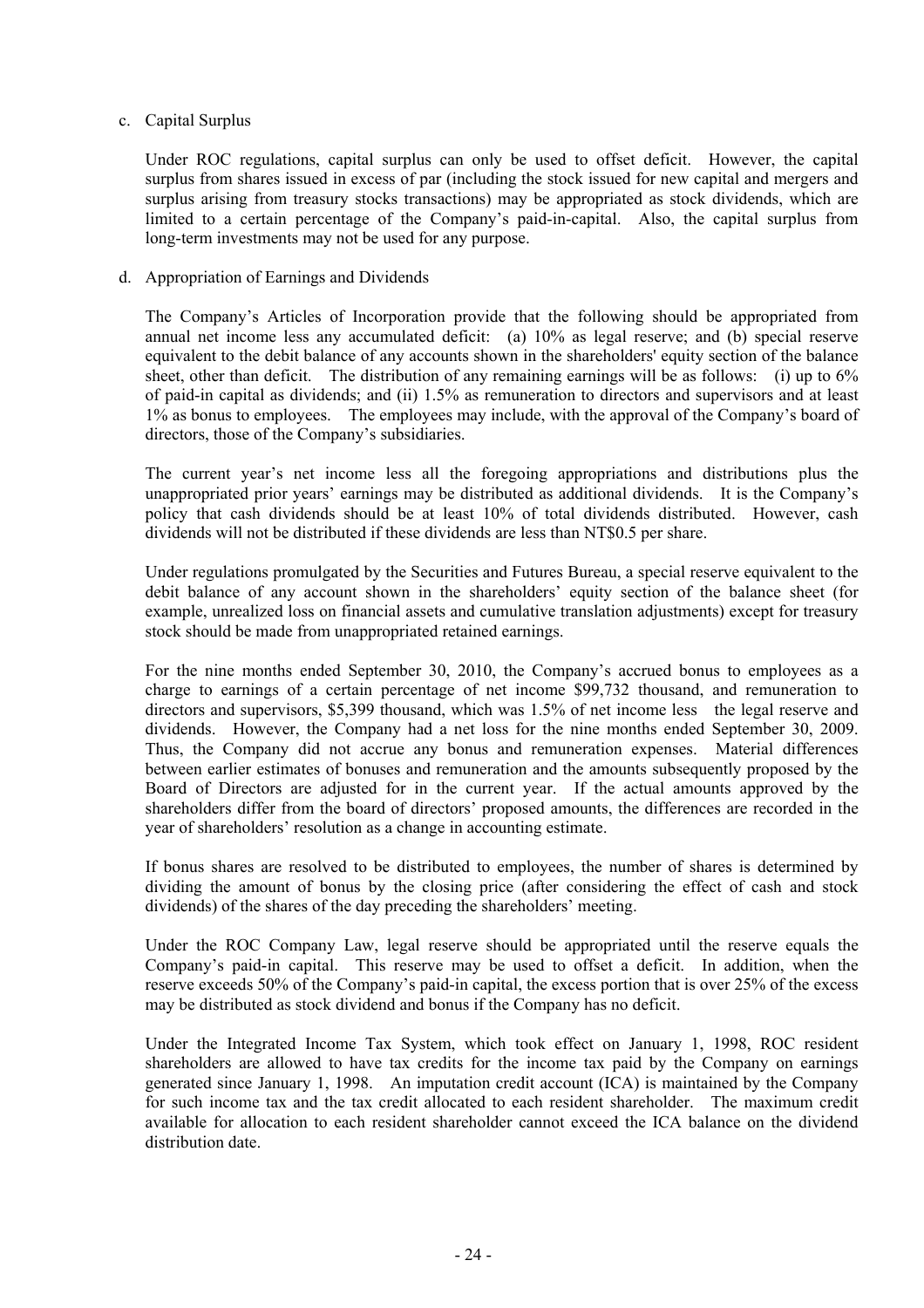The appropriations of the 2009 and 2008 earnings were approved at the shareholders' meetings on June 14, 2010 and April 30, 2009, respectively. The appropriations, including dividends, were as follows:

|                                  | For Fiscal Year 2009         |                                                                             |                              | For Fiscal Year 2008                       |
|----------------------------------|------------------------------|-----------------------------------------------------------------------------|------------------------------|--------------------------------------------|
|                                  | Appropriation<br>of Earnings | <b>Dividends Per</b><br><b>Share (NTS)</b>                                  | Appropriation<br>of Earnings | <b>Dividends Per</b><br><b>Share (NTS)</b> |
| Legal reserve<br>Special reserve | 38,151<br>(428, 914)         | $\boldsymbol{\mathsf{S}}$<br>$\overline{a}$<br>$\qquad \qquad \blacksquare$ | 838<br>S<br>428,914          |                                            |
|                                  | \$ (390,763)                 |                                                                             | 429,752                      |                                            |

The information on the appropriation of bonuses to employees, directors and supervisors is available on the Market Observation Post System website of Taiwan Stock Exchange.

#### Unrealized gain or loss on financial instruments

For the nine months ended September 30, 2010 and 2009, the movements of unrealized gain or loss on financial instrument were as follows:

|                                                                    | Available-<br>for-sale<br><b>Financial</b><br><b>Assets</b> | Equity-<br>method<br><b>Investments</b> | Total                   |
|--------------------------------------------------------------------|-------------------------------------------------------------|-----------------------------------------|-------------------------|
| Nine months ended September 30, 2010                               |                                                             |                                         |                         |
| Balance, beginning of period<br>Recognized in shareholders' equity | \$ (313,072)<br>133,214                                     | 429,521<br>S.<br>(66,978)               | 116,449<br>S<br>66,236  |
| Balance, end of period                                             | \$(179,858)                                                 | \$362,543                               | 182,685<br>S.           |
| Nine months ended September 30, 2009                               |                                                             |                                         |                         |
| Balance, beginning of period<br>Recognized in shareholders' equity | \$ (438,577)<br>70,657                                      | \$(123,389)<br>514,642                  | \$ (561,966)<br>585,299 |
| Balance, end of period                                             | (367.920)                                                   | 391,253                                 | 23,333                  |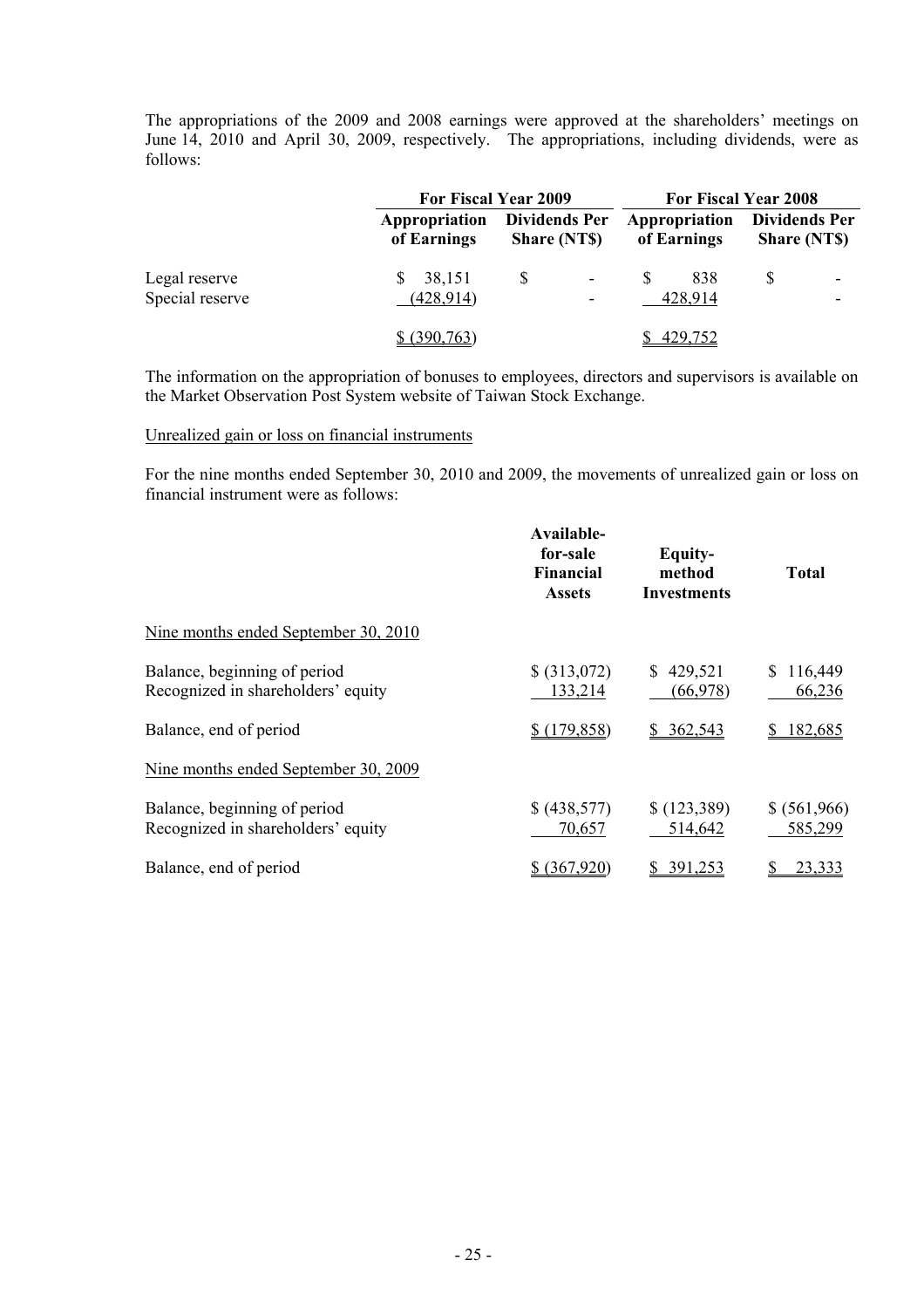### **18. TREASURY STOCK**

#### **(Units: Shares in Thousands)**

| <b>Purpose of Purchase</b>                                                  | <b>Beginning</b><br><b>Shares</b> | <b>Increase</b> | <b>Decrease</b><br>(Capital)<br><b>Reduction</b> ) | Ending<br><b>Shares</b> |
|-----------------------------------------------------------------------------|-----------------------------------|-----------------|----------------------------------------------------|-------------------------|
| Nine months ended September 30, 2010                                        |                                   |                 |                                                    |                         |
| Company stocks held by subsidiaries                                         | <u>3.560</u>                      |                 |                                                    | 3.560                   |
| Nine months ended September 30, 2009                                        |                                   |                 |                                                    |                         |
| Company stocks held by subsidiaries<br>For subsequent transfer to employees | 3,560<br>1,293                    | 6,629           | (1,293)                                            | 3,560<br>6,629          |
|                                                                             | 4,683                             | 6,629           | <u>,293</u> )                                      | 10.189                  |

Starting from January 2002, the Company has accounted for its issued shares amounting to \$95,605 thousand held by a subsidiary, Lin Shin Investment Co., Ltd., as treasury stock. As of September 30, 2010, the book values and market values of these stocks were \$63,401 thousand and \$85,796 thousand respectively. As of September 30, 2010, the book values and the market values of these stocks were \$63,401 thousand and \$82,948 thousand, respectively.

Under the Securities and Exchange Act, the Company should neither pledge treasury stock nor exercise shareholders' rights on these shares, such as rights to dividends and to vote. The Company had retired all the treasury stock on February 19, 2009 and had completed the related registration of the change in the number of its issued shares. On June 25, 2009, the Board of Directors approve a share buyback plan to repurchase the Company's common shares up to 20,000 thousand shares between June 26, 2009 and August 25, 2009, with the buyback price ranging from NT\$11.50 to NT\$17.50. As of September 30, 2009, the Company had bought back 6,629 thousand shares total to \$114,385 thousand. On October 6, 2009, the Board of Directors approved the assigning of 6,629 thousand treasury shares to employees. However, the subsidiaries holding treasury shares retain shareholders' rights, except the rights to participate in any share issuance for cash and to vote.

#### **19. PERSONNEL, DEPRECIATION AND AMORTIZATION EXPENSES**

|                              | <b>Nine Months Ended September 30</b>    |                                                     |                     |                                          |                                              |                           |
|------------------------------|------------------------------------------|-----------------------------------------------------|---------------------|------------------------------------------|----------------------------------------------|---------------------------|
|                              |                                          | 2010                                                |                     |                                          |                                              |                           |
|                              | <b>Classified</b><br>as Cost<br>of Sales | <b>Classified as</b><br>Operating<br><b>Expense</b> | <b>Total</b>        | <b>Classified</b><br>as Cost<br>of Sales | Classified as<br>Operating<br><b>Expense</b> | <b>Total</b>              |
| Labor cost                   |                                          |                                                     |                     |                                          |                                              |                           |
| Salary                       | \$<br>66.417                             | \$671,398                                           | \$737,815           | 47,035<br>S.                             | \$478,365                                    | \$525,400                 |
| Labor/health insurance       | 3,590                                    | 30,112                                              | 33,702              | 3.293                                    | 25,193                                       | 28,486                    |
| Pension                      | 2,575                                    | 22,974                                              | 25,549              | 2,507                                    | 21,123                                       | 23,630                    |
| Welfare benefit              | 1,669                                    | 11,554                                              | 13,223              | 1,322                                    | 8,778                                        | 10,100                    |
| Meal                         | 1,214                                    | 8,464                                               | 9,678               | 1,198                                    | 7,509                                        | 8,707                     |
|                              | \$75,465                                 | \$744,502                                           | \$819,967           | \$55,355                                 | \$540,968                                    | \$596,323                 |
| Depreciation<br>Amortization | 29,229<br>869                            | 40,770<br>S.<br>\$240,685                           | 69,999<br>\$241,554 | 34,386<br>S.<br>.515                     | 54,831<br>S<br>\$ 341,461                    | 89,217<br>\$<br>\$342,976 |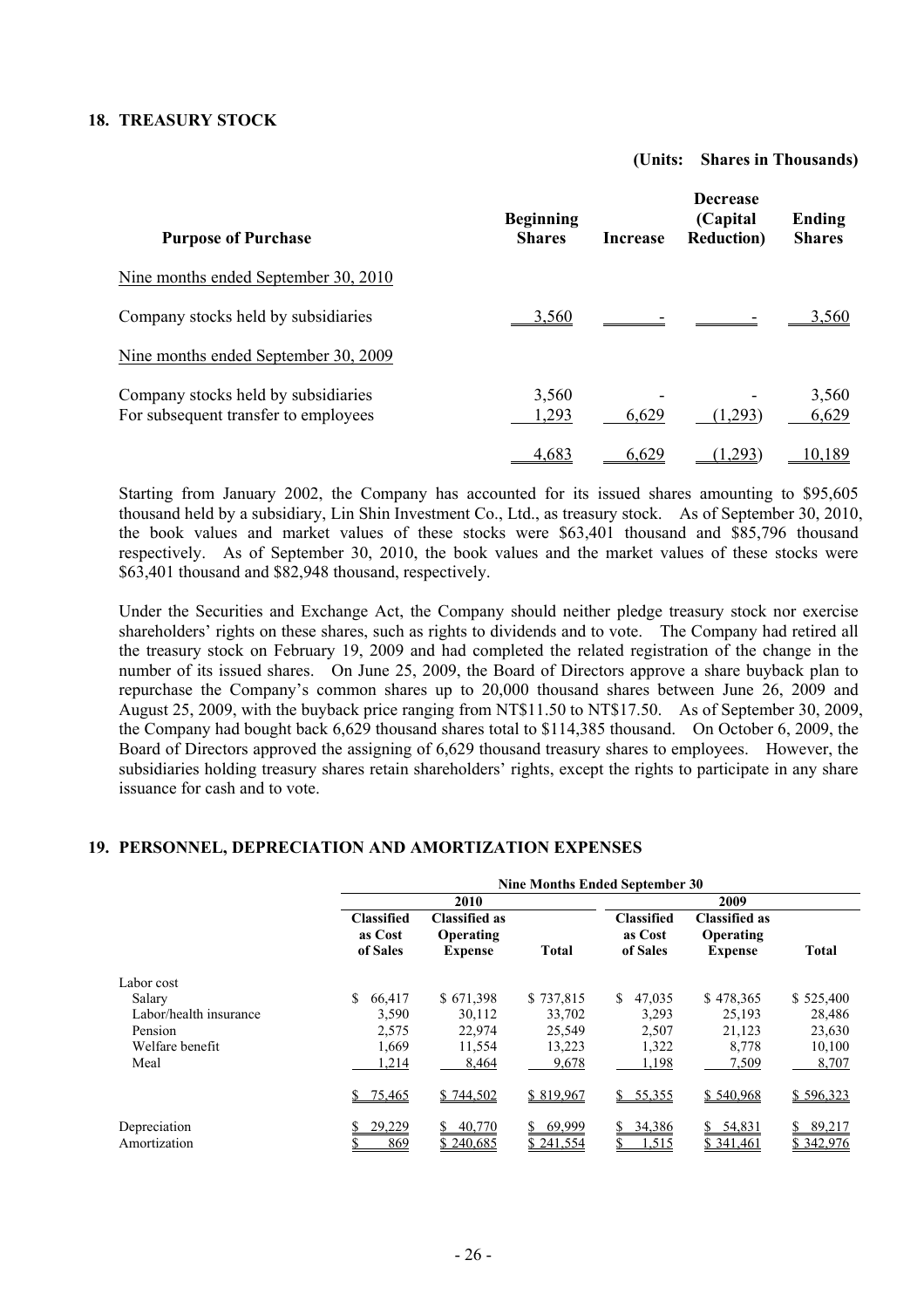## **20. INCOME TAX**

a. A reconciliation of income tax expense on income before income tax at statutory rate (17% in 2010 and 25% in 2009) and current income tax expense before tax credits is shown below:

|                                                 | <b>Nine Months Ended September 30</b> |          |  |
|-------------------------------------------------|---------------------------------------|----------|--|
|                                                 | 2010                                  | 2009     |  |
| Income before income tax at statutory rate      | 186,47                                | 61,909   |  |
| Tax effects of adjustments:                     |                                       |          |  |
| Tax-exempt income                               | (9,717)                               |          |  |
| Permanent differences                           | (130, 169)                            | 28,471   |  |
| Temporary differences                           | 13,731                                | 21,818   |  |
| Loss carryforwards                              | (40,007)                              |          |  |
| Tax effects of consolidation income tax filinge | (20, 785)                             | (40,471) |  |
| Income tax expense before tax credits           |                                       | 71.727   |  |

b. Income tax expense consisted of the following:

|                                                         | <b>Nine Months Ended September 30</b> |           |   |           |
|---------------------------------------------------------|---------------------------------------|-----------|---|-----------|
|                                                         | 2010                                  |           |   | 2009      |
| Income tax expense before tax credits                   | S                                     |           | S | 71,727    |
| Additional tax at 10% on unappropriated earnings        |                                       | 77,228    |   |           |
| Investment tax credits                                  |                                       | (77, 228) |   | (26, 892) |
| Net change in deferred income tax assets                | 259,943                               |           |   | 271,009   |
| Additional income tax under Alternative Minimum Tax Act |                                       | 43,957    |   |           |
| Adjustment of prior years' income tax expense           |                                       | 36,422    |   | 173       |
| Income tax expense                                      | 340.322                               |           |   | 316.017   |

c. Deferred income tax assets were as follows:

|                             | September 30  |                 |  |  |
|-----------------------------|---------------|-----------------|--|--|
|                             | 2010          | 2009            |  |  |
| Current:                    |               |                 |  |  |
| Investment tax credits      | \$<br>337,699 | \$<br>272,265   |  |  |
| Temporary differences       | 1,011         | 2,775           |  |  |
| Deduct: Valuation allowance | 337,699       | 268,510         |  |  |
|                             | 1,011         | 6,530           |  |  |
| Noncurrent:                 |               |                 |  |  |
| Investment tax credits      | \$<br>781,162 | 1,061,617<br>S. |  |  |
| Temporary differences       | 4,787         | 8,938           |  |  |
| Loss carryforwards          | 127,127       |                 |  |  |
| Deduct: Valuation allowance | 566,939       | 425,028         |  |  |
|                             | 346,137       | 645,527         |  |  |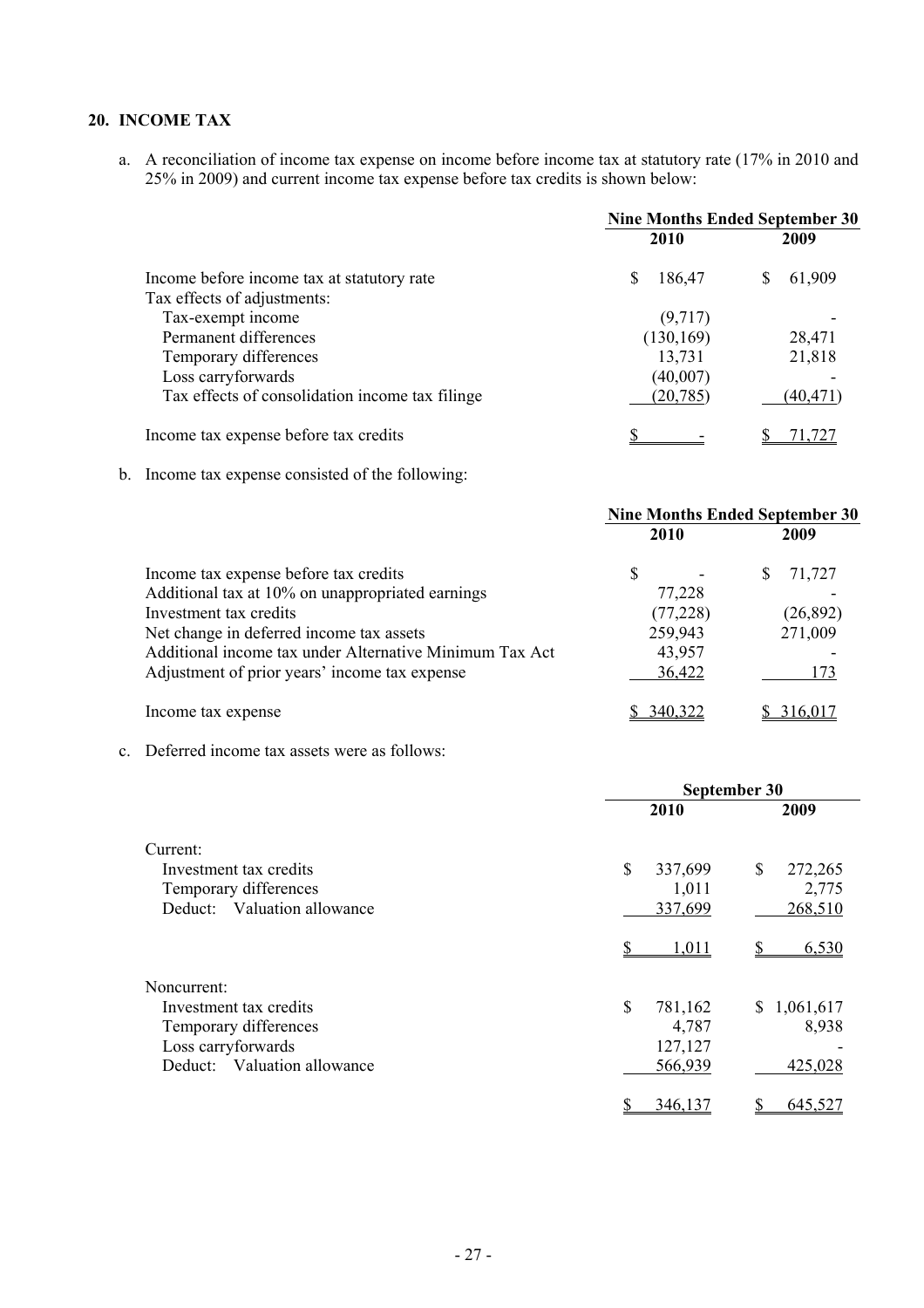During the nine months ended September 30, 2010 and 2009, the Legislative Yuan passed the following amendments to tax laws:

- 1) In January 2009, the Legislative Yuan passed the amendment of Article 39 of the Income Tax Law, which extends the operating loss carryforward period from 5 years to 10 years.
- 2) In May 2009, the Legislative Yuan passed the amendment of Article 5 of the Income Tax Law, which reduced a profit-seeking enterprise's income tax rate from 25% to 20%, effective January 1, 2010.
- 3) Under Article 10 of the Statute for Industrial Innovation (SII) passed by the Legislative Yuan in April 2010, a profit-seeking enterprise may deduct up to 15% of its research and development expenditures from its income tax payable for the fiscal year in which these expenditures are incurred, but this deduction should not exceed 30% of the income tax payable for that fiscal year. This incentive took effect from January 1, 2010 and is effective till December 31, 2019.
- 4) In May 2010, the Legislative Yuan passed the amendment of Article 5 of the Income Tax Law, which reduces a profit-seeking enterprise's income tax rate from 20% to 17%, effective January 1, 2010.

As of September 30, 2010, investment tax credits (recorded as deferred income tax assets) were as follows:

| <b>Regulatory Basis of</b><br><b>Tax Credits</b> | <b>Items</b>                                                 | <b>Total</b><br>Creditable<br><b>Amounts</b>   | Remaining<br>Creditable<br><b>Amounts</b>      | <b>Expiry</b><br>Year        |
|--------------------------------------------------|--------------------------------------------------------------|------------------------------------------------|------------------------------------------------|------------------------------|
| <b>Statute for Upgrading</b><br>Industries       | Purchase of machinery and<br>equipment                       | $\mathbb{S}$<br>1,005<br>1,035                 | \$<br>1,005<br>1,035                           | 2011<br>2012                 |
|                                                  |                                                              | 2,040<br>S                                     | \$<br>2,040                                    |                              |
| <b>Statute for Upgrading</b><br>Industries       | Research and development<br>expenditures                     | \$<br>414,927<br>257,812<br>264,282<br>241,935 | \$<br>337,699<br>257,812<br>264,282<br>241,935 | 2010<br>2011<br>2012<br>2013 |
|                                                  |                                                              | 1,178,956                                      | 1,101,728<br>S                                 |                              |
| Statute for Upgrading<br>Industries              | Investment in important<br>Technology - based<br>enterprises | 15,093                                         | S<br>15,093                                    | 2013                         |
| Income Tax Law                                   | Loss carryforwards                                           | 167,134                                        | \$<br>127.127                                  | 2019                         |

d. The profits generated from the following expansion and construction projects are exempt from income tax:

| Project                                                                                           | <b>Tax Exemption Period</b>                                                                                                                                                                      |  |  |
|---------------------------------------------------------------------------------------------------|--------------------------------------------------------------------------------------------------------------------------------------------------------------------------------------------------|--|--|
| Eighth expansion<br>Ninth expansion<br>Tenth expansion<br>Eleventh expansion<br>Twelfth expansion | January 1, 2010 to December 31, 2014<br>January 3, 2007 to January 2, 2012<br>August 31, 2006 to August 30, 2011<br>January 1, 2008 to December 31, 2012<br>January 1, 2009 to December 31, 2013 |  |  |
| Thirteenth expansion                                                                              | January 1, 2010 to December 31, 2014                                                                                                                                                             |  |  |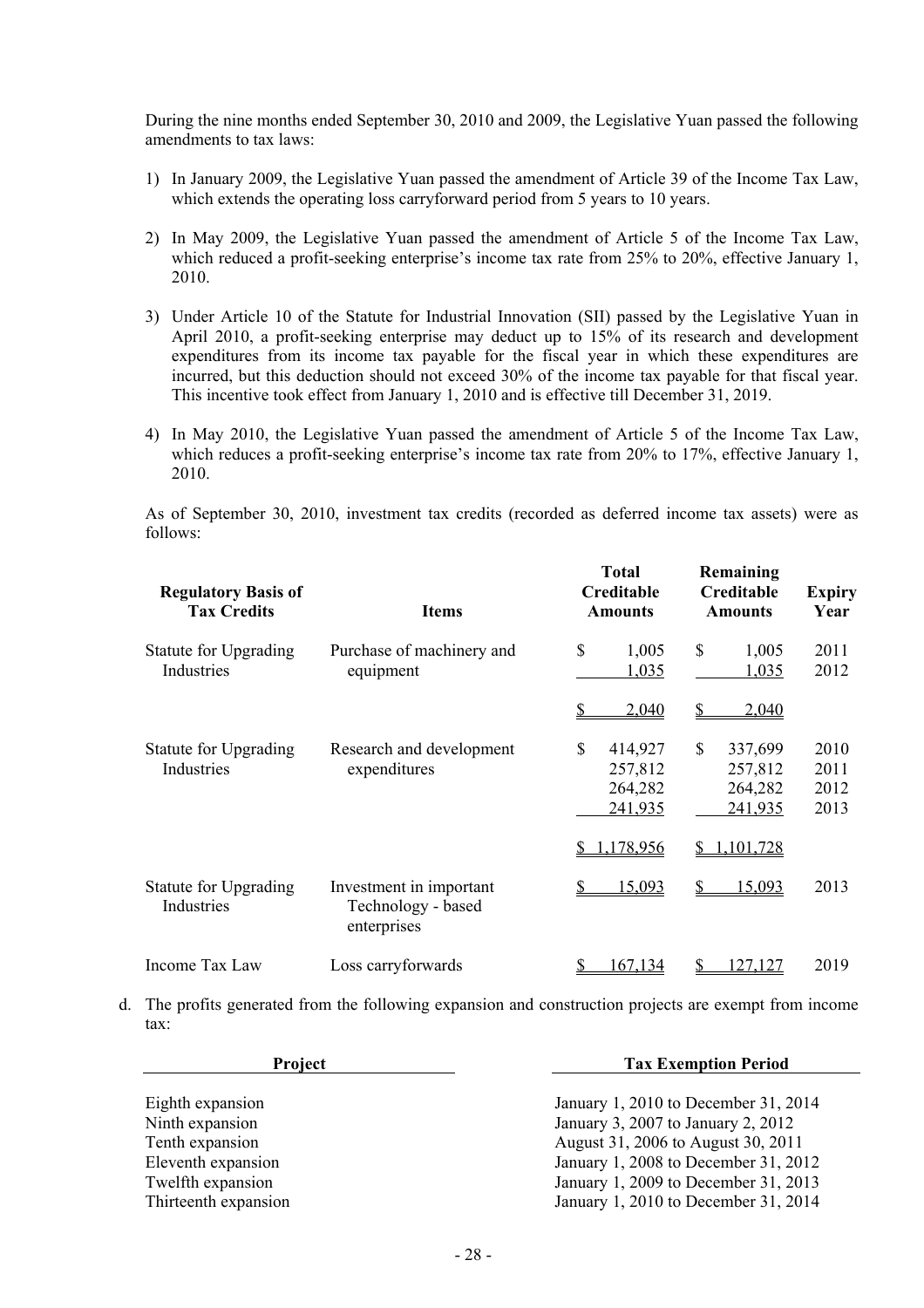The tax returns through 2005 have been assessed by the tax authorities. The Company disagreed with the tax authorities' assessment of its 2003, 2004 and 2005 tax returns and thus applied for an administrative remedy of these returns. Nevertheless, the Company has made a provision for the income tax assessed by the tax authorities for conservatism purposes.

e. Integrated income tax information is as follows:

|                                         | September 30 |         |  |
|-----------------------------------------|--------------|---------|--|
|                                         | 2010         | 2009    |  |
| Shareholders' imputation credit account | \$254,802    | 136,844 |  |
| Unappropriated earnings until 1997      | 452,310      | 452.310 |  |

The actual creditable tax ratio for distribution of earnings of 2009 and 2008 was 14.59% and 6.77%, respectively.

#### **21. EARNINGS (LOSS) PER SHARE**

The numerators and denominators used in computing earnings (loss) per share (E/LPS) were as follows:

|                                                                         |                                    |                                   | <b>Share</b>                                                            | <b>EPS</b> (Dollars)        |                             |
|-------------------------------------------------------------------------|------------------------------------|-----------------------------------|-------------------------------------------------------------------------|-----------------------------|-----------------------------|
|                                                                         |                                    | <b>Amounts (Numerator)</b>        | (Denominator)                                                           | <b>Before</b>               | After                       |
|                                                                         | <b>Before</b><br><b>Income Tax</b> | <b>After</b><br><b>Income Tax</b> | $(\mathbf{In}% )\mathbf{A}\rightarrow\mathbf{In}$<br><b>Thousands</b> ) | <b>Income</b><br><b>Tax</b> | <b>Income</b><br><b>Tax</b> |
| Nine months ended<br>September 30, 2010                                 |                                    |                                   |                                                                         |                             |                             |
| Net income                                                              | \$1,099,691                        | 759,369<br>S                      |                                                                         |                             |                             |
| Basic income per share<br>Income of common<br>shareholders              | \$1,099,691                        | \$759,369                         | 593,350                                                                 | 1.85                        | .28                         |
| Effect of dilutive potential<br>Bonus of employees                      |                                    |                                   | 4,138                                                                   |                             |                             |
| Diluted gain income per<br>shore                                        |                                    |                                   |                                                                         |                             |                             |
| Income of common<br>shareholders                                        | <u>\$1,099,691</u>                 | \$759,369                         | 597,488                                                                 | 1.84<br>S                   | .27                         |
| Nine months ended<br>September 30, 2009                                 |                                    |                                   |                                                                         |                             |                             |
| Net income (loss)                                                       | \$247,676                          | (68, 341)<br>\$                   |                                                                         |                             |                             |
| Basic and diluted income<br>(loss) per share<br>Income (loss) of common |                                    |                                   |                                                                         |                             |                             |
| shareholders                                                            | 247,676<br>S.                      | (68, 341)<br>S                    | 591,381                                                                 | 0.42<br>S                   | (0.12)<br>\$                |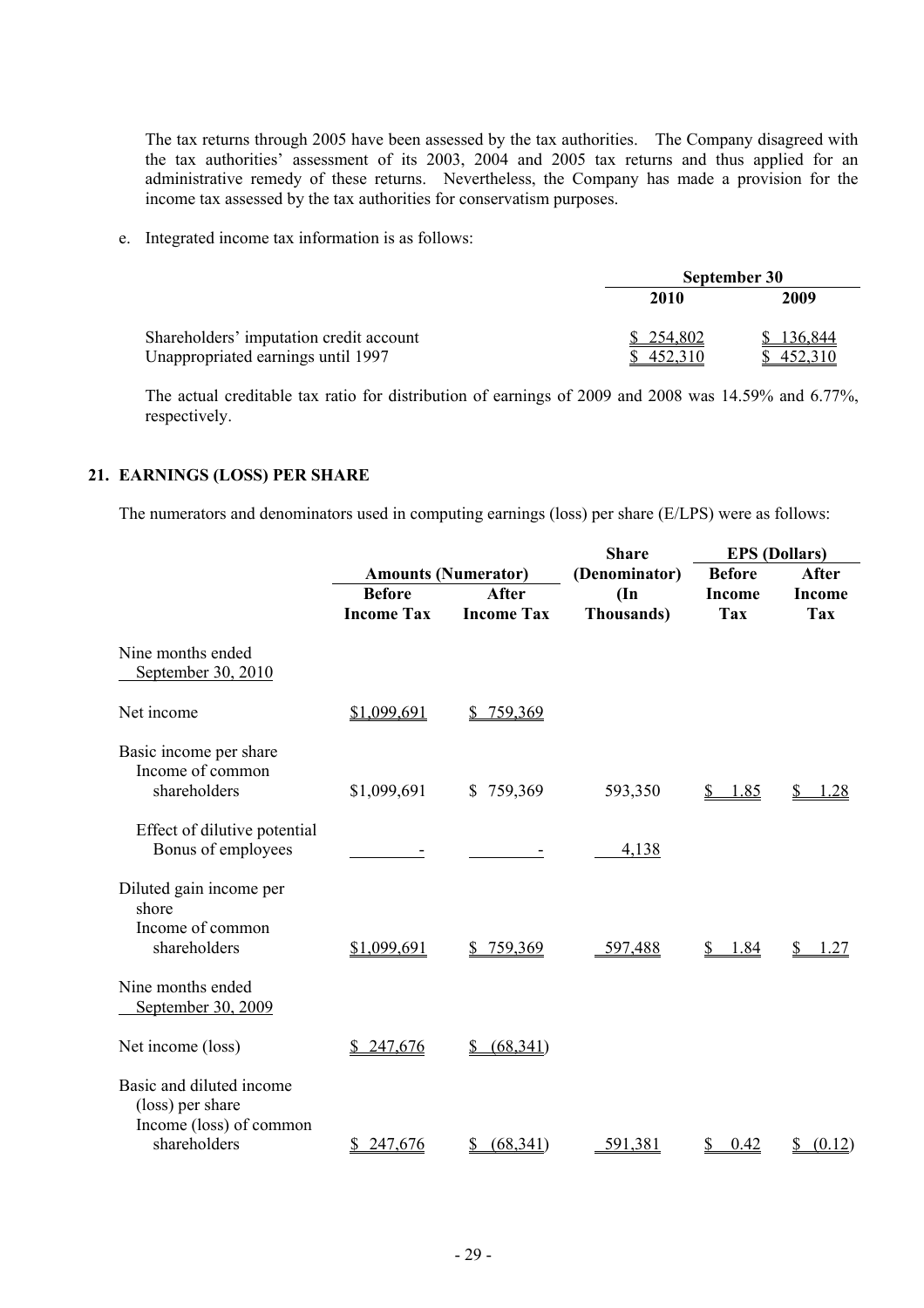The employee stock option stated in Note 17 represents potential common stock. Thus, the Company tested the effects of employee stock options by the treasury method in accordance with Statement of Financial Accounting Standards No. 24 - " Earnings Per Share ". The test showed the stock options were anti-dilutive for the nine months ended September 30, 2010 and 2009. As a result, the potential common shares were excluded from the calculation of diluted EPS.

The Accounting Research and Development Foundation issued Interpretation 2007-052, which requires companies to recognize bonuses paid to employees, directors and supervisors as compensation expenses beginning January 1, 2008. These bonuses were previously recorded as appropriations from earnings. If the Company decides to settle the bonus to employees by cash or shares, the Company should presume that the entire amount of the bonus will be settled in shares and, if the resulting potential shares ha ve a dilutive effect, these shares should be included in the weighted average number of shares outstanding used in the calculation of diluted EPS. The number of shares is estimated by dividing the entire amount of the bonus by the closing price of the shares at the balance sheet date. The dilutive effect of the potential shares should be included in the calculation of diluted EPS until the shareholders resolve the number of shares to be distributed to employees at their meeting in the following year.

#### **22. FINANCIAL INSTRUMENTS**

a. Fair values of financial instruments were as follows:

|                                                     | September 30      |                   |                   |                   |  |  |
|-----------------------------------------------------|-------------------|-------------------|-------------------|-------------------|--|--|
|                                                     |                   | 2010              |                   | 2009              |  |  |
|                                                     | Carrying<br>Value | <b>Fair Value</b> | Carrying<br>Value | <b>Fair Value</b> |  |  |
| Non-derivative instruments                          |                   |                   |                   |                   |  |  |
| Assets<br>Available-for-sale financial              |                   |                   |                   |                   |  |  |
| assets (current and<br>noncurrent)                  | 3,427,789<br>S.   | \$3,427,789       | \$1,347,438       | \$1,347,438       |  |  |
| Financial assets carried at cost<br>Liabilities     | 21,111            |                   | 35,556            |                   |  |  |
| Long-term bank loans<br>(including current portion) | 720,500           | 720,500           | 1,820,000         | 1,820,000         |  |  |

- b. Methods and assumptions used in determining fair values of financial assets and liabilities, based on quoted market prices or valuation techniques, were as follows:
	- 1) For cash, accounts receivable, other receivables, short-term loans, and accounts payable, the carrying amounts reported in the balance sheets approximate their fair values because of their short maturities.
	- 2) Available-for-sale financial assets is based on their quoted prices in active markets.
	- 3) Financial assets carried at cost are investments in unquoted shares, which have no quoted prices in an active market and entail an unreasonably high cost to obtain verifiable fair values. Therefore, no fair value is presented.
	- 4) Fair value of long-term bank loan is estimated using the present value of future cash flows discounted by the interest rates, the Company may obtain for similar loans (e.g., similar maturities). The fair values of long-term bank loan with floating interest rates are equivalent to their carrying values.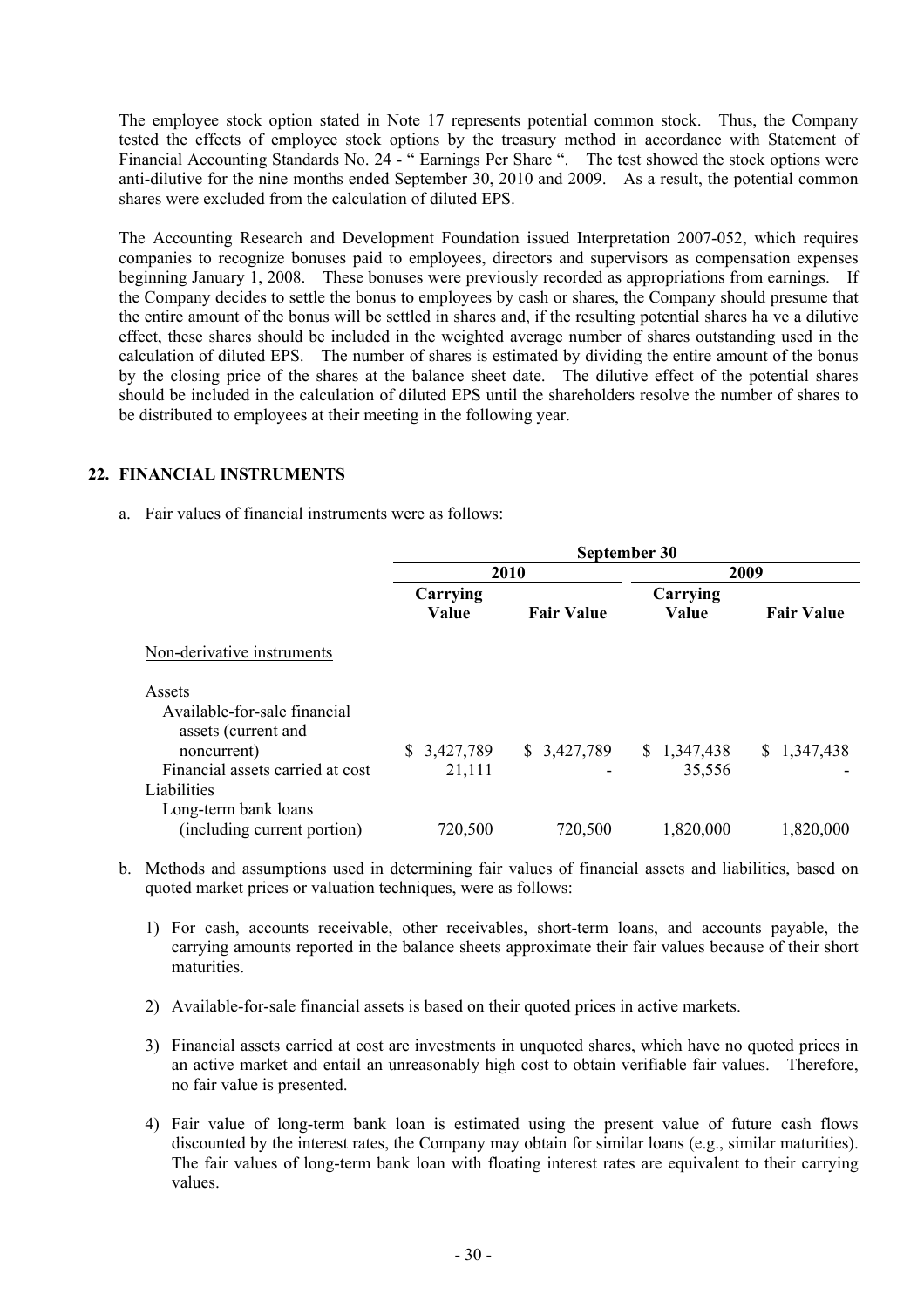- c. The Company did not enter into derivative contracts during the nine months ended September 30, 2010 and 2009.
- d. Gains recognized for the changes in fair value of financial assets using valuation techniques for the nine months ended September 30, 2010 and 2009 were \$0 and \$6,528 thousand, respectively.
- e. As of September 30, 2010 and 2009, financial assets exposed to cash flow interest rate risk amounted to \$152,418 thousand and \$374,425 thousand, respectively; financial assets exposed to fair value interest rate risk amounted to \$1,705,000 thousand and \$1,648,217 thousand, respectively; and financial liabilities exposed to fair value interest rate risk amounted to \$146,922 thousand and \$160,825 thousand, respectively. As of September 30, 2010 and 2009 financial liabilities exposed to cash flow interest rate risk amounted to \$720,500 thousand and \$1,820,000 thousand, respectively.
- f. Interest revenues arising from financial instruments other than the financial assets at fair value through profit or loss in the nine months ended September 30, 2010 and 2009 were \$4,045 thousand and \$2,353 thousand, respectively; interest expenses arising from financial assets other than the financial assets at fair value through profit or loss for the nine months ended September 30, 2010 and 2009 were \$14,758 thousand and \$24,465 thousand, respectively.
- g. Financial risks
	- 1) Market risk. The financial instruments held by the Company are exposed to interest rate, foreign exchange rate and price risks. Fair values of available-for-sale security investments are affected by fluctuations of quoted prices.
	- 2) Credit risk. The Company will incur a loss if the counter-parties or third parties breach the contracts. Contracts with positive fair values on the balance sheet date are evaluated for credit risk. The counter-parties or third-parties to the foregoing contracts are reputable financial institutions and business organizations. Management believes that the Company's exposure to default by those parties is low.
	- 3) Liquidity risk. Investments in financial assets carried at cost do not have an active market. Thus, the liquidity risk of these investments is material. On the other hand, available-for-sale security investments are expected to be settled readily at amounts approximating their fair values in active markets. However, the Company also has some equity-method investments with no quoted market prices in an active market, which are expected to have material liquidity risk.
	- 4) Interest rate risk. As of September 30, 2010 and 2009, the interest rates of long term bank loans were floating, i. e., these rates fluctuated as market interest rates changed.

## **23. RELATED-PARTY TRANSACTIONS**

The Company's related parties were as follows:

- a. Waveplus Technology Co., Ltd. ("Waveplus") equity-method investee
- b. Sunext Technology Co., Ltd. ("Sunext") 61% subsidiary
- c. Sunplus Core Technology Inc. ("Sunplus Core") 70% subsidiary
- d. Generalplus Technology Inc. ("Generalplus") 40% subsidiary.
- e. Synerchip Technology Co., Ltd. ("Synerchip Technology") represented a financial asset carried at cost of Russell Holding Ltd. (Note)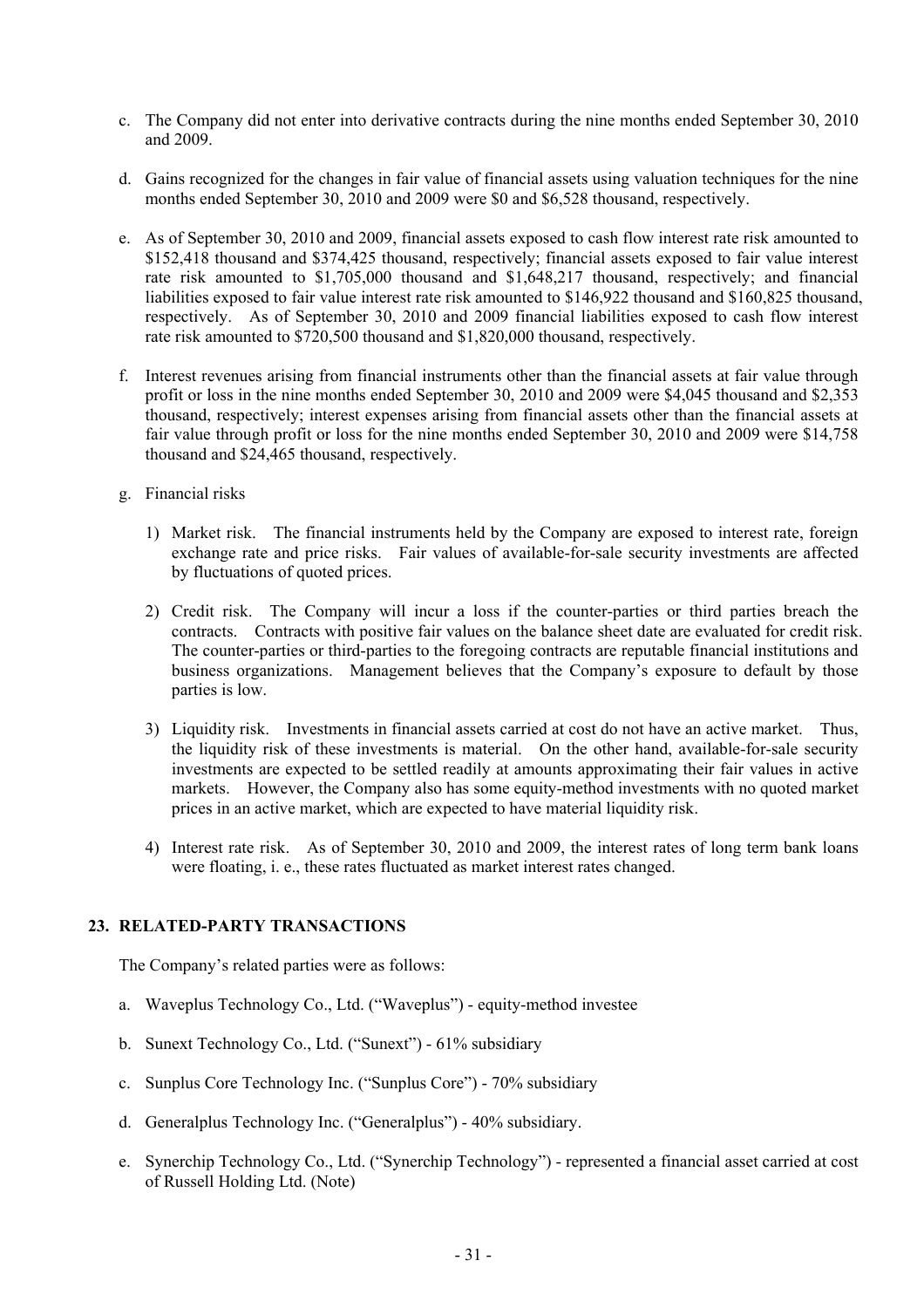- f. Sunplus Innovation Technology Inc. ("Sunplus Innovation") 74% subsidiary
- g. Sunplus mMobile Inc. ("Sunplus mMobile") 91% subsidiary
- h. HT mMobile Inc. Ltd. ("HT mMobile") equity-method investee
- i. Sunplus Technology (H.K.) Co., Ltd. ("Sunplus H.K.") 100% subsidiary
- j. Orise Technology Co., Ltd. ("Orise") equity-method investee
- k. Sunplus mMedia Inc. ("Sunplus mMedia") 83% subsidiary
- l. iCatch Technology, Inc. ("iCatch") 38% subsidiary
- m. Sunplus Technology (Shanghai) Co., Ltd. ("Sunplus Shanghai") 99% indirect subsidiary
- n. Sunplus Prof-tek (Shenzhen) Co., Ltd. ("Sunplus Prof-tek") 100% indirect subsidiary
- o. Sun Media Technology Co., Ltd. ("Sun Media") 100% indirect subsidiary
- p. Giantplus Technology Co., Ltd. The same chairman of the board.
- q. Golbal View Co., Ltd the Company's director and Waveplus's supervisor
- r. Others please refer to Note 27 for related parties that did not have business transactions with the Company in the current period.
- Note: Russell Holding Limited ("Russell") decreased its equity interest in Synerchip Technology in October 2009; thus, Russell treated this investment as a financial asset carried at cost.

|                    |              | <b>Nine Months Ended September 30</b> |              |                |  |  |  |
|--------------------|--------------|---------------------------------------|--------------|----------------|--|--|--|
|                    | 2010         | 2009                                  |              |                |  |  |  |
|                    | Amount       | $\frac{0}{0}$                         | Amount       | $\frac{0}{0}$  |  |  |  |
| <b>Sales</b>       |              |                                       |              |                |  |  |  |
| Orise              | \$<br>27,722 |                                       | \$<br>27,742 |                |  |  |  |
| Generalplus        | 19,022       |                                       | 12,643       |                |  |  |  |
| I Catch            | 8,822        |                                       |              |                |  |  |  |
| Sunplus Core       | 7,619        |                                       | 9,632        |                |  |  |  |
| Sunplus Innovation | 6,293        |                                       | 6,314        |                |  |  |  |
| HT mMobile         | 4,045        |                                       | 9,027        |                |  |  |  |
| Sunext             | 1,516        |                                       | 3,567        |                |  |  |  |
| Sunplus mMedia     |              |                                       | 35,817       |                |  |  |  |
| Waveplus           |              |                                       | 6,090        |                |  |  |  |
| Sunplus mMobile    |              |                                       | 3,327        |                |  |  |  |
| Lin Shin           |              |                                       | 430          |                |  |  |  |
|                    | 75,039<br>\$ |                                       | 114,589      | $\overline{2}$ |  |  |  |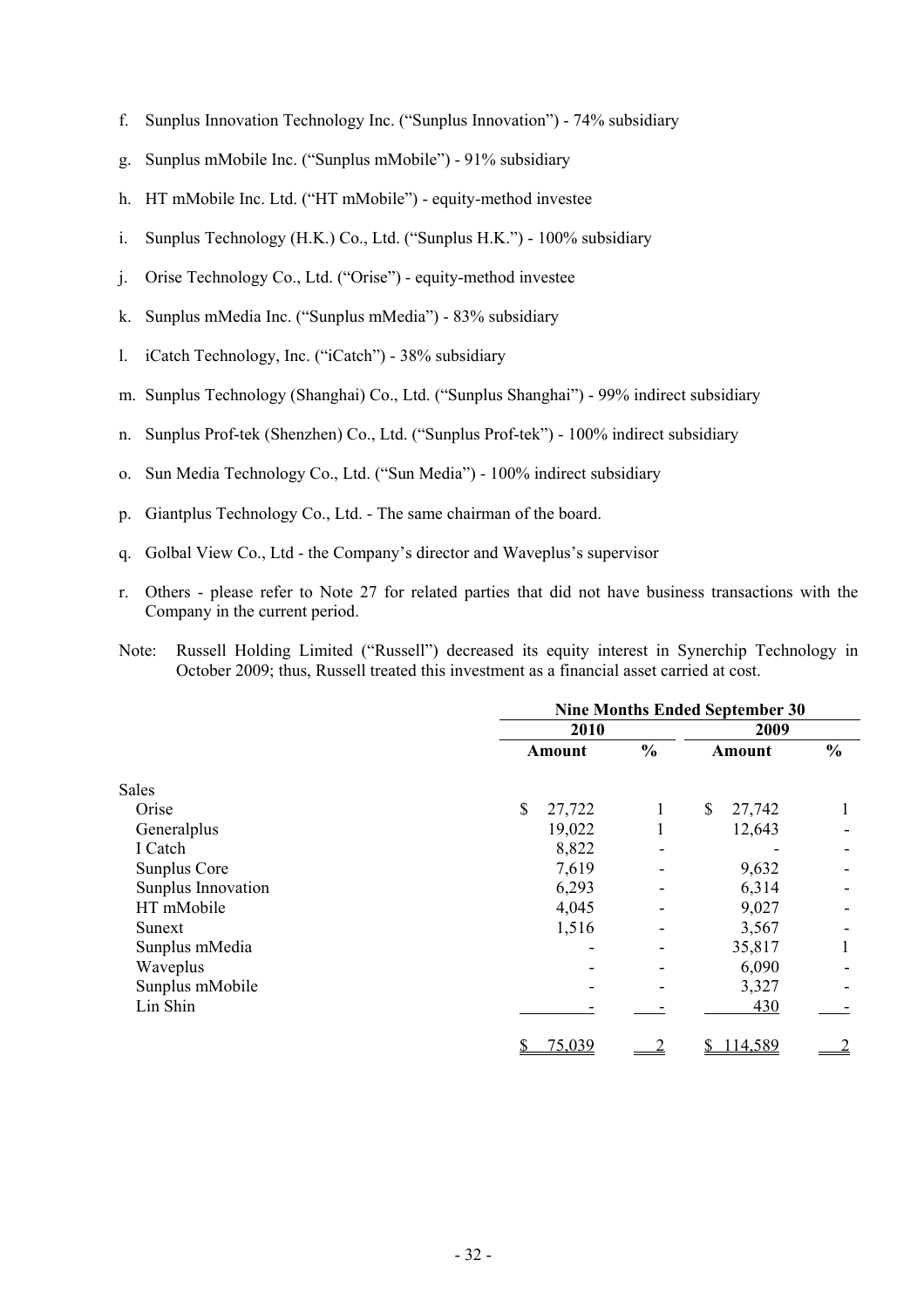The collection terms for products sold to related parties were similar to those for third parties.

|                   | <b>Nine Months Ended September 30</b> |               |             |               |  |  |  |
|-------------------|---------------------------------------|---------------|-------------|---------------|--|--|--|
|                   | 2010                                  |               |             |               |  |  |  |
|                   | Amount                                | $\frac{6}{6}$ | Amount      | $\frac{0}{0}$ |  |  |  |
| Operating expense |                                       |               |             |               |  |  |  |
| Sunplus Core      | 15,044<br>\$                          | ۰             | \$<br>3,388 |               |  |  |  |
| Sunplus H.K.      | 2,164                                 |               | 2,298       |               |  |  |  |
| Sunplus Prof-tek  |                                       |               | 29,063      | 3             |  |  |  |
| Sun Media         |                                       |               | 15,593      |               |  |  |  |
| Sunplus Shanghai  |                                       |               | 9,755       |               |  |  |  |
| Other             | 382                                   |               | 237         |               |  |  |  |
|                   | 17,950                                |               | 60,334      |               |  |  |  |

The support transaction prices were negotiated and were thus not comparable with those in the market.

|                               |                        | <b>Nine Months Ended September 30</b> |              |               |  |  |  |
|-------------------------------|------------------------|---------------------------------------|--------------|---------------|--|--|--|
|                               | 2009<br>2010           |                                       |              |               |  |  |  |
|                               | Amount                 | $\frac{0}{0}$                         | Amount       | $\frac{0}{0}$ |  |  |  |
| Nonoperating income and gains |                        |                                       |              |               |  |  |  |
| HT mMobile                    | $\mathbb{S}$<br>22,782 | 3                                     | \$<br>27,093 | 9             |  |  |  |
| iCatch                        | 12,026                 | 2                                     |              |               |  |  |  |
| Generalplus                   | 6,352                  |                                       | 3,421        |               |  |  |  |
| Sunplus Core                  | 6,254                  |                                       | 7,399        | 3             |  |  |  |
| Sunplus mMobile               | 4,737                  |                                       | 12,484       | 4             |  |  |  |
| Global View Co., Ltd.         | 4,102                  |                                       |              |               |  |  |  |
| Sunplus Innovation            | 3,312                  |                                       | 3,095        |               |  |  |  |
| Orise                         | 2,116                  |                                       | 2,056        |               |  |  |  |
| Sunext                        | 820                    |                                       | 1,091        |               |  |  |  |
| Sunplus mMedia                | 99                     |                                       | 41,199       | 14            |  |  |  |
| Waveplus                      | 21                     |                                       | 5            |               |  |  |  |
| Giantplus                     | $\overline{2}$         |                                       |              |               |  |  |  |
| Lin Shin                      |                        |                                       | 108          |               |  |  |  |
|                               | <u>62,623</u>          |                                       | 97,951       | <u>33</u>     |  |  |  |

Nonoperating income and gains included rental income and support transaction prices that were negotiated and were thus not comparable with those in the market. The Company leased sections to Sunplus mMobile, Sunplus mMedia, Sunplus Core and HT mMobile and iCatch and transferred the book value of these leased sections to assets leased to others; this book value was based on the ratio of the area of the leased sections to the total area of the building.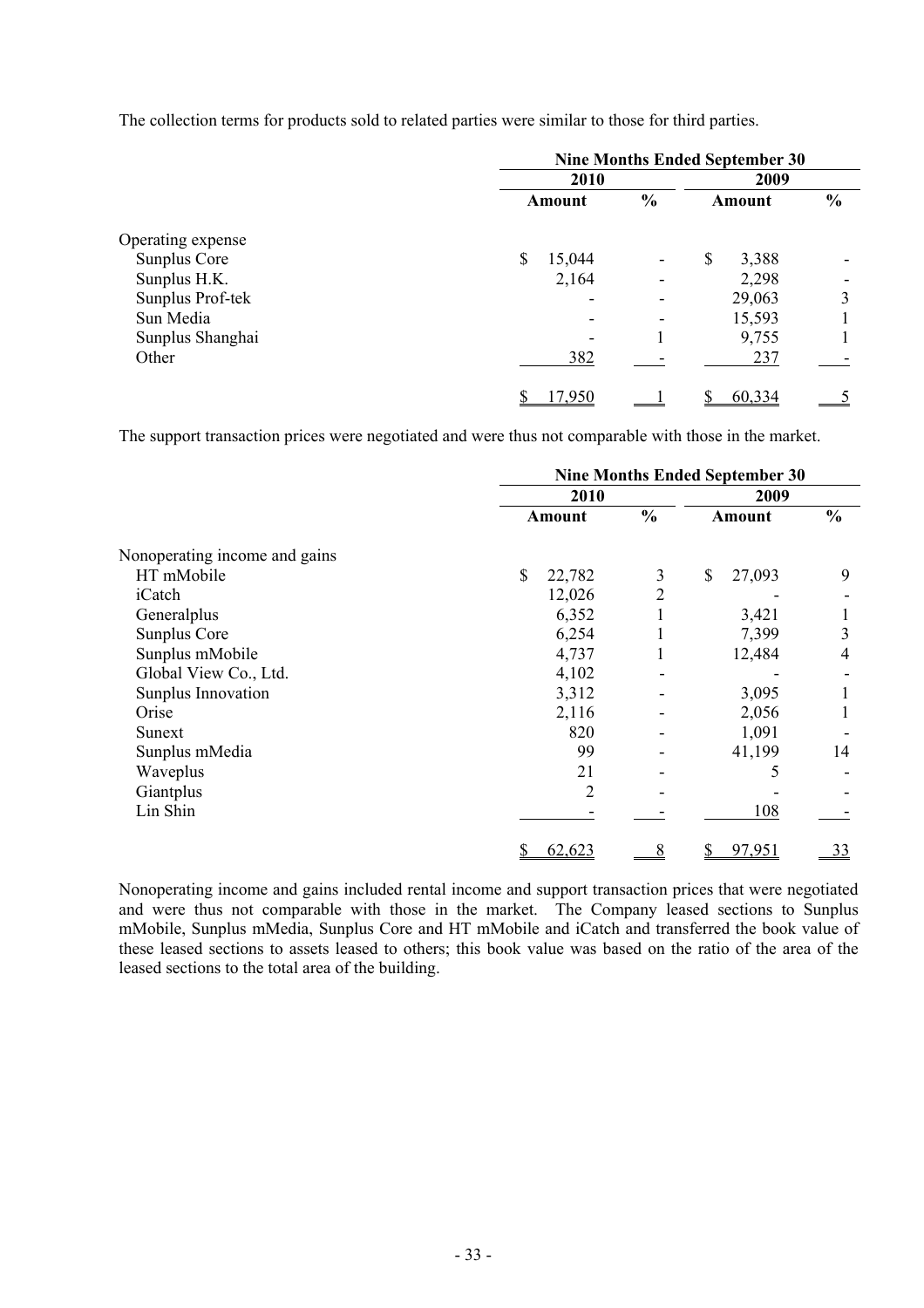The following receivables as well as other transactions between the Company and the related parties were based on normal terms.

|                               |                         | September 30   |                       |                |  |  |  |
|-------------------------------|-------------------------|----------------|-----------------------|----------------|--|--|--|
|                               | 2010                    |                | 2009                  |                |  |  |  |
|                               | <b>Amount</b>           | $\frac{0}{0}$  | <b>Amount</b>         | $\frac{0}{0}$  |  |  |  |
| Notes and accounts receivable |                         |                |                       |                |  |  |  |
| Orise                         | $\mathbb{S}$<br>8,096   | 1              | $\mathbb{S}$<br>7,537 | 1              |  |  |  |
| Generalplus                   | 4,841                   | $\mathbf{1}$   | 2,946                 |                |  |  |  |
| iCatch                        | 2,333                   |                |                       |                |  |  |  |
| Sunplus Innovation            | 1,816                   |                | 662                   |                |  |  |  |
| HT mMobile                    | 892                     |                | 3,217                 |                |  |  |  |
| Sunext                        | 439                     |                | 302                   |                |  |  |  |
| Sunplus Core                  | 50                      |                | 506                   |                |  |  |  |
| Sunplus mMedia                |                         |                | 4,199                 | $\mathbf{1}$   |  |  |  |
| Sunplus mMobile               |                         |                | $\overline{c}$        |                |  |  |  |
|                               | \$<br>18,467            | $\overline{2}$ | \$<br>19,371          |                |  |  |  |
| Other receivables             |                         |                |                       |                |  |  |  |
| Sunplus mMobile               | $\mathbb{S}$<br>376,612 | 97             | $\mathbb{S}$<br>820   | 2              |  |  |  |
| HT mMobile                    | 4,796                   | $\mathbf{1}$   | 13,104                | 29             |  |  |  |
| Waveplus                      | 2,608                   | 1              | $\overline{c}$        |                |  |  |  |
| iCatch                        | 1,046                   | 1              |                       |                |  |  |  |
| <b>Sunplus Core</b>           | 583                     | 1              | 900                   | $\overline{2}$ |  |  |  |
| Sunplus Innovation            | 553                     |                | 13,880                | 31             |  |  |  |
| Generalplus                   | 427                     |                | 6,941                 | 15             |  |  |  |
| Sunext                        | 357                     |                | 204                   |                |  |  |  |
| Sunplus mMedia                | 32                      |                | 9,214                 | 20             |  |  |  |
| Orise                         | 30                      |                | 250                   | 1              |  |  |  |
| Giantplus                     | $\overline{2}$          |                |                       |                |  |  |  |
|                               | \$ 387,046              | 100            | 45,315<br><u>\$</u>   | 100            |  |  |  |

Dividend receivables (recorded as other receivables) were \$2,605 thousand and \$13,596 thousand as of September 30, 2010 and 2009, respectively.

In the nine months ended September 30, 2010, the Company provided financing to Sunplus mMobile, as follows:

| Nine Months Ended September 30, 2010        |                                                              |           |                                                                                                                  |                           |  |
|---------------------------------------------|--------------------------------------------------------------|-----------|------------------------------------------------------------------------------------------------------------------|---------------------------|--|
| <b>Financing to</b><br><b>Related Party</b> | <b>Maximum</b><br>Ending<br><b>Balance</b><br><b>Balance</b> |           | <b>Interest Rate</b>                                                                                             | <b>Interest</b><br>Income |  |
| Sunplus mMobile                             | \$376,000                                                    | \$376,000 | The highest short-term loan interest<br>rate borrowing from financial<br>institution $(1.34\% \text{ in } 2010)$ | .789                      |  |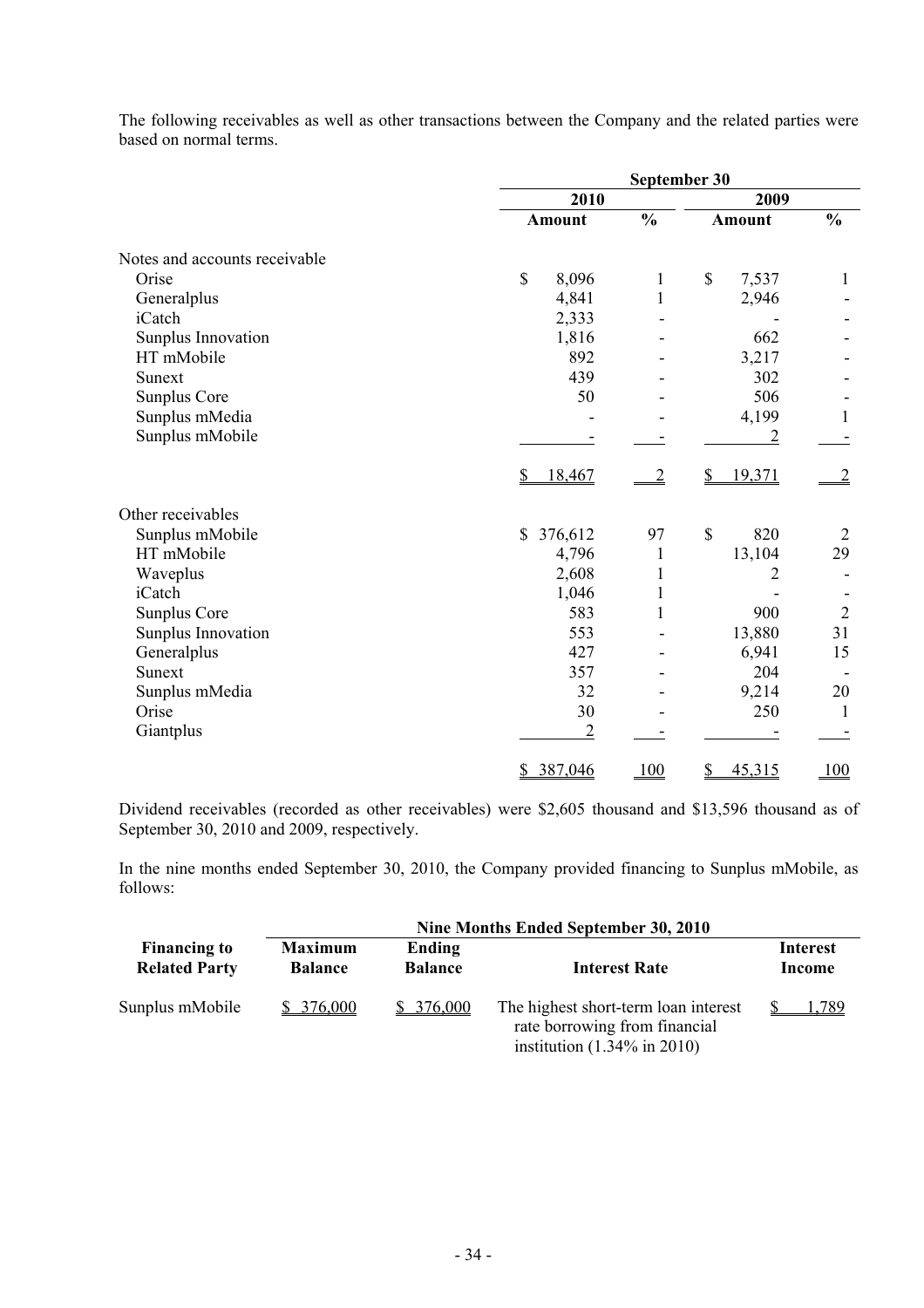|                                                               | September 30           |               |               |                  |               |                  |  |
|---------------------------------------------------------------|------------------------|---------------|---------------|------------------|---------------|------------------|--|
|                                                               | 2010                   |               |               |                  | 2009          |                  |  |
|                                                               |                        | <b>Amount</b> | $\frac{0}{0}$ |                  | <b>Amount</b> | $\frac{0}{0}$    |  |
| Other current liabilities                                     |                        |               |               |                  |               |                  |  |
| Sunplus Innovation                                            | $\mathbb{S}$           | 5             |               | \$               |               |                  |  |
| Sunplus Core                                                  |                        |               |               |                  | 645           |                  |  |
|                                                               | $\mathbf{\mathcal{S}}$ | 5             |               |                  | 645           |                  |  |
| Deferred royalty income (including current and<br>noncurrent) |                        |               |               |                  |               |                  |  |
| Sunplus Core                                                  | \$                     | 30,400        | 87            | \$               | 40,000        | 84               |  |
| Generalplus                                                   |                        | 4,164         | 12            |                  | 6,336         | 14               |  |
| Orise                                                         |                        |               |               |                  | 458           |                  |  |
|                                                               | $\mathcal{S}$          | 34,564        | 99            |                  | 46,794        | <u>99</u>        |  |
|                                                               |                        |               |               |                  | September 30  |                  |  |
|                                                               |                        |               | 2010          |                  |               | 2009             |  |
| Endorsement/guarantee provided                                |                        |               |               |                  |               |                  |  |
| Sunplus mMobile                                               |                        |               | $\mathbf S$   | 820,000          | $\mathbb{S}$  | 970,000          |  |
| Sunplus Core                                                  |                        |               |               | 290,000          |               | 243,192          |  |
| Sunplus Shanghai                                              |                        |               |               | 224,280          |               | 231,800          |  |
| Sunext<br>HT mMobile                                          |                        |               |               | 32,230           |               | 134,459          |  |
| Generalplus                                                   |                        |               |               | 30,000<br>10,938 |               | 30,000<br>15,614 |  |
| Sunplus Innovation                                            |                        |               |               | 5,985            |               | 9,562            |  |
| Orise                                                         |                        |               |               | 5,096            |               | 10,193           |  |
| iCatch                                                        |                        |               |               | 5,007            |               |                  |  |
| Sunplus mMedia                                                |                        |               |               |                  |               | 24,082           |  |
| Waveplus                                                      |                        |               |               |                  |               | 20,000           |  |
|                                                               |                        |               | \$            | 1,423,536        | \$            | 1,688,902        |  |

|                                               | September 30 |               |        |               |  |  |  |
|-----------------------------------------------|--------------|---------------|--------|---------------|--|--|--|
|                                               | 2010         | 2009          |        |               |  |  |  |
|                                               | Amount       | $\frac{0}{0}$ | Amount | $\frac{0}{0}$ |  |  |  |
| Proceeds from disposal of properties          |              |               |        |               |  |  |  |
| HT mMobile                                    | \$<br>3,643  | 59            | \$     |               |  |  |  |
| iCatch                                        | 1,344        | 22            |        |               |  |  |  |
|                                               | 4,987        | 81            |        |               |  |  |  |
| Acquisition of properties<br>Sunplus Shanghai | 679          |               |        |               |  |  |  |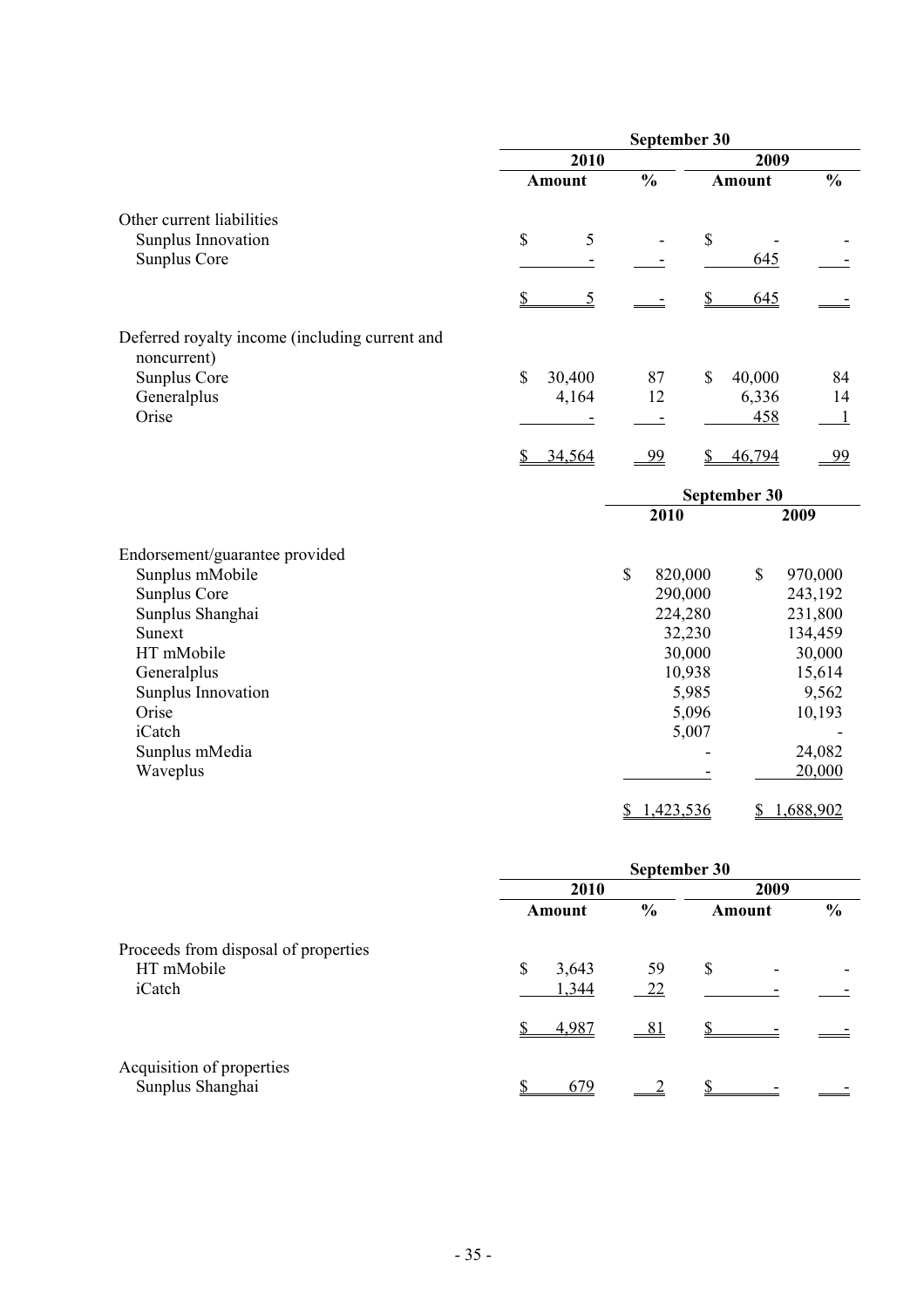#### **24. MORTGAGED OR PLEDGED ASSETS**

The Company's assets pledged as collateral for long-term loans were as follows:

|                                                                                        | September 30             |                                     |  |  |  |
|----------------------------------------------------------------------------------------|--------------------------|-------------------------------------|--|--|--|
|                                                                                        | 2010                     | 2009                                |  |  |  |
| Buildings, net (including assets leased to others)<br>Orise stocks<br>Giantplus stocks | 777,291<br>\$<br>296,569 | 797,111<br>\$<br>269,510<br>843,635 |  |  |  |
|                                                                                        | 1,073,860                | 1,910,256                           |  |  |  |

The medium- to long-term bank loans were repaid in July 2010. Thus, the pledged shares of Giantplus were retrieved.

## **25. SIGNIFICANT LONG-TERM OPERATING LEASES**

The Company leases land from the Science-Based Industrial Park Administration under renewable agreements expiring in July 2015, December 2020 and December 2021, with annual rentals aggregating \$7,862 thousand.

Future annual minimum rentals under the leases are as follows:

| Period/Year         | Amount      |
|---------------------|-------------|
| 2010 (4th quarter)  | 1,965<br>\$ |
| 2011                | 7,862       |
| 2012                | 7,862       |
| 2013                | 7,862       |
| 2014                | 7,862       |
| 2015 and thereafter | 32,695      |
|                     | 66,108      |

#### **26. SIGNIFICANT COMMITMENT AND CONTINGENCY**

As of September 30, 2010, the Company had signed a standby letter of credit amounting to US\$2,000 thousand as guarantee for the use of a certain technology license.

## **27. ADDITIONAL DISCLOSURES**

Following are the additional disclosures required for the Company and its investees by the Securities and Futures Bureau:

- a. Endorsement/guarantee provided: Table 1 (attached)
- b. Financing provided: Table 2 (attached)
- c. Marketable securities held: Table 3 (attached)
- d. Marketable securities acquired and disposed of at costs or prices of at least NT\$100 million or 20% of the paid-in capital: Table 4 (attached)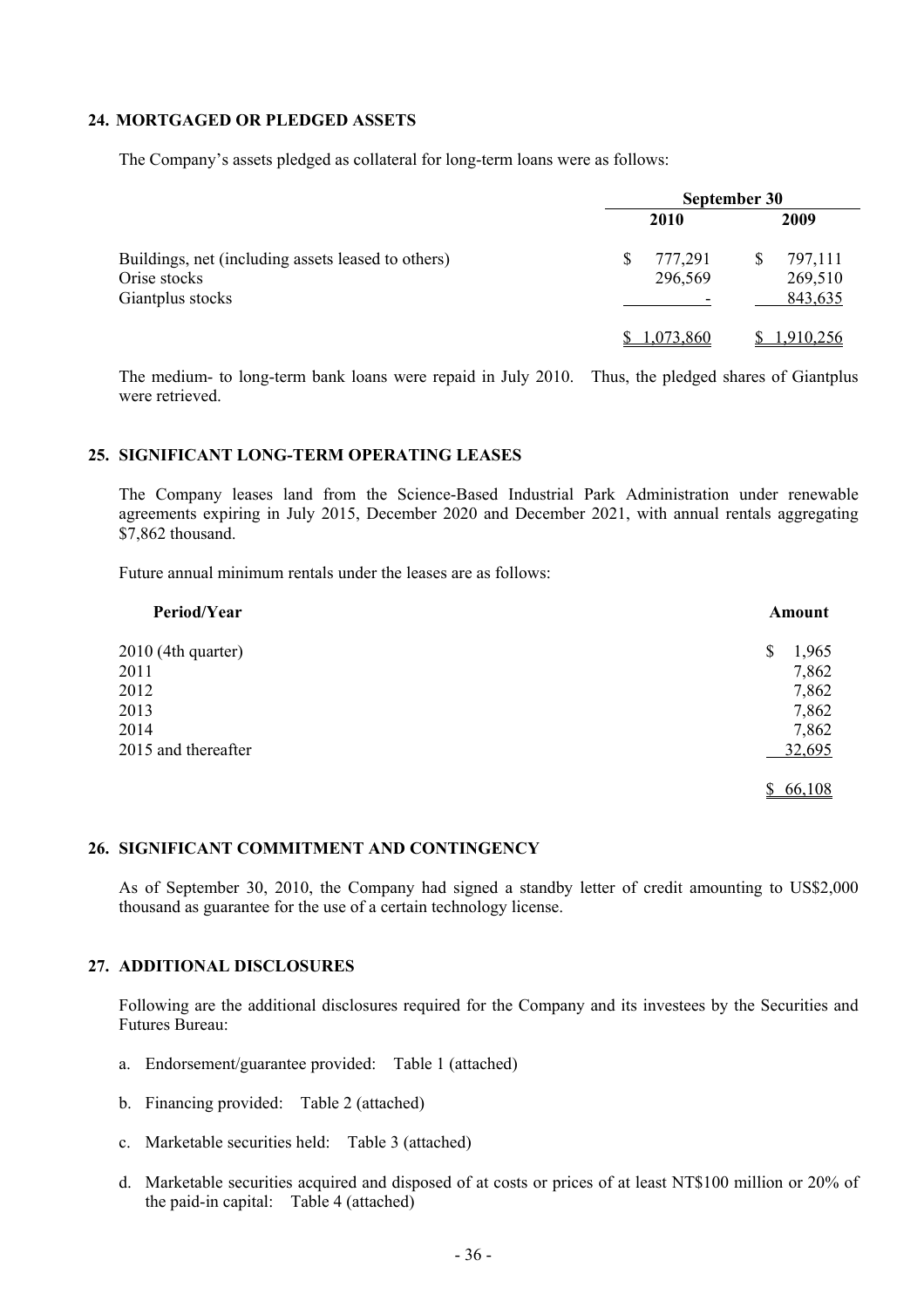- e. Acquisition of long-term investments at cost of at least NT\$100 million or 20% of the paid-in capital: Table 5 (attached)
- f. Disposal of long-term equity investments at cost of at least NT\$100 million or 20% of the paid-in capital: Table 6 (attached)
- g. Names, locations, and related information of investees on which the Company exercises significant influences: Table 7 (attached)
- h. Investment in Mainland China: Table 8 (attached)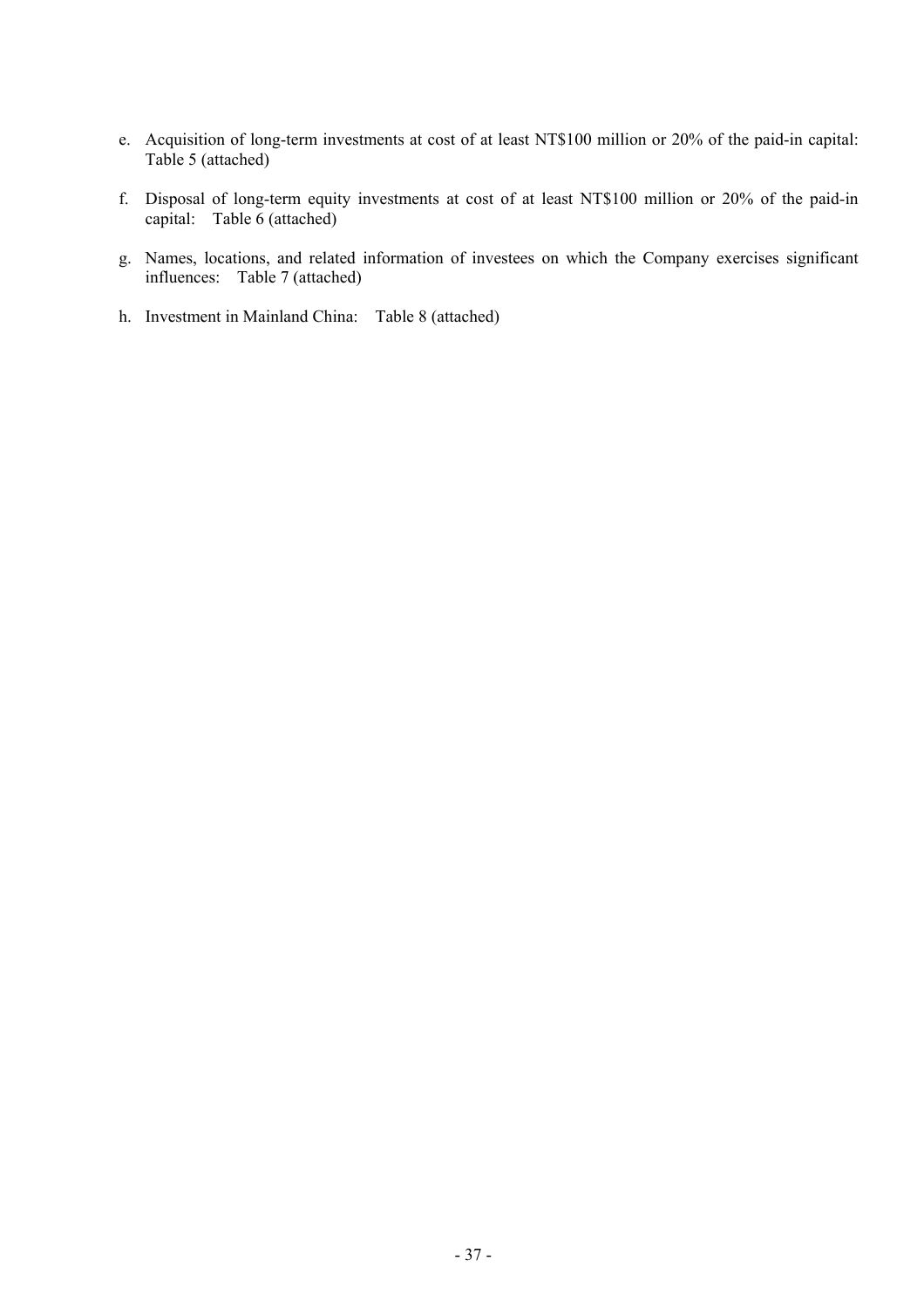## **SUNPLUS TECHNOLOGY COMPANY LIMITED**

#### **ENDORSEMENT/GUARANTEE PROVIDED NINE MONTHS ENDED SEPTEMBER 30, 2010 (In Thousands of New Taiwan Dollars, Unless Stated Otherwise)**

| No.      | <b>Endorsement/Guarantee Provider</b> | Counter-party<br><b>Name</b>            | <b>Nature of Relationship</b> | <b>Limits on Each</b><br>Counter-party's<br>Endorsement/<br>Guarantee | <b>Maximum</b><br><b>Balance for the</b><br><b>Period</b> | <b>Ending Balance</b>    | Value of<br>Collateral<br>Property, Plant, | Percentage of<br>Accumulated<br><b>Amount of</b><br><b>Collateral to Net</b><br><b>Equity of the</b> | <b>Maximum</b><br>Collateral/<br><b>Guarantee</b><br><b>Amounts</b> |
|----------|---------------------------------------|-----------------------------------------|-------------------------------|-----------------------------------------------------------------------|-----------------------------------------------------------|--------------------------|--------------------------------------------|------------------------------------------------------------------------------------------------------|---------------------------------------------------------------------|
|          |                                       |                                         |                               | <b>Amounts</b>                                                        |                                                           |                          | or Equipment                               | <b>Latest Financial</b><br><b>Statement</b>                                                          | <b>Allowable</b>                                                    |
| $\bf{0}$ | Sunplus Technology Company Limited    | Sunplus mMobile Inc.                    | 91% subsidiary                | \$1,313,499<br>(Note 1)                                               | 940,000<br>$\mathbb{S}$                                   | 820,000<br>$\mathbb{S}$  | $\mathcal{S}$                              | 6.24%                                                                                                | \$2,626,999<br>(Note 2)                                             |
|          |                                       | Sunplus Core Technology Co., Ltd.       | 70% subsidiary                | 1,313,499<br>(Note 1)                                                 | 293,192                                                   | 290,000                  | $\overline{\phantom{a}}$                   | 2.21%                                                                                                | 2,626,999<br>(Note 2)                                               |
|          |                                       | Sunplus Technology (Shanghai) Co., Ltd. | 99% indirect subsidiary       | 1,313,499<br>(Note 1)                                                 | 231,800                                                   | 224,280                  |                                            | 1.71%                                                                                                | 2,626,999<br>(Note 2)                                               |
|          |                                       | Sunext Technology Co., Ltd.             | 61% subsidiary                | 1,313,499<br>(Note 1)                                                 | 134,459                                                   | 32,230                   |                                            | 0.25%                                                                                                | 2,626,999<br>(Note 2)                                               |
|          |                                       | Waveplus Technology Co., Ltd.           | Equity-method investee        | 1,313,499<br>(Note 1)                                                 | 20,000                                                    | $\overline{\phantom{a}}$ |                                            |                                                                                                      | 2,626,999<br>(Note 2)                                               |
|          |                                       | HT mMobile Inc.                         | Equity-method investee        | 1,313,499<br>(Note 1)                                                 | 30,000                                                    | 30,000                   |                                            | 0.23%                                                                                                | 2,626,999<br>(Note 2)                                               |
|          |                                       | Sunplus mMedia Inc.                     | 83% subsidiary                | 1,313,499<br>(Note 1)                                                 | 24,082                                                    | $\overline{\phantom{a}}$ |                                            |                                                                                                      | 2,626,999<br>(Note 2)                                               |
|          |                                       | Sunplus Innovation Technology Inc.      | 74% subsidiary                | 1,313,499<br>(Note 1)                                                 | 11,971                                                    | 5,985                    |                                            | 0.05%                                                                                                | 2,626,999<br>(Note 2)                                               |
|          |                                       | Generalplus Technology Inc.             | Equity-method investee        | 1,313,499<br>(Note 1)                                                 | 21,875                                                    | 10,938                   | $\overline{\phantom{a}}$                   | 0.08%                                                                                                | 2,626,999<br>(Note 2)                                               |
|          |                                       | iCatch Technology, Inc.                 | 38% subsidiary                | 1,313,499<br>(Note 1)                                                 | 10,014                                                    | 5,007                    |                                            | 0.04%                                                                                                | 2,626,999<br>(Note 2)                                               |
|          |                                       | Orise Technology Co., Ltd.              | Equity-method investee        | 1,313,499<br>(Note 1)                                                 | 10,193                                                    | 5,096                    |                                            | 0.04%                                                                                                | 2,626,999<br>(Note 2)                                               |

Note 1: For each transaction entity, the amount should not exceed 10% of the endorsement/guarantee provider's net equity as of the latest financial statements.

Note 2: The amount should not exceed 20% of the endorsement/guarantee provider's net equity based on the latest financial statements.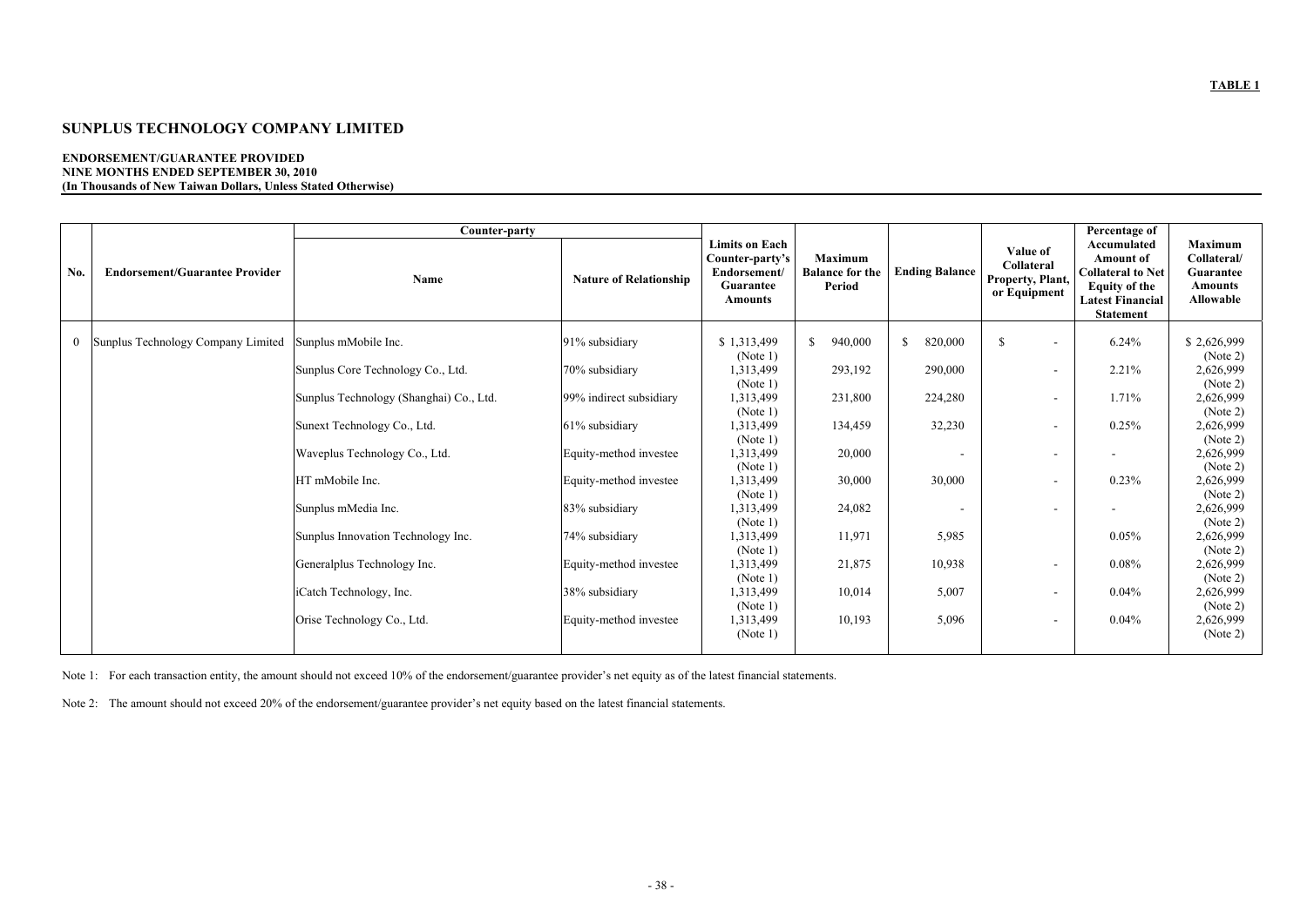## **SUNPLUS TECHNOLOGY COMPANY LIMITED**

### **FINANCINGS PROVIDED NINE MONTHS ENDED SEPTEMBER 30, 2010 (In Thousands of New Taiwan Dollars, Unless Stated Otherwise)**

|     |                                       |                               |                                          |                                                    |                          |                      |                             |                              |                                              |                                  |             | <b>Collateral</b> | Financing                                               | Financing                                     |
|-----|---------------------------------------|-------------------------------|------------------------------------------|----------------------------------------------------|--------------------------|----------------------|-----------------------------|------------------------------|----------------------------------------------|----------------------------------|-------------|-------------------|---------------------------------------------------------|-----------------------------------------------|
| No. | <b>Financing Company</b>              | Counter-party                 | Financial<br><b>Statement</b><br>Account | <b>Maximum</b><br><b>Balance for</b><br>the Period | Ending<br><b>Balance</b> | <b>Interest Rate</b> | <b>Type of</b><br>Financing | <b>Transaction</b><br>Amount | <b>Reason for</b><br>Short-term<br>Financing | Allowance for<br><b>Bad Debt</b> | <b>Item</b> | Value             | <b>Limit for</b><br>Each<br><b>Borrowing</b><br>Company | Company's<br>Financing<br><b>Amount Limit</b> |
|     | Sunplus Technology<br>Company Limited | Sunplus mMobile Other<br>lnc. | receivables                              | 376,000                                            | 376,000                  | Note 3               | Note 1                      |                              | Note 2                                       |                                  |             |                   | 656,750<br>(Note 4)                                     | $\frac{1,313,499}{2}$<br>(Note 5)             |

Note 1: Short-term financing.

- Note 2: Sunplus Technology Company Limited provided cash for the operation of Sunplus mMobile Inc.
- Note 3: The highest short-term loan interest rate for borrowing from financial institutions (1.34% in 2010).
- Note 4: For each transaction entity, the amount should not exceed 5% of the Company's net equity as of the latest financial statements.
- Note 5: The amount should not exceed 10% of the Company's net equity based on the latest financial statements.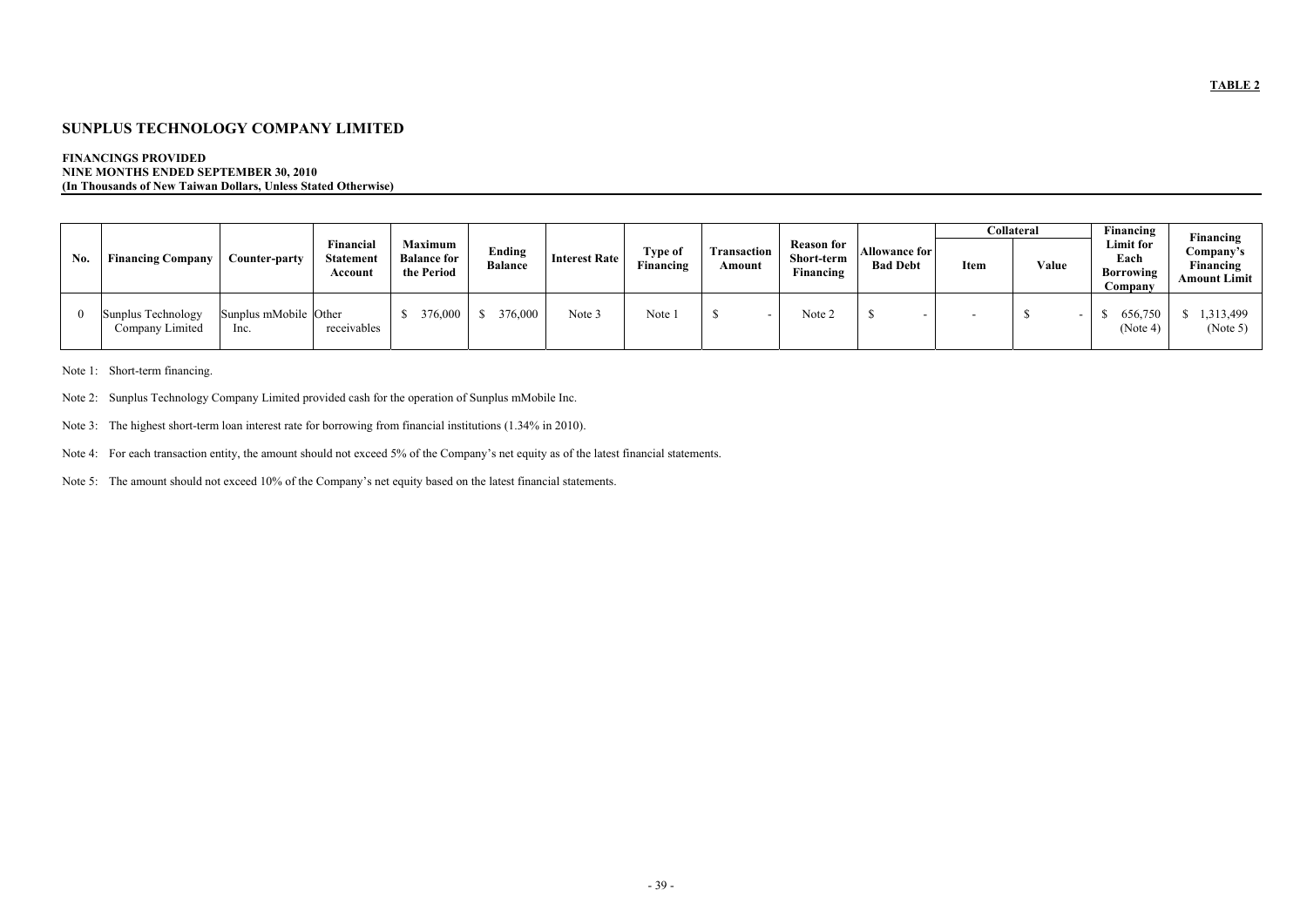## **SUNPLUS TECHNOLOGY COMPANY LIMITED**

#### **MARKETABLE SECURITIES HELD NINE MONTHS ENDED SEPTEMBER 30, 2010 (In Thousands of New Taiwan Dollars, Unless Stated Otherwise)**

|                                   |                                             |                                                 |                                     |                                       |                            | <b>September 30, 2010</b>          |                                           |                            |
|-----------------------------------|---------------------------------------------|-------------------------------------------------|-------------------------------------|---------------------------------------|----------------------------|------------------------------------|-------------------------------------------|----------------------------|
| <b>Holding Company Name</b>       | <b>Type and Name of Marketable Security</b> | <b>Relationship with the Holding</b><br>Company | <b>Financial Statement Account</b>  | <b>Shares or Units</b><br>(Thousands) | <b>Carrying Value</b>      | Percentage of<br>Ownership $(\% )$ | <b>Market Value or</b><br>Net Asset Value | <b>Note</b>                |
|                                   |                                             |                                                 |                                     |                                       |                            |                                    |                                           |                            |
| <b>Sunplus Technology Company</b> | <b>Stock</b>                                |                                                 |                                     |                                       |                            |                                    |                                           |                            |
| Limited                           | Orise Technology Co., Ltd.                  | Equity-method investee                          | Equity-method investments           | 55,290                                | $\mathcal{S}$<br>1,093,151 | 41                                 | $\mathcal{S}$<br>1,093,151 Note 1         |                            |
|                                   | Sunplus mMedia Inc.                         | Equity-method investee                          | Equity-method investments           | 19,590                                | 627                        | 83                                 |                                           | 106740 Notes 1 and 7       |
|                                   | HT mMobile Inc.                             | Equity-method investee                          | Equity-method investments           | 37,261                                | 28,488                     | 29                                 | 28,488 Note 1                             |                            |
|                                   | Sunplus Venture Capital Co., Ltd.           | Equity-method investee                          | Equity-method investments           | 100,000                               | 986,581                    | 100                                | 986,581                                   | Note 1                     |
|                                   | Lin Shih Investment Co., Ltd.               | Equity-method investee                          | Equity-method investments           | 70,000                                | 904,227                    | 100                                | 904,227                                   | Notes 1 and 4              |
|                                   | Russell Holdings Limited                    | Equity-method investee                          | Equity-method investments           | 14,760                                | 418,042                    | 100                                | 421,881                                   | Notes 1 and 8              |
|                                   | Ventureplus Group Inc.                      | Equity-method investee                          | Equity-method investments           | 41,900                                | 1,066,757                  | 100                                | 1,066,757                                 | Note 1                     |
|                                   | Wei-Young Investment Inc.                   | Equity-method investee                          | Equity-method investments           | 1,400                                 | 8,803                      | 100                                | 8,803                                     | Note 1                     |
|                                   | iCatch Technology, Inc.                     | Equity-method investee                          | Equity-method investments           | 20,735                                | 237,112                    | 38                                 | 237,112 Note 1                            |                            |
|                                   | Generalplus Technology Inc                  | Equity-method investee                          | Equity-method investments           | 38,731                                | 710,869                    | 40                                 | 710,869 Note 1                            |                            |
|                                   | Sunext Technology Co., Ltd.                 | Equity-method investee                          | Equity-method investments           | 38,836                                | 565,006                    | 61                                 | 430,811                                   | Note 1                     |
|                                   | Waveplus Technology Co., Ltd.               | Equity-method investee                          | Equity-method investments           | 1,032                                 | 18,569                     | 41                                 | 18,569 Note 1                             |                            |
|                                   | Global Techplus Capital Inc.                | Equity-method investee                          | Equity-method investments           | 200                                   | 7,188                      | 100                                | 7,188 Note 1                              |                            |
|                                   | Sunplus Management Consulting Inc.          | Equity-method investee                          | Equity-method investments           | 500                                   | 4,105                      | 100                                | 4,105                                     | Note 1                     |
|                                   | Sunplus Technology (H.K.) Co., Ltd.         | Equity-method investee                          | Equity-method investments           | 11,075                                | 4,722                      | 100                                | 4,722                                     | Note 1                     |
|                                   | Sunplus mMobile Inc.                        | Equity-method investee                          | Equity-method investments           | 54,545                                | (696,086)                  | 91                                 |                                           | $(677, 822)$ Notes 1 and 6 |
|                                   | Sunplus Innovation Technology Inc.          | Equity-method investee                          | Equity-method investments           | 30,102                                | 579,308                    | 74                                 | 579,308 Note 1                            |                            |
|                                   | Sunplus Core Technology Co., Ltd.           | Equity-method investee                          | Equity-method investments           | 11,206                                | (33,510)                   | 70                                 |                                           | $(11,381)$ Notes 1 and 6   |
|                                   | Giantplus Technology Co., Ltd.              | The same chairman of the<br>board               | Available-for-sale financial assets | 84,652                                | 1,951,226                  | 19                                 | 1,951,226 Note 3                          |                            |
|                                   | RITEK Corp.                                 |                                                 | Available-for-sale financial assets | 5,000                                 | 44,046                     |                                    | 44,046 Note 3                             |                            |
|                                   | Global View Co., Ltd.                       | The Company's director                          | Available-for-sale financial assets | 13,568                                | 186,555                    | 12                                 | 186,555 Note 3                            |                            |
|                                   | United Microelectronics Corp.               |                                                 | Available-for-sale financial assets | 1,968                                 | 27,251                     |                                    | 27,251                                    | Note 3                     |
|                                   | Network Capital Global Fund                 |                                                 | Financial assets carried at cost    | 1,333                                 | 13,333                     | $\tau$                             | 13,333 Note 2                             |                            |
|                                   | Technology Partners Venture Capital Corp.   |                                                 | Financial assets carried at cost    | 778                                   | 7,778                      | 11                                 |                                           | 7,778 Note 2               |
|                                   | Fund                                        |                                                 |                                     |                                       |                            |                                    |                                           |                            |
|                                   | Prudential Financial Bond Fund              |                                                 | Available-for-sale financial assets | 9,476                                 | 143,703                    |                                    | 143,703 Note 5                            |                            |
|                                   | Cathay Bond Fund                            |                                                 | Available-for-sale financial assets | 4,182                                 | 50,087                     |                                    | 50,087 Note 5                             |                            |
|                                   | IBT 1699 Bond Fund                          |                                                 | Available-for-sale financial assets | 4,291                                 | 55,468                     |                                    | 55,468 Note 5                             |                            |
|                                   | <b>ING Taiwan Bond Fund</b>                 |                                                 | Available-for-sale financial assets | 6,412                                 | 100,209                    |                                    | 100,209 Note 5                            |                            |
|                                   | Taishin Lucky Fund                          |                                                 | Available-for-sale financial assets | 20,822                                | 221,843                    |                                    | 221,843 Note 5                            |                            |
|                                   | <b>FSITC Taiwan Bond Fund</b>               |                                                 | Available-for-sale financial assets | 17,085                                | 249,955                    |                                    | 249,955 Note 5                            |                            |
|                                   | <b>FSITC Hinght Yield Bond Fund</b>         |                                                 | Available-for-sale financial assets | 4,289                                 | 50,795                     |                                    | 50,795 Note 5                             |                            |
|                                   | <b>FSITC Bond Fund</b>                      |                                                 | Available-for-sale financial assets | 348                                   | 59,431                     |                                    | 59,431 Note 5                             |                            |
|                                   | Fuh-Hwa Bond Fund                           |                                                 | Available-for-sale financial assets | 3,278                                 | 45,392                     |                                    | 45,392 Note 5                             |                            |
|                                   | Mega Diamond Bond Fund                      |                                                 | Available-for-sale financial assets | 15,096                                | 180,642                    |                                    | 180,642 Note 5                            |                            |
|                                   | Manulife Wan Li Bond Fund                   |                                                 | Available-for-sale financial assets | 1,060                                 | 14,037                     |                                    | 14,037 Note 5                             |                            |
|                                   | <b>IBT Ta Chong Bond Fund</b>               |                                                 | Available-for-sale financial assets | 3,471                                 | 47,149                     |                                    | 47,149 Note 5                             |                            |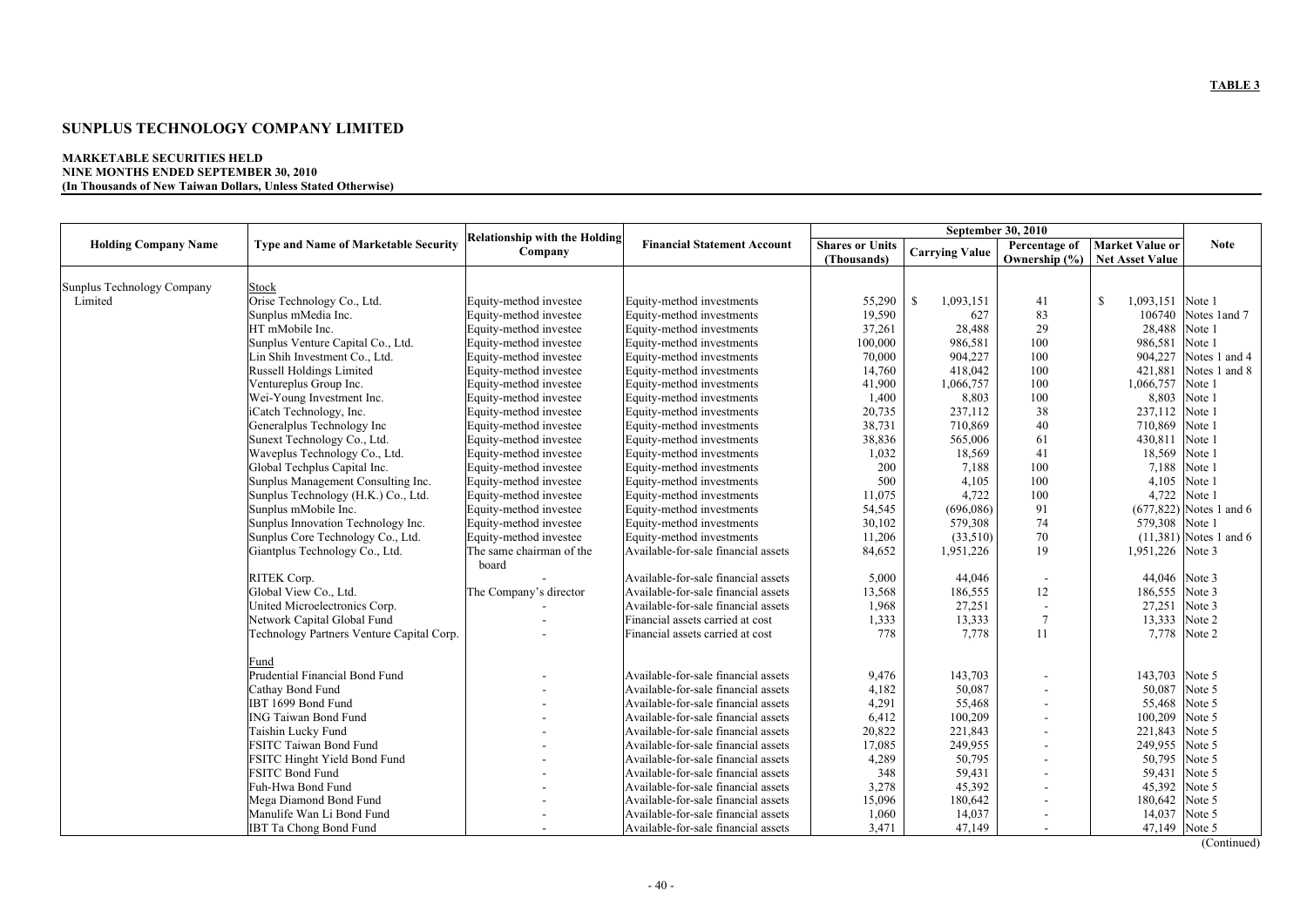|                                 |                                             |                                      |                                     |                          |                        | <b>September 30, 2010</b> |                        |                       |
|---------------------------------|---------------------------------------------|--------------------------------------|-------------------------------------|--------------------------|------------------------|---------------------------|------------------------|-----------------------|
| <b>Holding Company Name</b>     | <b>Type and Name of Marketable Security</b> | <b>Relationship with the Holding</b> | <b>Financial Statement Account</b>  | <b>Shares or Units</b>   |                        | <b>Percentage of</b>      | Market Value or        | <b>Note</b>           |
|                                 |                                             | Company                              |                                     | (Thousands)              | <b>Carrying Value</b>  | Ownership $(\% )$         | <b>Net Asset Value</b> |                       |
|                                 |                                             |                                      |                                     |                          |                        |                           |                        |                       |
| Lin Shih Investment Co., Ltd.   | Waveplus Technology Co., Ltd.               | Equity-method investee               | Equity-method investments           | 1,342                    | $\mathbb{S}$<br>14,754 | 42                        | S<br>19,129 Note 1     |                       |
|                                 | Sunext Technology Co., Ltd.                 | Equity-method investee               | Equity-method investments           | 3,360                    | 37,351                 |                           | 37,351                 | Note 1                |
|                                 | Generalplus Technology Inc.                 | Equity-method investee               | Equity-method investments           | 14,892                   | 272,882                | 15                        | 272,558 Note 1         |                       |
|                                 | Sunplus Core Technology Co., Ltd.           | Equity-method investee               | Equity-method investments           | 2,224                    | (1, 555)               | 14                        | $(4,203)$ Note 1       |                       |
|                                 | Sunplus mMobile Inc.                        | Equity-method investee               | Equity-method investments           | 4,766                    | (5,705)                |                           | $(59,239)$ Note 1      |                       |
|                                 | Sunplus mMedia Inc.                         | Equity-method investee               | Equity-method investments           | 911                      | 9,911                  |                           |                        | 5,826 Note 1          |
|                                 | Sunplus Innovation Technology Inc.          | Equity-method investee               | Equity-method investments           | 875                      | 15,003                 |                           | 16,614 Note 1          |                       |
|                                 | HT mMobile Inc.                             | Equity-method investee               | Equity-method investments           | 4,695                    | 25,624                 |                           | 2,722                  | Note 1                |
|                                 | Sunplus Technology Company Limited          | Parent company                       | Available-for-sale financial assets | 3,560                    | 85,796                 |                           | 85,796 Note 3          |                       |
|                                 | iCatch Technology, Inc.                     | Equity-method investee               | Equity-method investments           | 965                      | 10,595                 | $\bigcap$                 | 10,595                 | Note 1                |
|                                 | Ability Enterprise Co., Ltd.                |                                      | Available-for-sale financial assets | 5,274                    | 273,194                |                           | 273,194 Note 3         |                       |
|                                 | RITEK Corp.                                 |                                      | Available-for-sale financial assets | 833                      | 7,341                  |                           | 7,341                  | Note 3                |
|                                 | <b>AIPTEK</b> International Inc.            |                                      | Available-for-sale financial assets | 136                      | 3,054                  |                           | 3,054                  | Note 3                |
|                                 | Radiant Innovation Inc.                     |                                      | Available-for-sale financial assets | 2,378                    | 68,247                 | 8                         | 68,247 Note 3          |                       |
|                                 | Sanjet Technology Corp.                     |                                      | Financial assets carried at cost    | 25                       | 215                    |                           |                        | 215 Note 2            |
|                                 | Minton Optic Industry Co., Ltd.             |                                      | Financial assets carried at cost    | 4,272                    | 79,643                 |                           | 79,643 Note 2          |                       |
|                                 | NCTU Spring Venture Capital Co., Ltd.       |                                      | Financial assets carried at cost    | 2,000                    |                        |                           |                        | Note 2                |
|                                 | GemFor Tech. Co., Ltd.                      |                                      | Financial assets carried at cost    | 353                      | 4,007                  |                           |                        | 4,007 Note 2          |
|                                 | MaxEmil Photonics Corp.                     |                                      | Financial assets carried at cost    | 426                      | 8,273                  | $\gamma$                  | 8,273                  | Note 2                |
|                                 | WayTech Development Inc.                    |                                      | Financial assets carried at cost    | 1,500                    |                        |                           |                        | Note 2                |
|                                 | Miracle Technology Co., Ltd.                |                                      | Financial assets carried at cost    | 1,295                    | 13,940                 | $\mathbf Q$               | 13,940 Note 2          |                       |
|                                 | Socle Technology Corp.                      |                                      | Financial assets carried at cost    | 250                      | 6,250                  |                           |                        | 6,250 Note 2          |
|                                 | Glokie Technology Corp.                     |                                      | Financial assets carried at cost    | 2,300                    |                        | 14                        |                        | $-$ Note 2            |
|                                 | Genius Vision Digital Co., Ltd.             |                                      | Financial assets carried at cost    | 600                      | 6,000                  | 9                         |                        | 6,000 Note 2          |
|                                 | Lingri Technology Co., Ltd.                 |                                      | Financial assets carried at cost    | 304                      | 3,040                  | 19                        |                        | 3,040 Note 2          |
|                                 |                                             |                                      |                                     |                          |                        |                           |                        |                       |
|                                 | Fond                                        |                                      |                                     |                          |                        |                           |                        |                       |
|                                 | Capital Income Fund                         |                                      | Available-for-sale financial assets | 1,295                    | 20,001                 |                           | 20,001 Note 5          |                       |
|                                 |                                             |                                      |                                     |                          |                        |                           |                        |                       |
| <b>Russell Holdings Limited</b> | Stock                                       |                                      |                                     |                          |                        |                           |                        |                       |
|                                 | Jet Focus Limited                           | Equity-method investee               | Equity-method investments           | 4,794                    | US\$<br>(350)          | 44                        | US\$                   | $(350)$ Notes 1 and 6 |
|                                 |                                             |                                      |                                     |                          | thousand               |                           | thousand               |                       |
|                                 | Sunext Technology Co., Ltd.                 | Equity-method investee               | Equity-method investments           | 442                      | US\$<br>2,247          |                           | US\$                   | 157 Note 1            |
|                                 |                                             |                                      |                                     |                          | thousand               |                           | thousand               |                       |
|                                 | InveStar Excelsus Venture Capital (Int'l),  |                                      | Financial assets carried at cost    | $\overline{\phantom{a}}$ | US\$                   | 19                        | US\$                   | - Note $2$            |
|                                 | Inc., LDC                                   |                                      |                                     |                          | thousand               |                           | thousand               |                       |
|                                 | OZ Optics Limited.                          | $\overline{\phantom{a}}$             | Financial assets carried at cost    | 1,000                    | US\$                   | 8                         | US\$                   | - Note $2$            |
|                                 |                                             |                                      |                                     |                          | thousand               |                           | thousand               |                       |
|                                 | Aicent, Inc.                                | $\overline{\phantom{a}}$             | Financial assets carried at cost    | 1,000                    | US\$<br>500            | $\overline{2}$            | US\$                   | 500 Note 2            |
|                                 |                                             |                                      |                                     |                          | thousand               |                           | thousand               |                       |
|                                 | Ortega Info System, Inc.                    |                                      | Financial assets carried at cost    | 2,557                    | US\$                   | $\sim$                    | US\$                   | - Note $2$            |
|                                 |                                             |                                      |                                     |                          | thousand               |                           | thousand               |                       |
|                                 | Asia B2B on Line Inc.                       |                                      | Financial assets carried at cost    | 1,000                    | US\$                   | $\overline{3}$            | US\$                   | $-$ Note 2            |
|                                 |                                             |                                      |                                     |                          |                        |                           | thousand               |                       |
|                                 |                                             |                                      |                                     |                          | thousand               |                           |                        |                       |
|                                 | Asia Tech Taiwan Venture L.P.               |                                      | Financial assets carried at cost    |                          | US\$<br>1,855          | 5                         | US\$                   | 1,855 Note 2          |
|                                 | Ether Precision Inc.                        |                                      |                                     |                          | thousand               |                           | thousand<br>US\$       | 500 Note 2            |
|                                 |                                             | $\overline{\phantom{a}}$             | Financial assets carried at cost    | 1,250                    | US\$<br>500            |                           |                        |                       |
|                                 |                                             |                                      |                                     |                          | thousand               |                           | thousand               |                       |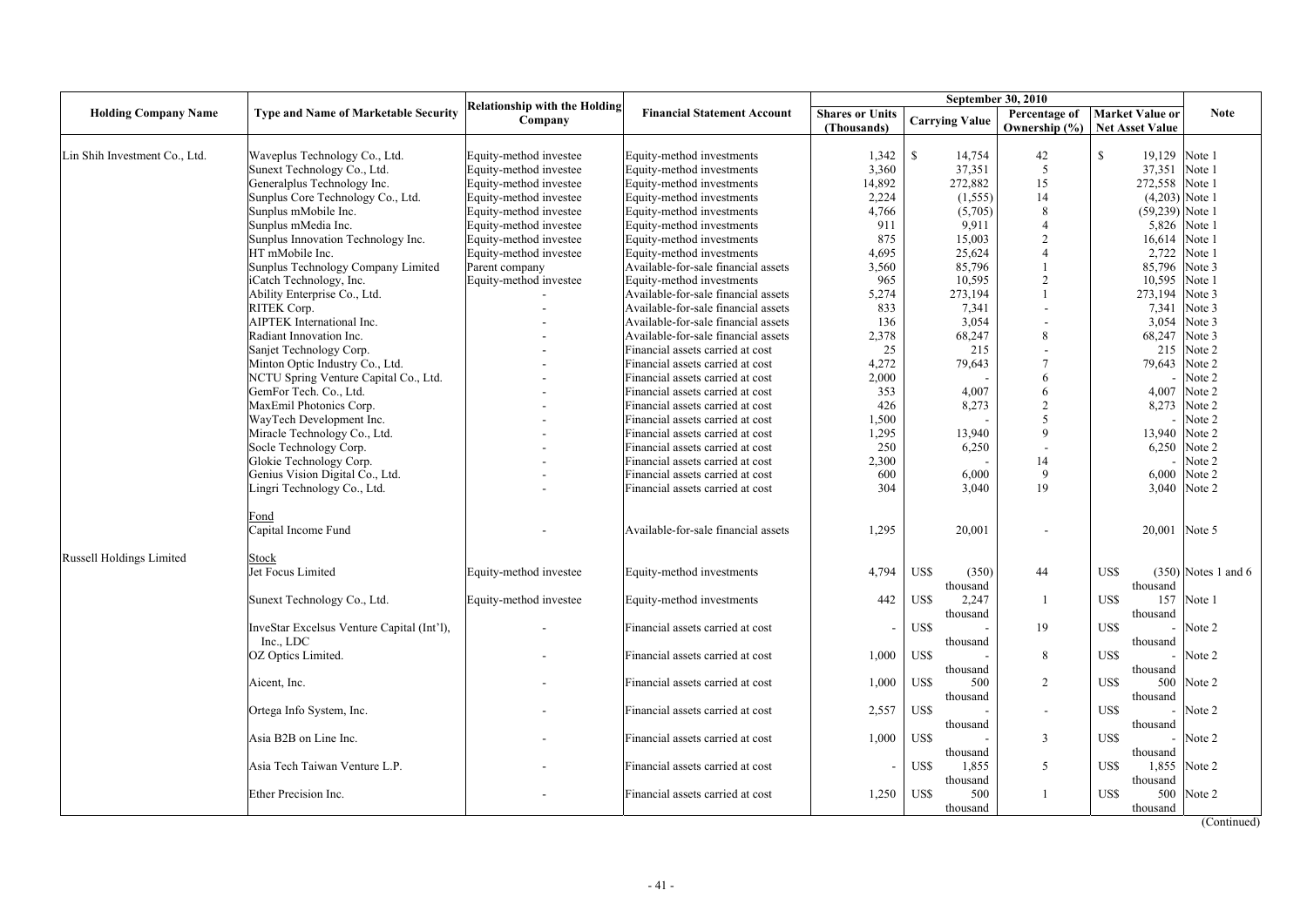|                                   |                                              | <b>Relationship with the Holding</b> |                                     |                        | <b>September 30, 2010</b> |                 |                        |                         |
|-----------------------------------|----------------------------------------------|--------------------------------------|-------------------------------------|------------------------|---------------------------|-----------------|------------------------|-------------------------|
| <b>Holding Company Name</b>       | <b>Type and Name of Marketable Security</b>  | Company                              | <b>Financial Statement Account</b>  | <b>Shares or Units</b> | <b>Carrying Value</b>     | Percentage of   | <b>Market Value or</b> | <b>Note</b>             |
|                                   |                                              |                                      |                                     | (Thousands)            |                           | Ownership (%)   | <b>Net Asset Value</b> |                         |
|                                   |                                              |                                      |                                     |                        |                           |                 |                        |                         |
|                                   | Innobrige Venture Fund ILP                   |                                      | Financial assets carried at cost    | $\sim$                 | US\$<br>1,400             | $\sim$          | US\$                   | 1,400 Note 2            |
|                                   |                                              |                                      |                                     |                        | thousand                  |                 | thousand               |                         |
|                                   | Innobrige International Inc.                 |                                      | Financial assets carried at cost    | 4,000                  | US\$<br>800               | 15              | US\$<br>800            | Note 2                  |
|                                   |                                              |                                      |                                     |                        | thousand                  |                 | thousand               |                         |
|                                   | VisualOn Inc.                                |                                      | Financial assets carried at cost    | 377                    | US\$<br>200               | $\mathbf{3}$    | 200<br>US\$            | Note 2                  |
|                                   | Aruba Networks Inc.                          |                                      | Financial assets carried at cost    | 51                     | thousand<br>US\$<br>1,150 |                 | thousand<br>US\$       | 1,150 Note 2            |
|                                   |                                              |                                      |                                     |                        | thousand                  |                 | thousand               |                         |
|                                   | Synerchip Co., Ltd.                          |                                      | Financial assets carried at cost    | 4,236                  | US\$                      | 19              | US\$                   | Note 2                  |
|                                   |                                              |                                      |                                     |                        | thousand                  |                 | thousand               |                         |
|                                   |                                              |                                      |                                     |                        |                           |                 |                        |                         |
| Sunplus Venture Capital Co., Ltd. | Stock                                        |                                      |                                     |                        |                           |                 |                        |                         |
|                                   | Joing Technology Co., Ltd.                   | Equity-method investee               | Equity-method investments           | 3,400                  |                           | 39              |                        | Note 1                  |
|                                   | Waveplus Technology Co., Ltd.                | Equity-method investee               | Equity-method investments           | 387                    | 5,517                     | 12              | 5,517                  | Note 1                  |
|                                   | Sunext Technology Co., Ltd.                  | Equity-method investee               | Equity-method investments           | 4,431                  | 49,197                    | $7\phantom{.0}$ | 49,197                 | Note 1                  |
|                                   | Han Young Technology Co., Ltd.               | Equity-method investee               | Equity-method investments           | 420                    | 1,780                     | 70              | 1,780                  | Note 1                  |
|                                   | Generalplus Technology Inc.                  | Equity-method investee               | Equity-method investments           | 3,791                  | 70,065                    |                 | 70,065                 | Note 1                  |
|                                   | Orise Technology Co., Ltd.                   | Equity-method investee               | Equity-method investments           | 865                    | 16,486                    |                 | 16,486                 | Note 1                  |
|                                   | Sunplus Core Technology Co., Ltd.            | Equity-method investee               | Equity-method investments           | 1,885                  | (3,604)                   | 12              |                        | $(3,604)$ Notes 1 and 6 |
|                                   | Sunplus mMobile Inc.                         | Equity-method investee               | Equity-method investments           | 65                     | 1,462                     |                 |                        | $(799)$ Notes 1 and 6   |
|                                   | HT mMobile Inc.                              | Equity-method investee               | Equity-method investments           | 20                     | 37                        |                 | 37                     | Note 1                  |
|                                   | Sunplus mMedia Inc.                          | Equity-method investee               | Equity-method investments           | 3,006                  | 15,580                    | 13              | 15,321                 | Note 1                  |
|                                   | Sunplus Innovation Technology Inc.           | Equity-method investee               | Equity-method investments           | 1,041                  | 19,861                    | $\overline{3}$  | 19,861                 | Note 1                  |
|                                   | iCatch Technology, Inc.                      | Equity-method investee               | Equity-method investments           | 3,182                  | 34,951                    | 6               | 34,951                 | Note 1                  |
|                                   | Capital Income Fund                          |                                      | Available-for-sale financial assets | 3,237                  | 50,002                    |                 | 50,002                 | Note 5                  |
|                                   | Allianz Global Investors Bond Fund           |                                      | Available-for-sale financial assets | 1,667                  | 20,012                    |                 | 20,012                 | Note 5                  |
|                                   | King Yuan Electronics Co., Ltd.              |                                      | Available-for-sale financial assets | 2,441                  | 34,536                    |                 | 34,536                 | Note 3                  |
|                                   | AIPTEK International Inc.                    |                                      | Available-for-sale financial assets | 803                    | 17,978                    |                 | 17,978                 | Note 3                  |
|                                   | Ability Enterprise Co., Ltd.                 |                                      | Available-for-sale financial assets | 3,784                  | 196,011                   |                 | 196,011                | Note 3                  |
|                                   | Radiant Innovation Inc.                      |                                      | Available-for-sale financial assets | 913                    | 24,487                    |                 | 24,487                 | Note 3                  |
|                                   | Capella Micro System, Inc.                   |                                      | Available-for-sale financial assets | 445                    | 78,766                    |                 | 78,766 Note 3          |                         |
|                                   | Sanjet Technology Corp.                      |                                      | Financial assets carried at cost    | 148                    | 1,265                     |                 |                        | 1,265 Note 2            |
|                                   | VenGlobal International Fund                 |                                      | Financial assets carried at cost    |                        |                           |                 |                        | $-$ Note 2              |
|                                   | eWave safe System, Inc.                      |                                      | Financial assets carried at cost    | 1,833                  |                           | 22              |                        | Note 2                  |
|                                   | <b>Information Technology Total Services</b> |                                      | Financial assets carried at cost    | 51                     |                           |                 |                        | Note 2                  |
|                                   | Book4u Company Limited                       |                                      | Financial assets carried at cost    |                        |                           |                 |                        | Note 2                  |
|                                   | Simple Act Inc.                              |                                      | Financial assets carried at cost    | 1,900                  | 19,000                    | 10              | 19,000 Note 2          |                         |
|                                   | Cyberon Corporation                          |                                      | Financial assets carried at cost    | 1,521                  | 13,691                    | 18              | 13,691                 | Note 2                  |
|                                   | WayTech Development Inc.                     |                                      | Financial assets carried at cost    | 1,000                  |                           |                 |                        | Note 2                  |
|                                   | Miracle Technology Co., Ltd.                 |                                      | Financial assets carried at cost    | 1,303                  | 14,025                    |                 | 14,025                 | Note 2                  |
|                                   | Feature Integration Technology Inc.          |                                      | Financial assets carried at cost    | 1,776                  | 20,734                    |                 | 20,734 Note 2          |                         |
|                                   | Chiabon Venture Capital Co., Ltd.            |                                      | Financial assets carried at cost    | 3,000                  | 4,800                     |                 |                        | 4,800 Note 2            |
|                                   | Socle Technology Corp.                       |                                      | Financial assets carried at cost    | 550                    | 13,750                    |                 | 13,750 Note 2          |                         |
|                                   | MaxEmil Photonics Corp.                      |                                      | Financial assets carried at cost    | 419                    | 12,485                    |                 | 12,485 Note 2          |                         |
|                                   | Minton Optic Industry Co., Ltd.              |                                      | Financial assets carried at cost    | 5,000                  | 75,000                    |                 | 75,000 Note 2          |                         |
|                                   | Aruba Networks Inc.                          |                                      | Financial assets carried at cost    | 19                     | 12,923                    |                 | 12,923 Note 2          |                         |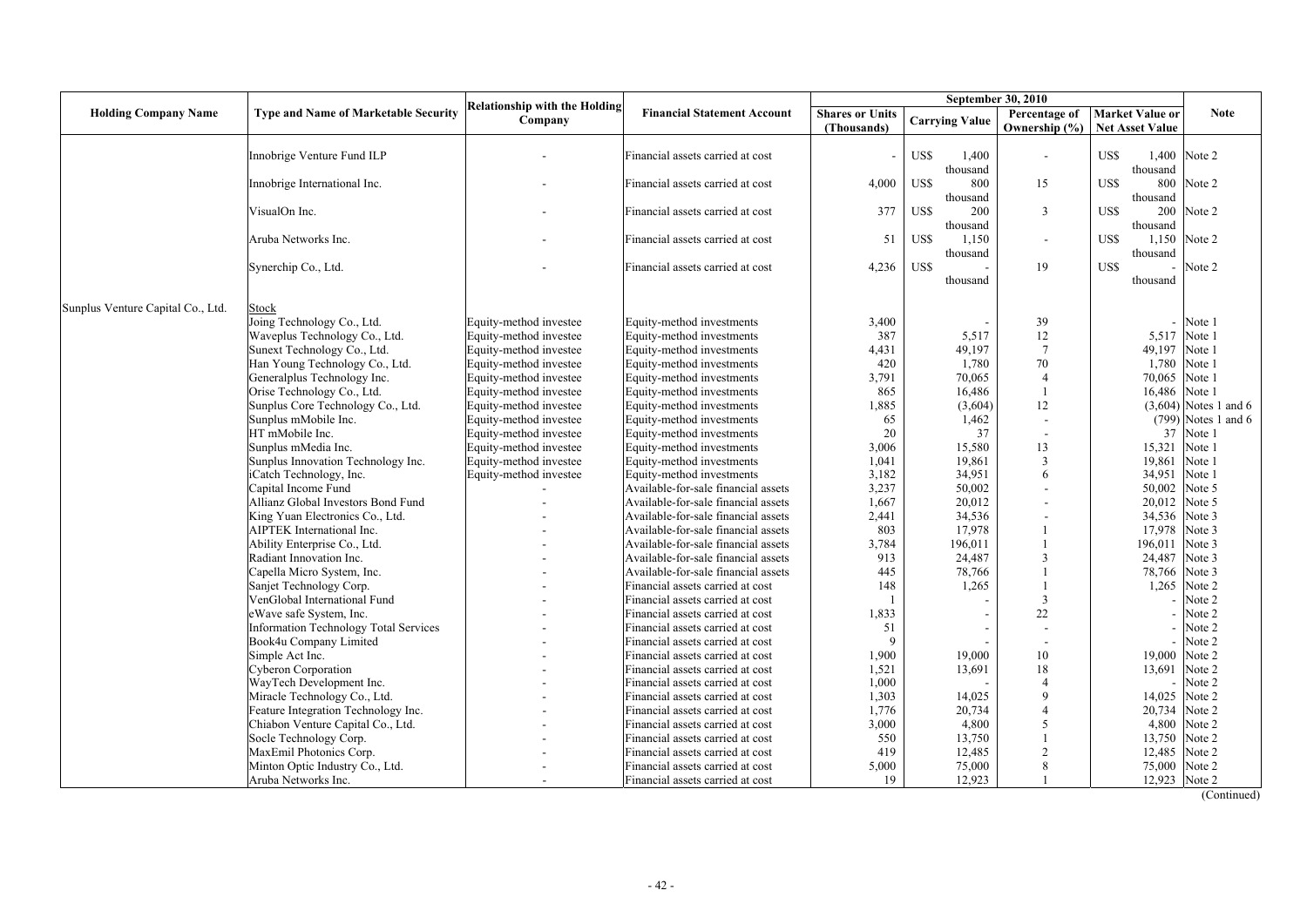|                                           |                                                                                                            |                                                                                                |                                                                                                                   |                                       | <b>September 30, 2010</b>                            |                   |                                                             |                            |
|-------------------------------------------|------------------------------------------------------------------------------------------------------------|------------------------------------------------------------------------------------------------|-------------------------------------------------------------------------------------------------------------------|---------------------------------------|------------------------------------------------------|-------------------|-------------------------------------------------------------|----------------------------|
| <b>Holding Company Name</b>               | <b>Type and Name of Marketable Security</b>                                                                | <b>Relationship with the Holding</b><br>Company                                                | <b>Financial Statement Account</b>                                                                                | <b>Shares or Units</b><br>(Thousands) | <b>Carrying Value</b>                                | Ownership $(\% )$ | Percentage of   Market Value or<br><b>Net Asset Value</b>   | <b>Note</b>                |
| Ventureplus Group Inc.                    | <b>Stock</b><br>Ventureplus Mauritius Inc.                                                                 | Subsidiary of Ventureplus<br>Group Inc.                                                        | Equity-method investments                                                                                         | 41,900                                | US\$<br>34,138<br>thousand                           | 100               | US\$<br>34,138<br>thousand                                  | Note 1                     |
| Ventureplus Mauritius Inc.                | <b>Stock</b><br>Ventureplus Cayman Inc.                                                                    | Subsidiary of Ventureplus<br>Mauritius Inc.                                                    | Equity-method investments                                                                                         | 41,900                                | US\$<br>34,142<br>thousand                           | 100               | 34,142<br>US\$<br>thousand                                  | Note 1                     |
| Ventureplus Cayman Inc.                   | <b>Stock</b><br>Sunplus Technology (Shanghai) Co., Ltd.                                                    | Subsidiary of Ventureplus<br>Cayman Inc.                                                       | Equity-method investments                                                                                         |                                       | US\$<br>12,014<br>thousand                           | 99                | US\$<br>12,014 Note 1<br>thousand                           |                            |
|                                           | Sunplus Pro-tek (Shenzhen) Co., Ltd.                                                                       | Subsidiary of Ventureplus<br>Cayman Inc.                                                       | Equity-method investments                                                                                         |                                       | US\$<br>3,126<br>thousand                            | 100               | US\$<br>3,126<br>thousand                                   | Note 1                     |
|                                           | SunMedia Technology Co., Ltd.                                                                              | Subsidiary of Ventureplus<br>Cayman Inc.                                                       | Equity-method investments                                                                                         |                                       | US\$<br>18,714<br>thousand                           | 100               | 18,714<br>US\$<br>thousand                                  | Note 1                     |
|                                           | Sunplus App Technology Co., Ltd.                                                                           | Subsidiary of Ventureplus<br>Cayman Inc.                                                       | Equity-method investments                                                                                         |                                       | US\$<br>84<br>thousand                               | 80                | US\$<br>84<br>thousand                                      | Note 1                     |
| Global Techplus Capital Inc.              | <b>Stock</b><br>Techplus Capital Samoa Inc.                                                                | Subsidiary of Global Techplus<br>Capital Inc.                                                  | Equity-method investments                                                                                         |                                       | US\$<br>thousand                                     | 100               | US\$<br>thousand                                            | Note 1                     |
| Wei-Young Investment Inc.                 | <b>Stock</b><br>UNIWILL Co., Ltd.<br>Sunnext Technology Co., Ltd.<br>Generalplus Technology Inc.           | Equity-method investee<br>Equity-method investee                                               | Available-for-sale financial assets<br>Equity-method investments<br>Equity-method investments                     | 508<br>18<br>108                      | 5,891<br>365<br>1,894                                |                   | 5,891<br>201<br>1,976                                       | Note 3<br>Note 1<br>Note 1 |
| Generalplus Technology Inc.               | Stock<br>Generalplus International (Samoa) Inc.                                                            | Subsidiary of Generalplus<br>Technology Inc.                                                   | Equity-method investments                                                                                         | 7,590                                 | $\mathcal{S}$<br>100,677                             | 100               | $\mathbb{S}$<br>100,677                                     | Note 1                     |
|                                           | Fund<br>Mega Diamond Bond Fund<br>Capital Income Fund<br><b>IBT Ta Chong Bond Fund</b>                     |                                                                                                | Available-for-sale financial assets<br>Available-for-sale financial assets<br>Available-for-sale financial assets | 4,817<br>3,889<br>1,702               | 57,643<br>60,079<br>23,125                           |                   | 57,643 Note 5<br>60,079 Note 5<br>23,125 Note 5             | Note 5<br>Note 5           |
| Generalplus International (Samoa)<br>Inc. | <b>Stock</b><br>Generalplus (Mauritius) Inc.                                                               | Subsidiary of Generalplus<br>International (Samoa) Inc.                                        | Equity-method investments                                                                                         | 7,590                                 | US\$<br>3,220<br>thousand                            | 100               | 3,220 Note 1<br>US\$<br>thousand                            |                            |
| Generalplus (Mauritius) Inc.              | Stock<br>Generalplus Technology (Shenzhen) Co.,<br>Ltd.<br>Generalplus Technology (Hong Kong) Co.,<br>Ltd. | Subsidiary of Generalplus<br>(Mauritius) Inc.<br>Subsidiary of Generalplus<br>(Mauritius) Inc. | Equity-method investments<br>Equity-method investments                                                            | 7,200<br>390                          | US\$<br>2,933<br>thousand<br>US\$<br>287<br>thousand | 100<br>100        | 2,933 Note 1<br>US\$<br>thousand<br>287<br>US\$<br>thousand | Note 1                     |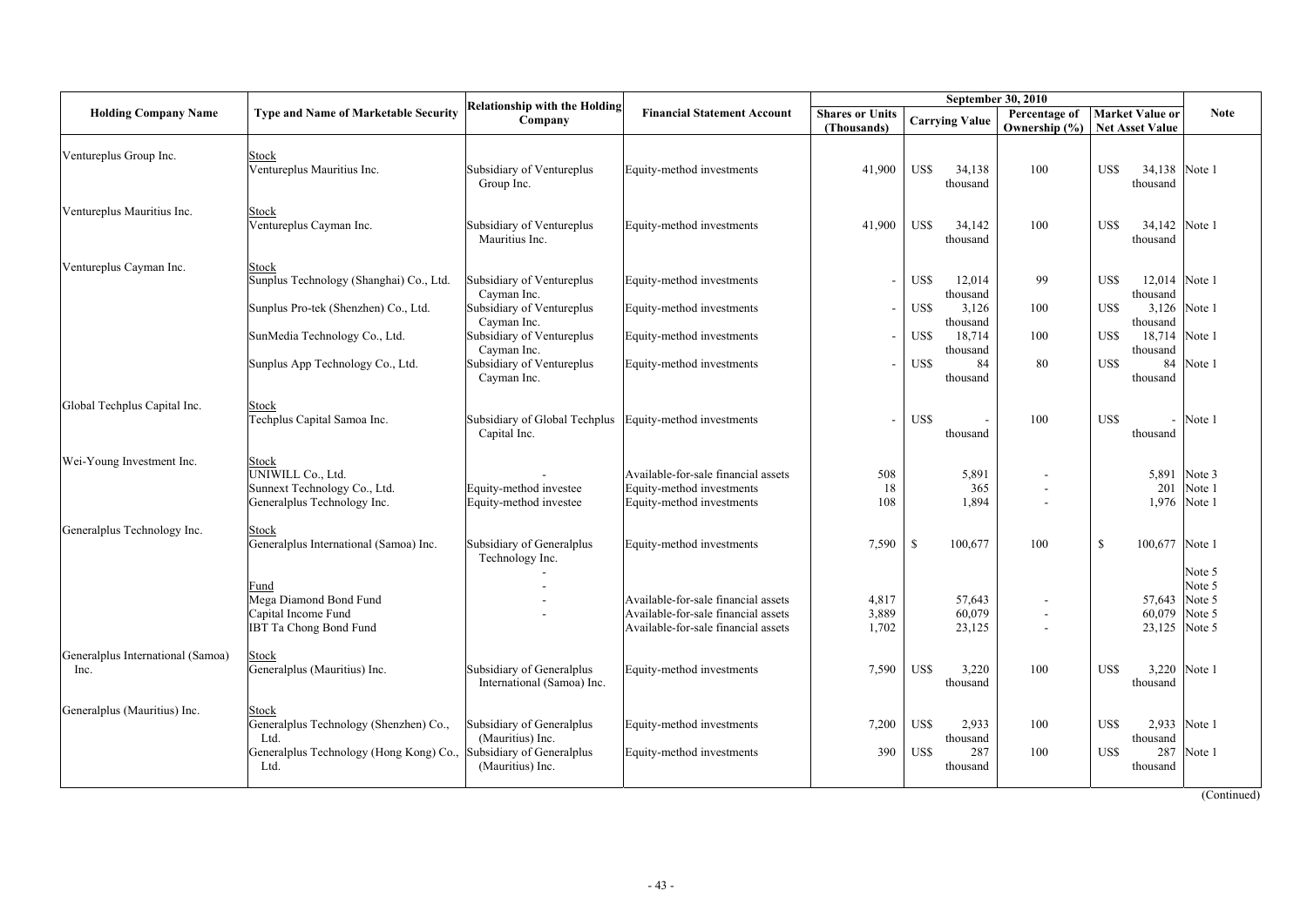|                                    |                                                   |                                                                         |                                     |                                       | <b>September 30, 2010</b> |                                |                                                  |                       |
|------------------------------------|---------------------------------------------------|-------------------------------------------------------------------------|-------------------------------------|---------------------------------------|---------------------------|--------------------------------|--------------------------------------------------|-----------------------|
| <b>Holding Company Name</b>        | <b>Type and Name of Marketable Security</b>       | <b>Relationship with the Holding</b><br>Company                         | <b>Financial Statement Account</b>  | <b>Shares or Units</b><br>(Thousands) | <b>Carrying Value</b>     | Percentage of<br>Ownership (%) | <b>Market Value or</b><br><b>Net Asset Value</b> | <b>Note</b>           |
| Sunext Technology Co., Ltd.        | <b>Stock</b>                                      |                                                                         |                                     |                                       |                           |                                |                                                  |                       |
|                                    | Great Sun Corp.                                   | Subsidiary of Sunext<br>Technology Co., Ltd.                            | Equity-method investments           | 750                                   | $\mathcal{S}$<br>10,483   | 100                            | $\mathbb{S}$<br>10,483                           | Note 1                |
|                                    | Great Prosperous Corp.                            | <b>Subsidiary of Sunext</b><br>Technology Co., Ltd.                     | Equity-method investments           | 1,500                                 | 15,109                    | 100                            | 15,109                                           | Note 1                |
|                                    | Fund                                              |                                                                         |                                     |                                       |                           |                                |                                                  |                       |
|                                    | <b>FSITC Bond Fund</b>                            |                                                                         | Available-for-sale financial assets | 315                                   | 53,813                    |                                | 53,813 Note 5                                    |                       |
|                                    | Prudential Financial Bond Fund                    |                                                                         | Available-for-sale financial assets | 4,963                                 | 75,269                    |                                | 75,269                                           | Note 5                |
|                                    | FSITC Taiwan Bond Fund                            |                                                                         | Available-for-sale financial assets | 3,427                                 | 50,135                    |                                | 50,135                                           | Note 5                |
|                                    | Yuanta Wan Tai Bond Fund                          |                                                                         | Available-for-sale financial assets | 4,769                                 | 69,152                    |                                | 69,152 Note 5                                    |                       |
|                                    | <b>IBT Ta Chong Bond Fund</b>                     |                                                                         | Available-for-sale financial assets | 3,691                                 | 50,138                    |                                | 50,138                                           | Note 5                |
|                                    | IBT 1699 Bond Fund                                |                                                                         | Available-for-sale financial assets | 3,878                                 | 50,132                    |                                | 50,132                                           | Note 5                |
| Great Sun Corp.                    | <b>Stock</b>                                      |                                                                         |                                     |                                       |                           |                                |                                                  |                       |
|                                    | Sunext (Mauritius) Inc.                           | Subsidiary of Great Sun Corp.                                           | Equity-method investments           | 750                                   | US\$<br>92<br>thousand    | 100                            | 92<br>US\$<br>thousand                           | Note 1                |
| Sunext (Mauritius) Inc.            | <b>Stock</b>                                      |                                                                         |                                     |                                       |                           |                                |                                                  |                       |
|                                    | Sunext Technology (Shanghai)                      | Subsidiary of Sunext<br>(Mauritius) Inc.                                | Equity-method investments           |                                       | US\$<br>92<br>thousand    | 100                            | 92<br>US\$<br>thousand                           | Note 1                |
| Waveplus Technology Co., Ltd.      | <b>Stock</b>                                      |                                                                         |                                     |                                       |                           |                                |                                                  |                       |
|                                    | Waveplus Design, Inc.                             | Subsidiary of Waveplus<br>Technology Co., Ltd.                          | Equity-method investments           | 1,000                                 | US\$<br>thousand          | 100                            | US\$<br>thousand                                 | Note 1                |
| Sunplus mMobile Inc.               | Sunplus mMobile SAS                               | Subsidiary of Sunplus mMobile Equity-method investments<br>Inc.         |                                     | 237                                   | 23,458                    | 100                            | 23,458 Note 1                                    |                       |
|                                    | Sunplus mMobile Limited                           | Subsidiary of Sunplus mMobile Equity-method investments<br>Inc.         |                                     | 1,710                                 | (374)                     | 100                            |                                                  | $(374)$ Notes 1 and 6 |
|                                    | Sunplus mMobile Holding Inc.                      | Subsidiary of Sunplus mMobile Equity-method investments<br>Inc.         |                                     | 2,580                                 | (3)                       | 100                            |                                                  | $(3)$ Notes 1 and 6   |
| Sunplus mMobile Holding Inc.       | Bright Sunplus mMobile Inc.                       | Subsidiary of Sunplus mMobile Equity-method investments<br>Holding Inc. |                                     | 2,580                                 | US\$<br>thousand          | 100                            | US\$<br>thousand                                 | Note 1                |
| Sunplus mMedia Inc.                | <u>Fund</u><br>Allianz Global Investors Bond Fund |                                                                         | Available-for-sale financial assets | 1,668                                 | 20,000                    |                                | 20,000 Note 5                                    |                       |
| Sunplus Innovation Technology Inc. | <b>Fund</b>                                       |                                                                         |                                     |                                       |                           |                                |                                                  |                       |
|                                    | Prudential Financial Bond Fund                    |                                                                         | Available-for-sale financial assets | 4,636                                 | 70,300                    |                                | 70,300 Note 5                                    |                       |
|                                    | FSITC Taiwan Bond Fund                            |                                                                         | Available-for-sale financial assets | 6,023                                 | 88,117                    |                                | 88,117 Note 5                                    |                       |
|                                    | FSITC Bond Fund                                   |                                                                         | Available-for-sale financial assets | 176                                   | 30,098                    |                                | 30,098 Note 5                                    |                       |
|                                    | Fuh-Hwa Bond Fund                                 | $\overline{\phantom{0}}$                                                | Available-for-sale financial assets | 2,898                                 | 40,139                    |                                | 40,139                                           | Note 5                |
|                                    | <b>Stock</b>                                      |                                                                         |                                     |                                       |                           |                                |                                                  |                       |
|                                    | <b>Advanced Silicon SA</b>                        |                                                                         | Financial assets carried at cost    | 1,000                                 | 30,179                    | 12                             | 30,179 Note 2                                    |                       |
| iCatch Technology, Inc.            | Fund                                              |                                                                         |                                     |                                       |                           |                                |                                                  |                       |
|                                    | Allianz Global Investors Bond Fund                |                                                                         | Available-for-sale financial assets | 12,920                                | 155,001                   |                                | 155,001 Note 5                                   |                       |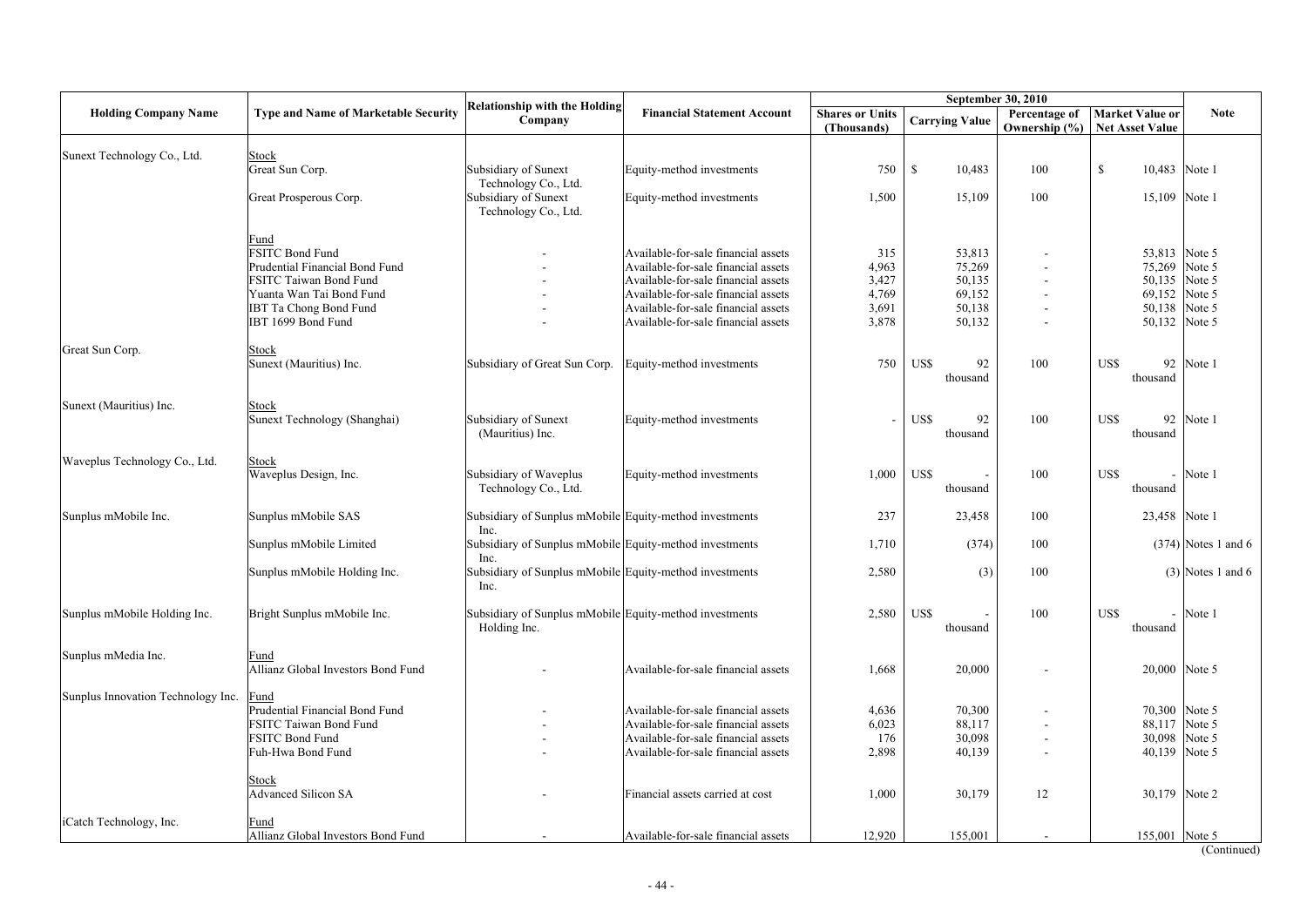- Note 1: The net asset value was based on unaudited financial data as of September 30, 2010.
- Note 2: The market value is based on carrying value as of September 30, 2010.
- Note 3: The market value is based on the closing price as of September 30, 2010.
- Note 4: The investment carrying value excluded the carrying value of \$63,401 thousand of the shares of Sunplus Technology Company Limited held by its subsidiary.
- Note 5: The market value was based on the net asset value of fund as of September 30, 2010.
- Note 6: The credit balance on the carrying value of the equity-method investment is reported as other current liabilities.
- Note 7: Includes deferred credits \$118,775 thousand.
- Note 8: Includes deferred credit \$3,839 thousand.
- Note 9: As of September 30, 2010, the above marketable securities, except the holdings of Lin Shih Investment Co., Ltd. of the shares of Sunplus Technology Company Limited, with a market value \$81,565 thousand and the hold Technology Limited Company of the shares of Giantplus Technology Company Limited, with carrying values of \$296,569 thousand, had not been pledged or mortgaged.
- Note 10: The net asset value was based on audited financial data as of September 30, 2010.

(Concluded)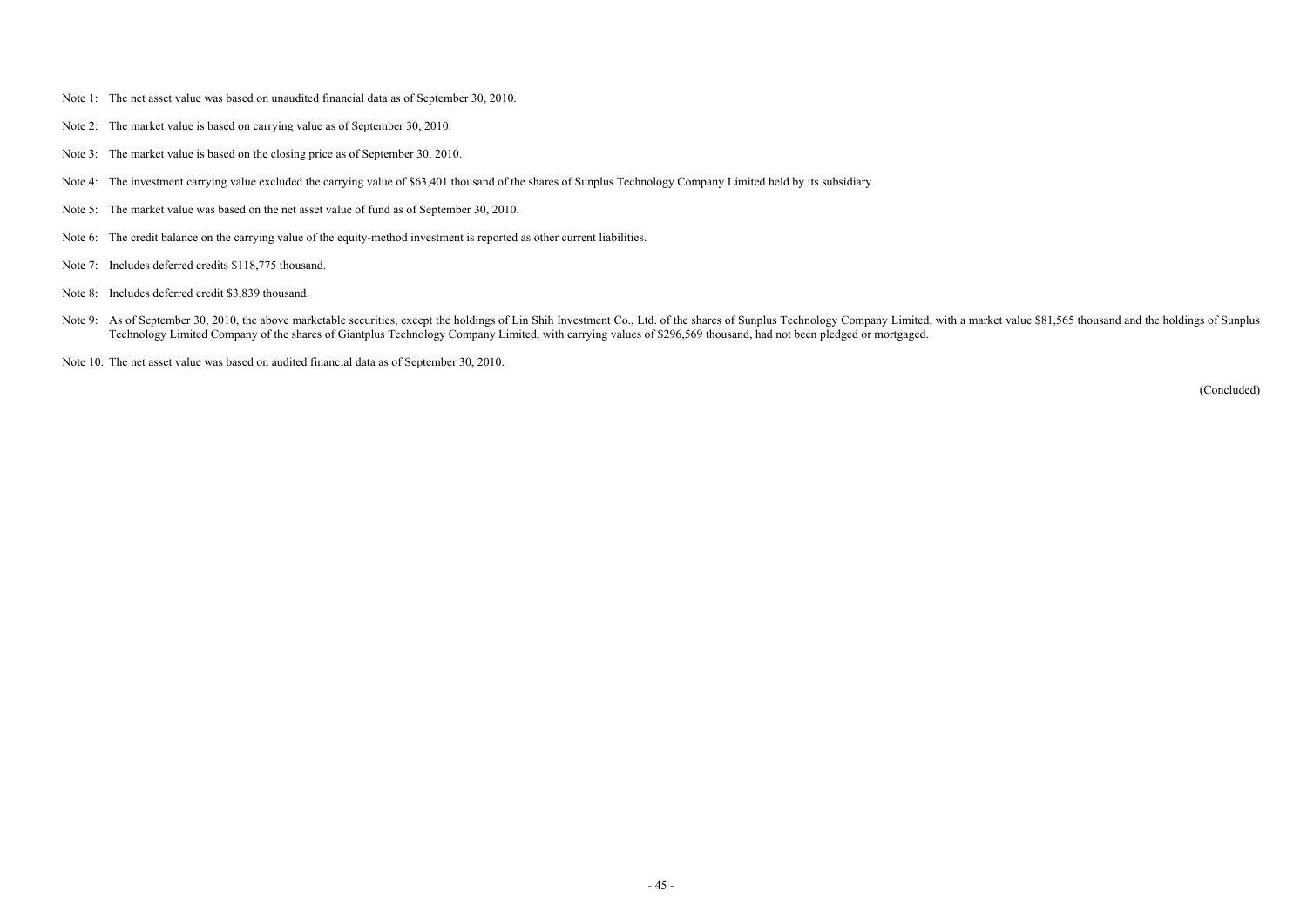## **MARKETABLE SECURITIES ACQUIRED AND DISPOSED OF AT COSTS OR PRICES OF AT LEAST NT\$100 MILLION OR 20% OF THE PAID-IN CAPITAL NINE MONTHS ENDED SEPTEMBER 30, 2010**

**(In Thousands of New Taiwan Dollars, Unless Stated Otherwise)** 

|                                    |                                               |                                     |                             | <b>Beginning Balance</b> |                             | Acquisition              |                     |         | <b>Disposal</b>   |                                         |                          | <b>Ending Balance</b>  |
|------------------------------------|-----------------------------------------------|-------------------------------------|-----------------------------|--------------------------|-----------------------------|--------------------------|---------------------|---------|-------------------|-----------------------------------------|--------------------------|------------------------|
| <b>Company Name</b>                | <b>Type and Issuer of Marketable Security</b> | <b>Financial Statement Account</b>  | <b>Units</b><br>(Thousands) | Amount                   | <b>Units</b><br>(Thousands) | Amount                   | Unit<br>(Thousands) | Amount  | Carrying<br>Value | $\overline{Gain}$ (Loss)<br>on Disposal | Unit<br>(Thousands)      | Amount                 |
| Sunplus Technology Company Limited | Orise Technology Co. Ltd.                     | Equity-method investments           | 60,665                      | \$1,119,384<br>(Note 3)  | $\blacksquare$              | $\overline{\phantom{a}}$ | 5,375               | 363,958 | 101,703<br>\$     | 269,965<br>(Note 4)                     | 55,290                   | \$1,093,151<br>(Note5) |
|                                    | <b>FSITC Bond Fund</b>                        | Available-for-sale financial assets | 1,697                       | 289,216<br>(Note 2)      | $\overline{\phantom{a}}$    | $\overline{\phantom{a}}$ | 1,349               | 230,000 | 229,735           | 265                                     | 348                      | 59,431<br>(Note 1)     |
|                                    | Fuh-Hwa Bond Fund                             | Available-for-sale financial assets | 10,514                      | 145,259<br>(Note 2)      |                             | $\overline{\phantom{a}}$ | 7,237               | 100,000 | 99,855            | 145                                     | 3,278                    | 45,392<br>(Note 1)     |
|                                    | Fuh-Hwa Yuli Bond Fund                        | Available-for-sale financial assets | 7,766                       | 100,069<br>(Note 2)      |                             | $\overline{\phantom{a}}$ | 7,766               | 100,133 | 100,000           | 133                                     | $\overline{\phantom{0}}$ |                        |
|                                    | IBT 1699 Bond Fund                            | Available-for-sale financial assets | 22,107                      | 285,092<br>(Note 2)      | $\overline{\phantom{a}}$    | $\overline{\phantom{a}}$ | 17,816              | 230,000 | 229,683           | 317                                     | 4,291                    | 55,468<br>(Note 1)     |
|                                    | <b>UPAMC James Bond Fund</b>                  | Available-for-sale financial assets | 3,128                       | 50,003<br>(Note 2)       | 3,439                       | 55,000                   | 6,567               | 105,077 | 105,000           | 77                                      | $\overline{\phantom{0}}$ |                        |
|                                    | Ventureplus Group Inc.                        | Equity-method investments           | 24,900                      | 501,021<br>(Note 3)      | 17,000                      | 547,570                  | $\sim$              |         |                   | $\sim$                                  | 41,900                   | 1,066,757<br>(Note 5)  |
| Generalplus Technology Inc.        | IBT Ta Chong Bond Fund                        | Available-for-sale financial assets | 14,225                      | 192,736<br>(Note 2)      | 10,325                      | 140,000                  | 22,847              | 310,000 | 308,976           | 1,024                                   | 1,702                    | 23,125<br>(Note 1)     |
|                                    | Mega Diamond Bond Fund                        | Available-for-sale financial assets | 12,931                      | 154,276<br>(Note 2)      | 5,862                       | 70,000                   | 13,975              | 167,000 | 166,465           | 535                                     | 4,817                    | 57,643<br>(Note 1)     |
| Sunplus Innovation Technology Inc. | <b>FSITC Taiwan Bond Fund</b>                 | Available-for-sale financial assets | 12,867                      | 187,862<br>(Note 2)      |                             | $\overline{\phantom{a}}$ | 6,844               | 100,000 | 99,716            | 284                                     | 6,023                    | 88,117<br>(Note 1)     |
| iCatch Technology, Inc.            | Allianze Global Investors Bonds Fund          | Available-for-sale financial assets |                             |                          | 1,3337                      | 160,000                  | 417                 | 5,000   | 4,999             |                                         | 12,920                   | 155,001<br>(Note 1)    |
| Sunplus Venture Capital Co., Ltd.  | Capital Income Fund                           | Available-for-sale financial assets |                             |                          | 6,478                       | 100,000                  | 3,241               | 50,065  | 50,000            | 65                                      | 3,237                    | 50,002<br>(Note 1)     |

Note 1: The ending balance includes the valuation gains on financial assets.

Note 2: The beginning balance includes the valuation gains on financial assets.

Note 3: The carrying value of the equity-method investment as of December 31, 2009.

Note 4: Includes a gain on disposal of investments classified under capital surplus.

Note 5: The carrying value of the equity-method investment as of September 30, 2010.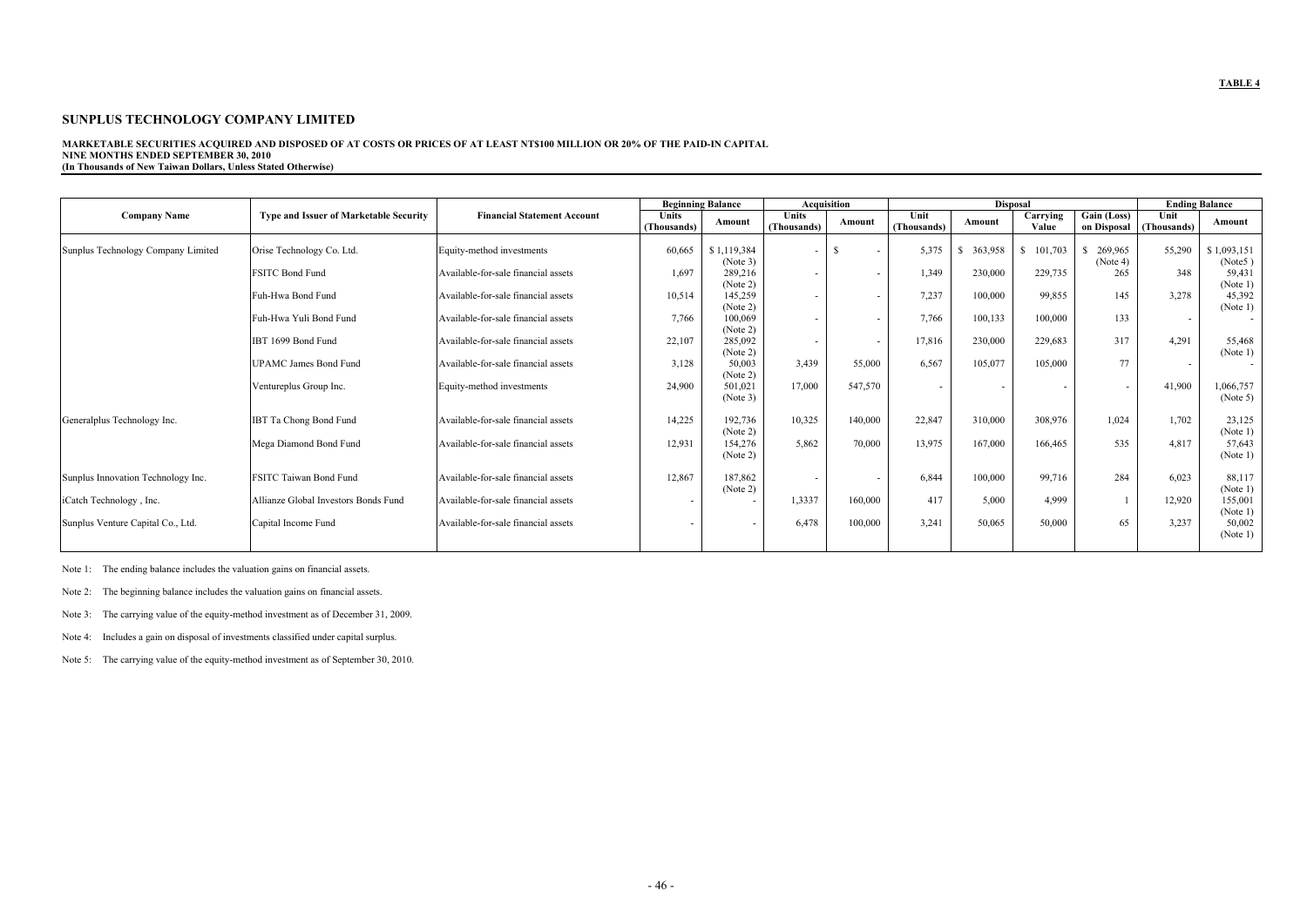### **SUNPLUS TECHNOLOGY COMPANY LIMITED**

## **ACQUISITION OF LONG-TERM INVESTMENTS AT COSTS OF AT LEAST NT\$100 MILLION OR 20% OF THE PAID-IN CAPITA**L

**SEPTEMBER 30, 2010** 

**(In Thousands of New Taiwan Dollars, Unless Stated Otherwise)** 

| <b>Company Name</b>                                       | <b>Types of Property</b> | <b>Transactior</b><br>Date | Transaction<br>Amount | (Payment)/Sale<br>Term | Counter-party | Nature of<br><b>Relationships</b> | Ownership | <b>Prior Transaction of Company Related Counter-party</b><br><b>Relationships</b> | Transfer<br>Date | Amount | Price<br>Reference | <b>Purpose of Acquisition</b> Terms | Other |
|-----------------------------------------------------------|--------------------------|----------------------------|-----------------------|------------------------|---------------|-----------------------------------|-----------|-----------------------------------------------------------------------------------|------------------|--------|--------------------|-------------------------------------|-------|
| Sunplus Technology Company Limited Ventureplus Group Inc. |                          | 2010.0                     | 547,570               | (547,570)              |               | Equity-method investee            |           |                                                                                   |                  |        | Note               | Equity-method investee              |       |

Note: Participation in share issuance.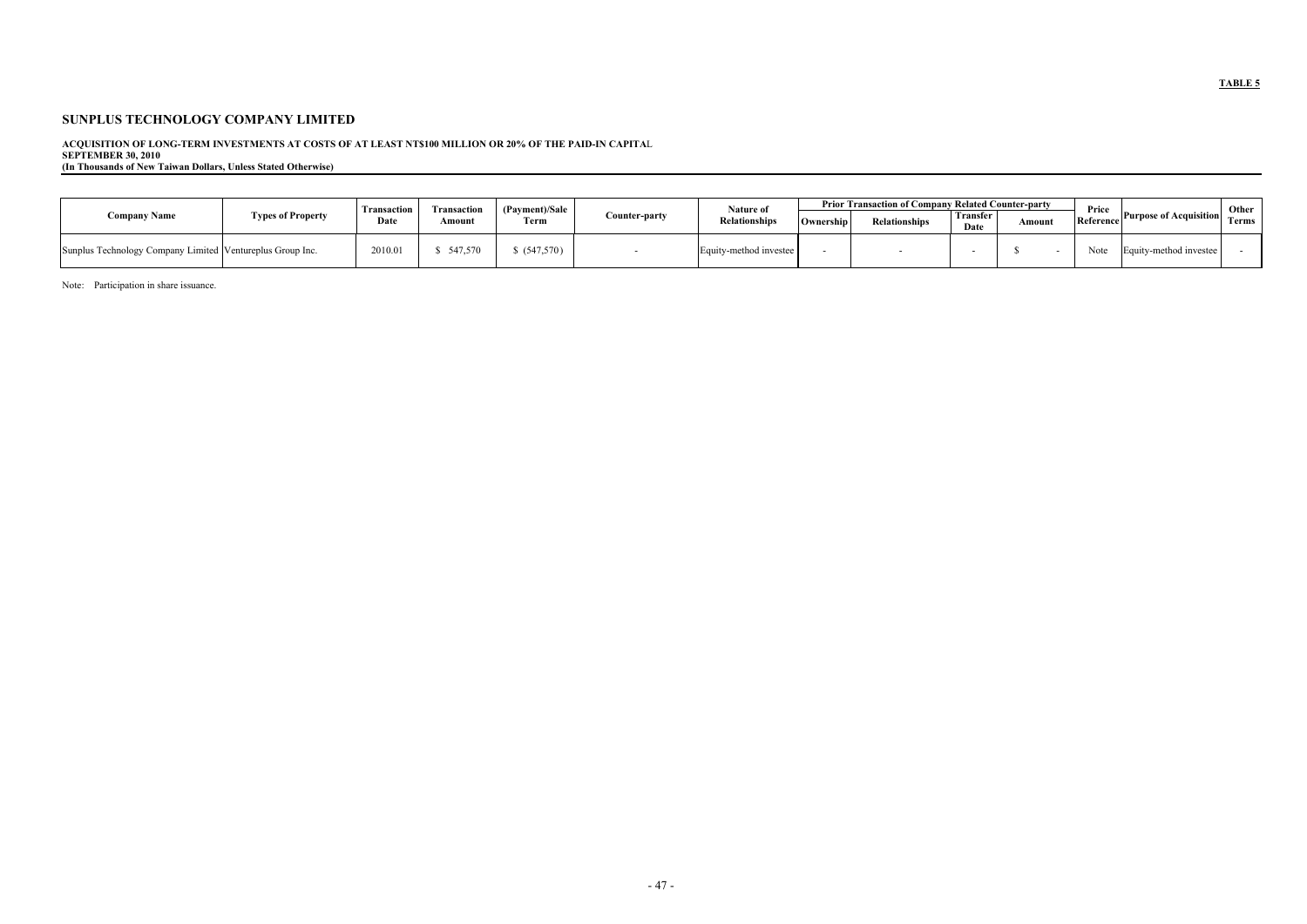## **SUNPLUS TECHNOLOGY COMPANY LIMITED**

## **DISPOSAL OF LONG-TERM INVESTMENTS AT COSTS OF AT LEAST NT\$100 MILLION OR 20% OF THE PAID-IN CAPITA**L **NINE MONTHS ENDED MARCH 31, 2010 (In Thousands of New Taiwan Dollars, Unless Stated Otherwise)**

| <b>Company Name</b>                                                | <b>Types of Property</b> | <b>Transaction</b><br>Date    | Original<br>Acquisition<br>Date          | Carrying<br>Amount | <b>Proceeds</b><br>Collection<br><b>Status</b> | Gain on<br><b>Disposal</b> | Counter-party | Nature of<br><b>Relationships</b> | Purpose of<br><b>Disposal</b> | Price<br>Reference | <b>Purpose of</b><br>Acquisition | Other<br>Terms |
|--------------------------------------------------------------------|--------------------------|-------------------------------|------------------------------------------|--------------------|------------------------------------------------|----------------------------|---------------|-----------------------------------|-------------------------------|--------------------|----------------------------------|----------------|
| Sunplus Technology Company   Orise Technology Co., Ltd.<br>Limited |                          | 2010.01<br>2010.02<br>2010.09 | 2005.12<br>2006.07<br>2007.06<br>2008.08 | \$101,703          | \$363,958                                      | \$269,965                  |               | Equity-method<br>investee         | Financial planning            | Note               | Equity-method<br>investee        |                |

Note: Sold on the Taiwan stock exchange.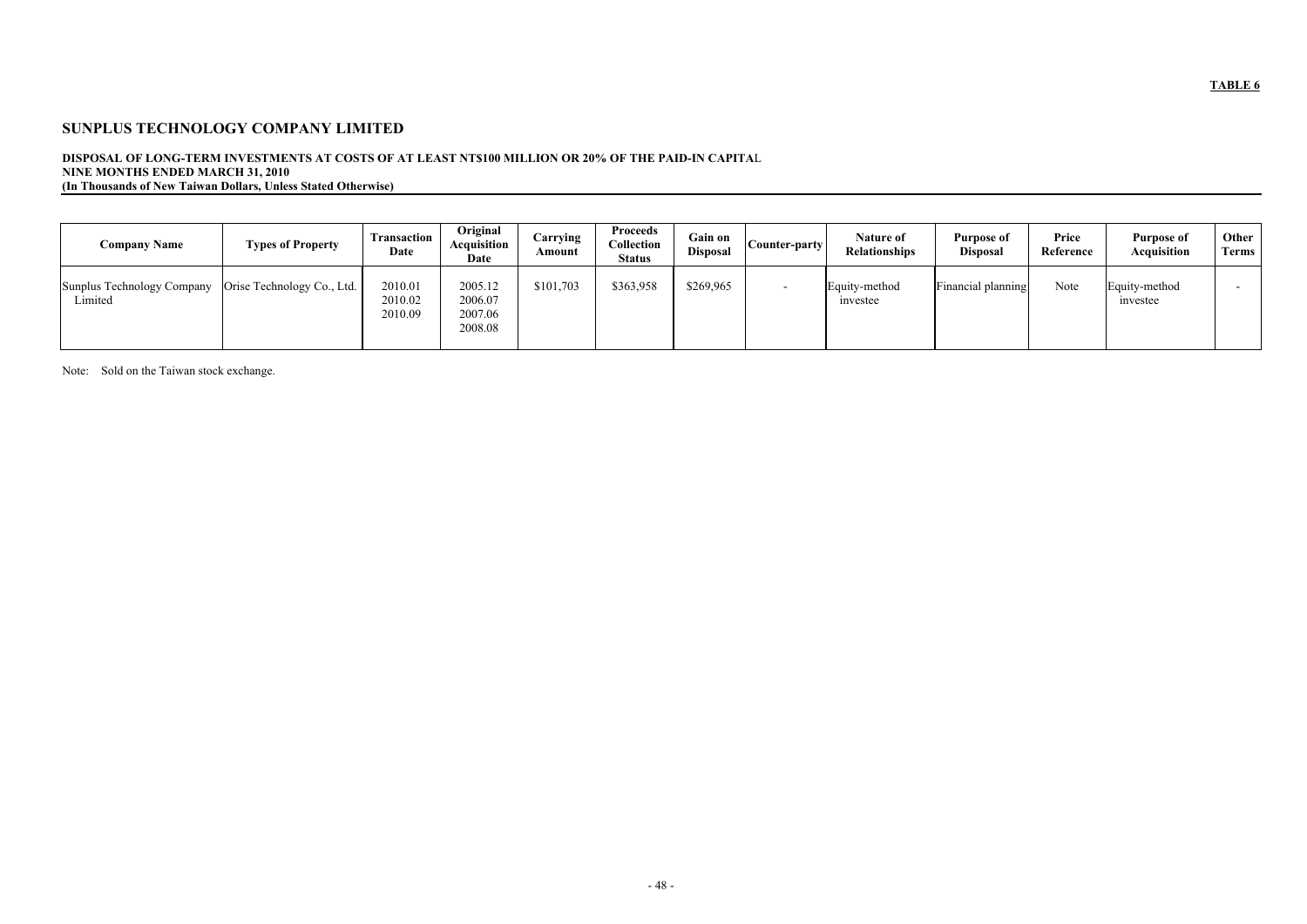## **NAMES, LOCATIONS, AND RELATED INFORMATION OF INVESTEES ON WHICH THE COMPANY EXERCISES SIGNIFICANT INFLUENCES NINE MONTHS ENDED SEPTEMBER 30, 2010**

**(In Thousands of New Taiwan Dollars, Unless Stated Otherwise)** 

| Location<br><b>Main Businesses and Products</b><br>September 30, December 31,<br>Investor<br><b>Investee</b><br><b>Shares</b><br>Percentage of<br>Carrying<br>Gain (Loss)<br>2009<br>2010<br>Ownership<br>Investee<br>(Thousands)<br>Value<br>Hsinchu, Taiwan<br>627,024<br>687,979<br>55,290<br>41<br>1,093,151<br>429,730<br>181,425<br>Sunplus Technology Company Limited<br>Orise Technology Co., Ltd.<br>Design of ICs<br><sup>\$</sup><br>S.<br>- S<br>Investee<br>306,739<br>83<br>Sunplus mMedia Inc.<br>Hsinchu, Taiwan<br>307,565<br>19,590<br>627<br>(22, 450)<br>8,016<br>Subsidiary<br>Design of ICs<br>100,074<br>Subsidiary<br>Sunplus Venture Capital Co., Ltd.<br>Hsinchu, Taiwan<br>999,982<br>999,982<br>100,000<br>100<br>986,581<br>100,074<br>Investment<br>904,227<br>23,274<br>23,274<br>Lin Shih Investment Co., Ltd.<br>Hsinchu, Taiwan<br>699,988<br>699,988<br>70,000<br>100<br>Subsidiary<br>Investment<br>134,090<br>Generalplus Technology Inc.<br>Hsinchu, Taiwan<br>305,050<br>38,731<br>40<br>710,869<br>317,748<br>Subsidiary<br>Design of ICs<br>316,864<br>Belize<br>US\$ 41,900<br>US\$ 24,900<br>41,900<br>100<br>1,066,757<br>25,214<br>25,214 Subsidiary<br>Ventureplus Group Inc.<br>Investment<br>thousand<br>thousand<br>US\$ 14,760<br>14,760<br>100<br>418,042<br>22,892<br>22,892 Subsidiary<br>Russell Holdings Limited<br>Cayman Islands, British West Indies.<br>US\$ 14,760<br>Investment<br>thousand<br>thousand<br>Sunplus Innovation Technology Inc.<br>Hsinchu, Taiwan<br>414,663<br>30,102<br>74<br>579,308<br>115,875<br>99,930 Subsidiary<br>Design of ICs<br>414,663<br>Hsinchu, Taiwan<br>38,836<br>61<br>58,103<br>Subsidiary<br>Sunext Technology Co., Ltd.<br>924,730<br>946,705<br>565,006<br>35,664<br>Design and sale of ICs<br>70<br>(45, 782)<br>$(33,106)$ Subsidiary<br>Hsinchu, Taiwan<br>195,285<br>105,470<br>11,206<br>(33,510)<br>Sunplus Core Technology Co., Ltd.<br>Design of ICs<br>1,032<br>263 Subsidiary<br>Waveplus Technology Co., Ltd.<br>Hsinchu, Taiwan<br>35,517<br>35,517<br>41<br>18,569<br>Design and sale of ICs<br>646<br>US\$<br>200<br>200<br>200<br>(27) Subsidiary<br>Seychelles<br>US\$<br>100<br>7,188<br>(27)<br>Global Techplus Capital Inc.<br>Investment<br>thousand<br>thousand<br>Hsinchu, Taiwan<br>30,157<br>30,157<br>1,400<br>8,803<br>606<br>606 Subsidiary<br>Wei-Young Investment Inc.<br>100<br>Investment<br>HK\$ 11,075<br>11,075<br>4,722<br>Sunplus Technology (H.K.) Co., Ltd.<br>HK\$ 11,075<br>100<br>210<br>210 Subsidiary<br>Kowloon Bay, Hong Kong<br>International trade<br>thousand<br>thousand<br>Hsinchu, Taiwan<br>5,000<br>500<br>$(40)$ Subsidiary<br>Sunplus Management Consulting Inc.<br>5,000<br>100<br>4,105<br>(40)<br>Management<br>Hsinchu, Taiwan<br>29<br>28,488<br>HT mMobile Inc.<br>372,608<br>372,608<br>37,261<br>(664, 722)<br>$(191, 639)$ Investee<br>Design of ICs<br>38<br>237,112<br>iCatch Technology. Ltd.<br>Hsinchu, Taiwan<br>207,345<br>207,345<br>20,735<br>26,421<br>18,312 Subsidiary<br>Design of ICs<br>Hsinchu, Taiwan<br>Sunplus mMobile Inc.<br>Design of ICs<br>1,507,392<br>1,507,392<br>54,545<br>91<br>(696,086)<br>(122, 274)<br>$(114,976)$ Subsidiary<br>Lin Shih Investment Co., Ltd.<br>Hsinchu, Taiwan<br>369,316<br>369,316<br>3,360<br>37,351<br>3,074 Subsidiary<br>Sunext Technology Co., Ltd.<br>Design and sale of ICs<br>5<br>58,103<br>1,342<br>42<br>14,754<br>Waveplus Technology Co., Ltd.<br>Hsinchu, Taiwan<br>100,048<br>94,576<br>646<br>165<br>Subsidiary<br>Design and sale of ICs<br>2,224<br>(1, 555)<br>(45, 782)<br>Sunplus Core Technology Co., Ltd.<br>Hsinchu, Taiwan<br>Design of ICs<br>36,841<br>20,073<br>14<br>$(6,811)$ Subsidiary<br>(122, 274)<br>$(7,166)$ Subsidiary<br>Sunplus mMobile Inc.<br>Hsinchu, Taiwan<br>38,450<br>38,376<br>4,766<br>(5,705)<br>Design of ICs<br>8<br>Hsinchu, Taiwan<br>$(866)$ Subsidiary<br>Sunplus mMedia Inc.<br>19,171<br>19,171<br>911<br>9,911<br>(22, 450)<br>Design of ICs<br>875<br>Hsinchu, Taiwan<br>9,763<br>Sunplus Innovation Technology Inc.<br>Design of ICs<br>15,003<br>115,875<br>2,187 Subsidiary<br>13,108<br>Hsinchu, Taiwan<br>4,695<br>HT mMobile Inc.<br>Design of ICs<br>46,948<br>4,394<br>25,624<br>(664, 722)<br>$(19,508)$ Investee<br>965<br>852<br>i Catch Technology Inc.<br>Hsinchu, Taiwan<br>9,645<br>9,645<br>2<br>10,595<br>26,421<br>Subsidiary<br>Design of ICs<br>15<br>86,256<br>82,166<br>14,892<br>272,882<br>317,748<br>49,825 Subsidiary<br>Generalplus Technology Inc.<br>Hsinchu, Taiwan<br>Design of ICs<br>Joing Technology Co., Ltd.<br>Hsinchu, Taiwan<br>51,000<br>39<br>Sunplus Venture Capital Co., Ltd.<br>Design of ICs<br>51,000<br>3,400<br>Investee<br>385,709<br>49,197<br>Sunext Technology Co., Ltd.<br>Hsinchu, Taiwan<br>Design and sale of ICs<br>385,709<br>4,431<br>58,103<br>4,053 Subsidiary<br>70<br>1,780<br>Han Young Technology Co., Ltd.<br>Taipei, Taiwan<br>4,200<br>4,200<br>420<br>Subsidiary<br>Design of ICs<br>Hsinchu, Taiwan<br>17,227<br>17,227<br>1,041<br>3<br>19,861<br>115,875<br>Sunplus Innovation Technology Inc.<br>Design of ICs<br>3,456 Subsidiary<br>HT mMobile Inc.<br>Hsinchu, Taiwan<br>204<br>204<br>20<br>37<br>(664, 722)<br>$(105)$ Investee<br>Design of ICs<br>3,182<br>34,951<br>31,818<br>31,818<br>26,421<br>2,810 Subsidiary<br>i Catch Technology Inc.<br>Hsinchu, Taiwan<br>Design of ICs<br>387<br>78 Subsidiary<br>Waveplus Technology Co., Ltd.<br>Hsinchu, Taiwan<br>Design and sale of ICs<br>76,016<br>76,016<br>12<br>5,517<br>646<br>Orise Technology Co, Ltd.<br>Hsinchu, Taiwan<br>Design of ICs<br>10,800<br>429,730<br>2,651 Investee<br>10,800<br>865<br>16,486<br>$(5,865)$ Subsidiary<br>Sunplus Core Technology Co., Ltd.<br>Hsinchu, Taiwan<br>(3,604)<br>Design of ICs<br>33,846<br>20,000<br>1,885<br>12<br>(45, 782)<br>14,944 Subsidiary<br>3,791<br>Generalplus Technology Inc.<br>Hsinchu, Taiwan<br>Design of ICs<br>33,869<br>70,065<br>42,802<br>317,748<br>$(132)$ Subsidiary<br>(122, 274)<br>Sunplus mMobile Inc.<br>Hsinchu, Taiwan<br>Design of ICs<br>1,784<br>1,784<br>1,462<br>65<br>$(2,857)$ Subsidiary<br>Sunplus mMedia Inc.<br>Hsinchu, Taiwan<br>44,878<br>15,580<br>Design of ICs<br>44,878<br>3,006<br>13<br>(22, 450)<br>4,794<br>44<br>$(350)$ US\$<br>US\$<br>Russell Holdings Limited<br>Jet Focus Limited<br>Cayman Islands, British West Indies<br>US\$<br>6,050<br>US\$<br>6,050<br>US\$<br>Investment<br>Investee<br>thousand<br>thousand<br>thousand<br>thousand<br>Thousand<br>US\$ 2,119<br>US\$ 2,119<br>442<br>US\$<br>2,247<br>58,103<br>US\$<br>13 Subsidiary<br>Sunext Technology Co., Ltd.<br>Hsinchu, Taiwan<br>Design and sale of ICs<br>- \$<br>thousand<br>thousand<br>thousand<br>thousand |  |  | <b>Investment Amount</b> | Balance as of September 30, 2010 | <b>Net Income</b> | Investment |             |
|--------------------------------------------------------------------------------------------------------------------------------------------------------------------------------------------------------------------------------------------------------------------------------------------------------------------------------------------------------------------------------------------------------------------------------------------------------------------------------------------------------------------------------------------------------------------------------------------------------------------------------------------------------------------------------------------------------------------------------------------------------------------------------------------------------------------------------------------------------------------------------------------------------------------------------------------------------------------------------------------------------------------------------------------------------------------------------------------------------------------------------------------------------------------------------------------------------------------------------------------------------------------------------------------------------------------------------------------------------------------------------------------------------------------------------------------------------------------------------------------------------------------------------------------------------------------------------------------------------------------------------------------------------------------------------------------------------------------------------------------------------------------------------------------------------------------------------------------------------------------------------------------------------------------------------------------------------------------------------------------------------------------------------------------------------------------------------------------------------------------------------------------------------------------------------------------------------------------------------------------------------------------------------------------------------------------------------------------------------------------------------------------------------------------------------------------------------------------------------------------------------------------------------------------------------------------------------------------------------------------------------------------------------------------------------------------------------------------------------------------------------------------------------------------------------------------------------------------------------------------------------------------------------------------------------------------------------------------------------------------------------------------------------------------------------------------------------------------------------------------------------------------------------------------------------------------------------------------------------------------------------------------------------------------------------------------------------------------------------------------------------------------------------------------------------------------------------------------------------------------------------------------------------------------------------------------------------------------------------------------------------------------------------------------------------------------------------------------------------------------------------------------------------------------------------------------------------------------------------------------------------------------------------------------------------------------------------------------------------------------------------------------------------------------------------------------------------------------------------------------------------------------------------------------------------------------------------------------------------------------------------------------------------------------------------------------------------------------------------------------------------------------------------------------------------------------------------------------------------------------------------------------------------------------------------------------------------------------------------------------------------------------------------------------------------------------------------------------------------------------------------------------------------------------------------------------------------------------------------------------------------------------------------------------------------------------------------------------------------------------------------------------------------------------------------------------------------------------------------------------------------------------------------------------------------------------------------------------------------------------------------------------------------------------------------------------------------------------------------------------------------------------------------------------------------------------------------------------------------------------------------------------------------------------------------------------------------------------------------------------------------------------------------------------------------------------------------------------------------------------------------------------------------------------------------------------------------------------------------------------------------------------------------------------------------------------------------------------------------------------------------------------------------------------------------------------------------------------------------------------------------------------------------------------------------------------------------------------------------------------------------------------------------------------------------------------------------------------------------------------------------------------------------------------------------------------------------------------------------------------------------------------------------------------------------------------------------------------------------------------------------------------------------------------------------------------------------------------------------------------------------------------------------------------------------------------------|--|--|--------------------------|----------------------------------|-------------------|------------|-------------|
|                                                                                                                                                                                                                                                                                                                                                                                                                                                                                                                                                                                                                                                                                                                                                                                                                                                                                                                                                                                                                                                                                                                                                                                                                                                                                                                                                                                                                                                                                                                                                                                                                                                                                                                                                                                                                                                                                                                                                                                                                                                                                                                                                                                                                                                                                                                                                                                                                                                                                                                                                                                                                                                                                                                                                                                                                                                                                                                                                                                                                                                                                                                                                                                                                                                                                                                                                                                                                                                                                                                                                                                                                                                                                                                                                                                                                                                                                                                                                                                                                                                                                                                                                                                                                                                                                                                                                                                                                                                                                                                                                                                                                                                                                                                                                                                                                                                                                                                                                                                                                                                                                                                                                                                                                                                                                                                                                                                                                                                                                                                                                                                                                                                                                                                                                                                                                                                                                                                                                                                                                                                                                                                                                                                                                                                                                                                                                                                                                                                                                                                                                                                                                                                                                                                                                                                                                          |  |  |                          |                                  | (Loss) of the     |            | <b>Note</b> |
|                                                                                                                                                                                                                                                                                                                                                                                                                                                                                                                                                                                                                                                                                                                                                                                                                                                                                                                                                                                                                                                                                                                                                                                                                                                                                                                                                                                                                                                                                                                                                                                                                                                                                                                                                                                                                                                                                                                                                                                                                                                                                                                                                                                                                                                                                                                                                                                                                                                                                                                                                                                                                                                                                                                                                                                                                                                                                                                                                                                                                                                                                                                                                                                                                                                                                                                                                                                                                                                                                                                                                                                                                                                                                                                                                                                                                                                                                                                                                                                                                                                                                                                                                                                                                                                                                                                                                                                                                                                                                                                                                                                                                                                                                                                                                                                                                                                                                                                                                                                                                                                                                                                                                                                                                                                                                                                                                                                                                                                                                                                                                                                                                                                                                                                                                                                                                                                                                                                                                                                                                                                                                                                                                                                                                                                                                                                                                                                                                                                                                                                                                                                                                                                                                                                                                                                                                          |  |  |                          |                                  |                   |            |             |
|                                                                                                                                                                                                                                                                                                                                                                                                                                                                                                                                                                                                                                                                                                                                                                                                                                                                                                                                                                                                                                                                                                                                                                                                                                                                                                                                                                                                                                                                                                                                                                                                                                                                                                                                                                                                                                                                                                                                                                                                                                                                                                                                                                                                                                                                                                                                                                                                                                                                                                                                                                                                                                                                                                                                                                                                                                                                                                                                                                                                                                                                                                                                                                                                                                                                                                                                                                                                                                                                                                                                                                                                                                                                                                                                                                                                                                                                                                                                                                                                                                                                                                                                                                                                                                                                                                                                                                                                                                                                                                                                                                                                                                                                                                                                                                                                                                                                                                                                                                                                                                                                                                                                                                                                                                                                                                                                                                                                                                                                                                                                                                                                                                                                                                                                                                                                                                                                                                                                                                                                                                                                                                                                                                                                                                                                                                                                                                                                                                                                                                                                                                                                                                                                                                                                                                                                                          |  |  |                          |                                  |                   |            |             |
|                                                                                                                                                                                                                                                                                                                                                                                                                                                                                                                                                                                                                                                                                                                                                                                                                                                                                                                                                                                                                                                                                                                                                                                                                                                                                                                                                                                                                                                                                                                                                                                                                                                                                                                                                                                                                                                                                                                                                                                                                                                                                                                                                                                                                                                                                                                                                                                                                                                                                                                                                                                                                                                                                                                                                                                                                                                                                                                                                                                                                                                                                                                                                                                                                                                                                                                                                                                                                                                                                                                                                                                                                                                                                                                                                                                                                                                                                                                                                                                                                                                                                                                                                                                                                                                                                                                                                                                                                                                                                                                                                                                                                                                                                                                                                                                                                                                                                                                                                                                                                                                                                                                                                                                                                                                                                                                                                                                                                                                                                                                                                                                                                                                                                                                                                                                                                                                                                                                                                                                                                                                                                                                                                                                                                                                                                                                                                                                                                                                                                                                                                                                                                                                                                                                                                                                                                          |  |  |                          |                                  |                   |            |             |
|                                                                                                                                                                                                                                                                                                                                                                                                                                                                                                                                                                                                                                                                                                                                                                                                                                                                                                                                                                                                                                                                                                                                                                                                                                                                                                                                                                                                                                                                                                                                                                                                                                                                                                                                                                                                                                                                                                                                                                                                                                                                                                                                                                                                                                                                                                                                                                                                                                                                                                                                                                                                                                                                                                                                                                                                                                                                                                                                                                                                                                                                                                                                                                                                                                                                                                                                                                                                                                                                                                                                                                                                                                                                                                                                                                                                                                                                                                                                                                                                                                                                                                                                                                                                                                                                                                                                                                                                                                                                                                                                                                                                                                                                                                                                                                                                                                                                                                                                                                                                                                                                                                                                                                                                                                                                                                                                                                                                                                                                                                                                                                                                                                                                                                                                                                                                                                                                                                                                                                                                                                                                                                                                                                                                                                                                                                                                                                                                                                                                                                                                                                                                                                                                                                                                                                                                                          |  |  |                          |                                  |                   |            |             |
|                                                                                                                                                                                                                                                                                                                                                                                                                                                                                                                                                                                                                                                                                                                                                                                                                                                                                                                                                                                                                                                                                                                                                                                                                                                                                                                                                                                                                                                                                                                                                                                                                                                                                                                                                                                                                                                                                                                                                                                                                                                                                                                                                                                                                                                                                                                                                                                                                                                                                                                                                                                                                                                                                                                                                                                                                                                                                                                                                                                                                                                                                                                                                                                                                                                                                                                                                                                                                                                                                                                                                                                                                                                                                                                                                                                                                                                                                                                                                                                                                                                                                                                                                                                                                                                                                                                                                                                                                                                                                                                                                                                                                                                                                                                                                                                                                                                                                                                                                                                                                                                                                                                                                                                                                                                                                                                                                                                                                                                                                                                                                                                                                                                                                                                                                                                                                                                                                                                                                                                                                                                                                                                                                                                                                                                                                                                                                                                                                                                                                                                                                                                                                                                                                                                                                                                                                          |  |  |                          |                                  |                   |            |             |
|                                                                                                                                                                                                                                                                                                                                                                                                                                                                                                                                                                                                                                                                                                                                                                                                                                                                                                                                                                                                                                                                                                                                                                                                                                                                                                                                                                                                                                                                                                                                                                                                                                                                                                                                                                                                                                                                                                                                                                                                                                                                                                                                                                                                                                                                                                                                                                                                                                                                                                                                                                                                                                                                                                                                                                                                                                                                                                                                                                                                                                                                                                                                                                                                                                                                                                                                                                                                                                                                                                                                                                                                                                                                                                                                                                                                                                                                                                                                                                                                                                                                                                                                                                                                                                                                                                                                                                                                                                                                                                                                                                                                                                                                                                                                                                                                                                                                                                                                                                                                                                                                                                                                                                                                                                                                                                                                                                                                                                                                                                                                                                                                                                                                                                                                                                                                                                                                                                                                                                                                                                                                                                                                                                                                                                                                                                                                                                                                                                                                                                                                                                                                                                                                                                                                                                                                                          |  |  |                          |                                  |                   |            |             |
|                                                                                                                                                                                                                                                                                                                                                                                                                                                                                                                                                                                                                                                                                                                                                                                                                                                                                                                                                                                                                                                                                                                                                                                                                                                                                                                                                                                                                                                                                                                                                                                                                                                                                                                                                                                                                                                                                                                                                                                                                                                                                                                                                                                                                                                                                                                                                                                                                                                                                                                                                                                                                                                                                                                                                                                                                                                                                                                                                                                                                                                                                                                                                                                                                                                                                                                                                                                                                                                                                                                                                                                                                                                                                                                                                                                                                                                                                                                                                                                                                                                                                                                                                                                                                                                                                                                                                                                                                                                                                                                                                                                                                                                                                                                                                                                                                                                                                                                                                                                                                                                                                                                                                                                                                                                                                                                                                                                                                                                                                                                                                                                                                                                                                                                                                                                                                                                                                                                                                                                                                                                                                                                                                                                                                                                                                                                                                                                                                                                                                                                                                                                                                                                                                                                                                                                                                          |  |  |                          |                                  |                   |            |             |
|                                                                                                                                                                                                                                                                                                                                                                                                                                                                                                                                                                                                                                                                                                                                                                                                                                                                                                                                                                                                                                                                                                                                                                                                                                                                                                                                                                                                                                                                                                                                                                                                                                                                                                                                                                                                                                                                                                                                                                                                                                                                                                                                                                                                                                                                                                                                                                                                                                                                                                                                                                                                                                                                                                                                                                                                                                                                                                                                                                                                                                                                                                                                                                                                                                                                                                                                                                                                                                                                                                                                                                                                                                                                                                                                                                                                                                                                                                                                                                                                                                                                                                                                                                                                                                                                                                                                                                                                                                                                                                                                                                                                                                                                                                                                                                                                                                                                                                                                                                                                                                                                                                                                                                                                                                                                                                                                                                                                                                                                                                                                                                                                                                                                                                                                                                                                                                                                                                                                                                                                                                                                                                                                                                                                                                                                                                                                                                                                                                                                                                                                                                                                                                                                                                                                                                                                                          |  |  |                          |                                  |                   |            |             |
|                                                                                                                                                                                                                                                                                                                                                                                                                                                                                                                                                                                                                                                                                                                                                                                                                                                                                                                                                                                                                                                                                                                                                                                                                                                                                                                                                                                                                                                                                                                                                                                                                                                                                                                                                                                                                                                                                                                                                                                                                                                                                                                                                                                                                                                                                                                                                                                                                                                                                                                                                                                                                                                                                                                                                                                                                                                                                                                                                                                                                                                                                                                                                                                                                                                                                                                                                                                                                                                                                                                                                                                                                                                                                                                                                                                                                                                                                                                                                                                                                                                                                                                                                                                                                                                                                                                                                                                                                                                                                                                                                                                                                                                                                                                                                                                                                                                                                                                                                                                                                                                                                                                                                                                                                                                                                                                                                                                                                                                                                                                                                                                                                                                                                                                                                                                                                                                                                                                                                                                                                                                                                                                                                                                                                                                                                                                                                                                                                                                                                                                                                                                                                                                                                                                                                                                                                          |  |  |                          |                                  |                   |            |             |
|                                                                                                                                                                                                                                                                                                                                                                                                                                                                                                                                                                                                                                                                                                                                                                                                                                                                                                                                                                                                                                                                                                                                                                                                                                                                                                                                                                                                                                                                                                                                                                                                                                                                                                                                                                                                                                                                                                                                                                                                                                                                                                                                                                                                                                                                                                                                                                                                                                                                                                                                                                                                                                                                                                                                                                                                                                                                                                                                                                                                                                                                                                                                                                                                                                                                                                                                                                                                                                                                                                                                                                                                                                                                                                                                                                                                                                                                                                                                                                                                                                                                                                                                                                                                                                                                                                                                                                                                                                                                                                                                                                                                                                                                                                                                                                                                                                                                                                                                                                                                                                                                                                                                                                                                                                                                                                                                                                                                                                                                                                                                                                                                                                                                                                                                                                                                                                                                                                                                                                                                                                                                                                                                                                                                                                                                                                                                                                                                                                                                                                                                                                                                                                                                                                                                                                                                                          |  |  |                          |                                  |                   |            |             |
|                                                                                                                                                                                                                                                                                                                                                                                                                                                                                                                                                                                                                                                                                                                                                                                                                                                                                                                                                                                                                                                                                                                                                                                                                                                                                                                                                                                                                                                                                                                                                                                                                                                                                                                                                                                                                                                                                                                                                                                                                                                                                                                                                                                                                                                                                                                                                                                                                                                                                                                                                                                                                                                                                                                                                                                                                                                                                                                                                                                                                                                                                                                                                                                                                                                                                                                                                                                                                                                                                                                                                                                                                                                                                                                                                                                                                                                                                                                                                                                                                                                                                                                                                                                                                                                                                                                                                                                                                                                                                                                                                                                                                                                                                                                                                                                                                                                                                                                                                                                                                                                                                                                                                                                                                                                                                                                                                                                                                                                                                                                                                                                                                                                                                                                                                                                                                                                                                                                                                                                                                                                                                                                                                                                                                                                                                                                                                                                                                                                                                                                                                                                                                                                                                                                                                                                                                          |  |  |                          |                                  |                   |            |             |
|                                                                                                                                                                                                                                                                                                                                                                                                                                                                                                                                                                                                                                                                                                                                                                                                                                                                                                                                                                                                                                                                                                                                                                                                                                                                                                                                                                                                                                                                                                                                                                                                                                                                                                                                                                                                                                                                                                                                                                                                                                                                                                                                                                                                                                                                                                                                                                                                                                                                                                                                                                                                                                                                                                                                                                                                                                                                                                                                                                                                                                                                                                                                                                                                                                                                                                                                                                                                                                                                                                                                                                                                                                                                                                                                                                                                                                                                                                                                                                                                                                                                                                                                                                                                                                                                                                                                                                                                                                                                                                                                                                                                                                                                                                                                                                                                                                                                                                                                                                                                                                                                                                                                                                                                                                                                                                                                                                                                                                                                                                                                                                                                                                                                                                                                                                                                                                                                                                                                                                                                                                                                                                                                                                                                                                                                                                                                                                                                                                                                                                                                                                                                                                                                                                                                                                                                                          |  |  |                          |                                  |                   |            |             |
|                                                                                                                                                                                                                                                                                                                                                                                                                                                                                                                                                                                                                                                                                                                                                                                                                                                                                                                                                                                                                                                                                                                                                                                                                                                                                                                                                                                                                                                                                                                                                                                                                                                                                                                                                                                                                                                                                                                                                                                                                                                                                                                                                                                                                                                                                                                                                                                                                                                                                                                                                                                                                                                                                                                                                                                                                                                                                                                                                                                                                                                                                                                                                                                                                                                                                                                                                                                                                                                                                                                                                                                                                                                                                                                                                                                                                                                                                                                                                                                                                                                                                                                                                                                                                                                                                                                                                                                                                                                                                                                                                                                                                                                                                                                                                                                                                                                                                                                                                                                                                                                                                                                                                                                                                                                                                                                                                                                                                                                                                                                                                                                                                                                                                                                                                                                                                                                                                                                                                                                                                                                                                                                                                                                                                                                                                                                                                                                                                                                                                                                                                                                                                                                                                                                                                                                                                          |  |  |                          |                                  |                   |            |             |
|                                                                                                                                                                                                                                                                                                                                                                                                                                                                                                                                                                                                                                                                                                                                                                                                                                                                                                                                                                                                                                                                                                                                                                                                                                                                                                                                                                                                                                                                                                                                                                                                                                                                                                                                                                                                                                                                                                                                                                                                                                                                                                                                                                                                                                                                                                                                                                                                                                                                                                                                                                                                                                                                                                                                                                                                                                                                                                                                                                                                                                                                                                                                                                                                                                                                                                                                                                                                                                                                                                                                                                                                                                                                                                                                                                                                                                                                                                                                                                                                                                                                                                                                                                                                                                                                                                                                                                                                                                                                                                                                                                                                                                                                                                                                                                                                                                                                                                                                                                                                                                                                                                                                                                                                                                                                                                                                                                                                                                                                                                                                                                                                                                                                                                                                                                                                                                                                                                                                                                                                                                                                                                                                                                                                                                                                                                                                                                                                                                                                                                                                                                                                                                                                                                                                                                                                                          |  |  |                          |                                  |                   |            |             |
|                                                                                                                                                                                                                                                                                                                                                                                                                                                                                                                                                                                                                                                                                                                                                                                                                                                                                                                                                                                                                                                                                                                                                                                                                                                                                                                                                                                                                                                                                                                                                                                                                                                                                                                                                                                                                                                                                                                                                                                                                                                                                                                                                                                                                                                                                                                                                                                                                                                                                                                                                                                                                                                                                                                                                                                                                                                                                                                                                                                                                                                                                                                                                                                                                                                                                                                                                                                                                                                                                                                                                                                                                                                                                                                                                                                                                                                                                                                                                                                                                                                                                                                                                                                                                                                                                                                                                                                                                                                                                                                                                                                                                                                                                                                                                                                                                                                                                                                                                                                                                                                                                                                                                                                                                                                                                                                                                                                                                                                                                                                                                                                                                                                                                                                                                                                                                                                                                                                                                                                                                                                                                                                                                                                                                                                                                                                                                                                                                                                                                                                                                                                                                                                                                                                                                                                                                          |  |  |                          |                                  |                   |            |             |
|                                                                                                                                                                                                                                                                                                                                                                                                                                                                                                                                                                                                                                                                                                                                                                                                                                                                                                                                                                                                                                                                                                                                                                                                                                                                                                                                                                                                                                                                                                                                                                                                                                                                                                                                                                                                                                                                                                                                                                                                                                                                                                                                                                                                                                                                                                                                                                                                                                                                                                                                                                                                                                                                                                                                                                                                                                                                                                                                                                                                                                                                                                                                                                                                                                                                                                                                                                                                                                                                                                                                                                                                                                                                                                                                                                                                                                                                                                                                                                                                                                                                                                                                                                                                                                                                                                                                                                                                                                                                                                                                                                                                                                                                                                                                                                                                                                                                                                                                                                                                                                                                                                                                                                                                                                                                                                                                                                                                                                                                                                                                                                                                                                                                                                                                                                                                                                                                                                                                                                                                                                                                                                                                                                                                                                                                                                                                                                                                                                                                                                                                                                                                                                                                                                                                                                                                                          |  |  |                          |                                  |                   |            |             |
|                                                                                                                                                                                                                                                                                                                                                                                                                                                                                                                                                                                                                                                                                                                                                                                                                                                                                                                                                                                                                                                                                                                                                                                                                                                                                                                                                                                                                                                                                                                                                                                                                                                                                                                                                                                                                                                                                                                                                                                                                                                                                                                                                                                                                                                                                                                                                                                                                                                                                                                                                                                                                                                                                                                                                                                                                                                                                                                                                                                                                                                                                                                                                                                                                                                                                                                                                                                                                                                                                                                                                                                                                                                                                                                                                                                                                                                                                                                                                                                                                                                                                                                                                                                                                                                                                                                                                                                                                                                                                                                                                                                                                                                                                                                                                                                                                                                                                                                                                                                                                                                                                                                                                                                                                                                                                                                                                                                                                                                                                                                                                                                                                                                                                                                                                                                                                                                                                                                                                                                                                                                                                                                                                                                                                                                                                                                                                                                                                                                                                                                                                                                                                                                                                                                                                                                                                          |  |  |                          |                                  |                   |            |             |
|                                                                                                                                                                                                                                                                                                                                                                                                                                                                                                                                                                                                                                                                                                                                                                                                                                                                                                                                                                                                                                                                                                                                                                                                                                                                                                                                                                                                                                                                                                                                                                                                                                                                                                                                                                                                                                                                                                                                                                                                                                                                                                                                                                                                                                                                                                                                                                                                                                                                                                                                                                                                                                                                                                                                                                                                                                                                                                                                                                                                                                                                                                                                                                                                                                                                                                                                                                                                                                                                                                                                                                                                                                                                                                                                                                                                                                                                                                                                                                                                                                                                                                                                                                                                                                                                                                                                                                                                                                                                                                                                                                                                                                                                                                                                                                                                                                                                                                                                                                                                                                                                                                                                                                                                                                                                                                                                                                                                                                                                                                                                                                                                                                                                                                                                                                                                                                                                                                                                                                                                                                                                                                                                                                                                                                                                                                                                                                                                                                                                                                                                                                                                                                                                                                                                                                                                                          |  |  |                          |                                  |                   |            |             |
|                                                                                                                                                                                                                                                                                                                                                                                                                                                                                                                                                                                                                                                                                                                                                                                                                                                                                                                                                                                                                                                                                                                                                                                                                                                                                                                                                                                                                                                                                                                                                                                                                                                                                                                                                                                                                                                                                                                                                                                                                                                                                                                                                                                                                                                                                                                                                                                                                                                                                                                                                                                                                                                                                                                                                                                                                                                                                                                                                                                                                                                                                                                                                                                                                                                                                                                                                                                                                                                                                                                                                                                                                                                                                                                                                                                                                                                                                                                                                                                                                                                                                                                                                                                                                                                                                                                                                                                                                                                                                                                                                                                                                                                                                                                                                                                                                                                                                                                                                                                                                                                                                                                                                                                                                                                                                                                                                                                                                                                                                                                                                                                                                                                                                                                                                                                                                                                                                                                                                                                                                                                                                                                                                                                                                                                                                                                                                                                                                                                                                                                                                                                                                                                                                                                                                                                                                          |  |  |                          |                                  |                   |            |             |
|                                                                                                                                                                                                                                                                                                                                                                                                                                                                                                                                                                                                                                                                                                                                                                                                                                                                                                                                                                                                                                                                                                                                                                                                                                                                                                                                                                                                                                                                                                                                                                                                                                                                                                                                                                                                                                                                                                                                                                                                                                                                                                                                                                                                                                                                                                                                                                                                                                                                                                                                                                                                                                                                                                                                                                                                                                                                                                                                                                                                                                                                                                                                                                                                                                                                                                                                                                                                                                                                                                                                                                                                                                                                                                                                                                                                                                                                                                                                                                                                                                                                                                                                                                                                                                                                                                                                                                                                                                                                                                                                                                                                                                                                                                                                                                                                                                                                                                                                                                                                                                                                                                                                                                                                                                                                                                                                                                                                                                                                                                                                                                                                                                                                                                                                                                                                                                                                                                                                                                                                                                                                                                                                                                                                                                                                                                                                                                                                                                                                                                                                                                                                                                                                                                                                                                                                                          |  |  |                          |                                  |                   |            |             |
|                                                                                                                                                                                                                                                                                                                                                                                                                                                                                                                                                                                                                                                                                                                                                                                                                                                                                                                                                                                                                                                                                                                                                                                                                                                                                                                                                                                                                                                                                                                                                                                                                                                                                                                                                                                                                                                                                                                                                                                                                                                                                                                                                                                                                                                                                                                                                                                                                                                                                                                                                                                                                                                                                                                                                                                                                                                                                                                                                                                                                                                                                                                                                                                                                                                                                                                                                                                                                                                                                                                                                                                                                                                                                                                                                                                                                                                                                                                                                                                                                                                                                                                                                                                                                                                                                                                                                                                                                                                                                                                                                                                                                                                                                                                                                                                                                                                                                                                                                                                                                                                                                                                                                                                                                                                                                                                                                                                                                                                                                                                                                                                                                                                                                                                                                                                                                                                                                                                                                                                                                                                                                                                                                                                                                                                                                                                                                                                                                                                                                                                                                                                                                                                                                                                                                                                                                          |  |  |                          |                                  |                   |            |             |
|                                                                                                                                                                                                                                                                                                                                                                                                                                                                                                                                                                                                                                                                                                                                                                                                                                                                                                                                                                                                                                                                                                                                                                                                                                                                                                                                                                                                                                                                                                                                                                                                                                                                                                                                                                                                                                                                                                                                                                                                                                                                                                                                                                                                                                                                                                                                                                                                                                                                                                                                                                                                                                                                                                                                                                                                                                                                                                                                                                                                                                                                                                                                                                                                                                                                                                                                                                                                                                                                                                                                                                                                                                                                                                                                                                                                                                                                                                                                                                                                                                                                                                                                                                                                                                                                                                                                                                                                                                                                                                                                                                                                                                                                                                                                                                                                                                                                                                                                                                                                                                                                                                                                                                                                                                                                                                                                                                                                                                                                                                                                                                                                                                                                                                                                                                                                                                                                                                                                                                                                                                                                                                                                                                                                                                                                                                                                                                                                                                                                                                                                                                                                                                                                                                                                                                                                                          |  |  |                          |                                  |                   |            |             |
|                                                                                                                                                                                                                                                                                                                                                                                                                                                                                                                                                                                                                                                                                                                                                                                                                                                                                                                                                                                                                                                                                                                                                                                                                                                                                                                                                                                                                                                                                                                                                                                                                                                                                                                                                                                                                                                                                                                                                                                                                                                                                                                                                                                                                                                                                                                                                                                                                                                                                                                                                                                                                                                                                                                                                                                                                                                                                                                                                                                                                                                                                                                                                                                                                                                                                                                                                                                                                                                                                                                                                                                                                                                                                                                                                                                                                                                                                                                                                                                                                                                                                                                                                                                                                                                                                                                                                                                                                                                                                                                                                                                                                                                                                                                                                                                                                                                                                                                                                                                                                                                                                                                                                                                                                                                                                                                                                                                                                                                                                                                                                                                                                                                                                                                                                                                                                                                                                                                                                                                                                                                                                                                                                                                                                                                                                                                                                                                                                                                                                                                                                                                                                                                                                                                                                                                                                          |  |  |                          |                                  |                   |            |             |
|                                                                                                                                                                                                                                                                                                                                                                                                                                                                                                                                                                                                                                                                                                                                                                                                                                                                                                                                                                                                                                                                                                                                                                                                                                                                                                                                                                                                                                                                                                                                                                                                                                                                                                                                                                                                                                                                                                                                                                                                                                                                                                                                                                                                                                                                                                                                                                                                                                                                                                                                                                                                                                                                                                                                                                                                                                                                                                                                                                                                                                                                                                                                                                                                                                                                                                                                                                                                                                                                                                                                                                                                                                                                                                                                                                                                                                                                                                                                                                                                                                                                                                                                                                                                                                                                                                                                                                                                                                                                                                                                                                                                                                                                                                                                                                                                                                                                                                                                                                                                                                                                                                                                                                                                                                                                                                                                                                                                                                                                                                                                                                                                                                                                                                                                                                                                                                                                                                                                                                                                                                                                                                                                                                                                                                                                                                                                                                                                                                                                                                                                                                                                                                                                                                                                                                                                                          |  |  |                          |                                  |                   |            |             |
|                                                                                                                                                                                                                                                                                                                                                                                                                                                                                                                                                                                                                                                                                                                                                                                                                                                                                                                                                                                                                                                                                                                                                                                                                                                                                                                                                                                                                                                                                                                                                                                                                                                                                                                                                                                                                                                                                                                                                                                                                                                                                                                                                                                                                                                                                                                                                                                                                                                                                                                                                                                                                                                                                                                                                                                                                                                                                                                                                                                                                                                                                                                                                                                                                                                                                                                                                                                                                                                                                                                                                                                                                                                                                                                                                                                                                                                                                                                                                                                                                                                                                                                                                                                                                                                                                                                                                                                                                                                                                                                                                                                                                                                                                                                                                                                                                                                                                                                                                                                                                                                                                                                                                                                                                                                                                                                                                                                                                                                                                                                                                                                                                                                                                                                                                                                                                                                                                                                                                                                                                                                                                                                                                                                                                                                                                                                                                                                                                                                                                                                                                                                                                                                                                                                                                                                                                          |  |  |                          |                                  |                   |            |             |
|                                                                                                                                                                                                                                                                                                                                                                                                                                                                                                                                                                                                                                                                                                                                                                                                                                                                                                                                                                                                                                                                                                                                                                                                                                                                                                                                                                                                                                                                                                                                                                                                                                                                                                                                                                                                                                                                                                                                                                                                                                                                                                                                                                                                                                                                                                                                                                                                                                                                                                                                                                                                                                                                                                                                                                                                                                                                                                                                                                                                                                                                                                                                                                                                                                                                                                                                                                                                                                                                                                                                                                                                                                                                                                                                                                                                                                                                                                                                                                                                                                                                                                                                                                                                                                                                                                                                                                                                                                                                                                                                                                                                                                                                                                                                                                                                                                                                                                                                                                                                                                                                                                                                                                                                                                                                                                                                                                                                                                                                                                                                                                                                                                                                                                                                                                                                                                                                                                                                                                                                                                                                                                                                                                                                                                                                                                                                                                                                                                                                                                                                                                                                                                                                                                                                                                                                                          |  |  |                          |                                  |                   |            |             |
|                                                                                                                                                                                                                                                                                                                                                                                                                                                                                                                                                                                                                                                                                                                                                                                                                                                                                                                                                                                                                                                                                                                                                                                                                                                                                                                                                                                                                                                                                                                                                                                                                                                                                                                                                                                                                                                                                                                                                                                                                                                                                                                                                                                                                                                                                                                                                                                                                                                                                                                                                                                                                                                                                                                                                                                                                                                                                                                                                                                                                                                                                                                                                                                                                                                                                                                                                                                                                                                                                                                                                                                                                                                                                                                                                                                                                                                                                                                                                                                                                                                                                                                                                                                                                                                                                                                                                                                                                                                                                                                                                                                                                                                                                                                                                                                                                                                                                                                                                                                                                                                                                                                                                                                                                                                                                                                                                                                                                                                                                                                                                                                                                                                                                                                                                                                                                                                                                                                                                                                                                                                                                                                                                                                                                                                                                                                                                                                                                                                                                                                                                                                                                                                                                                                                                                                                                          |  |  |                          |                                  |                   |            |             |
|                                                                                                                                                                                                                                                                                                                                                                                                                                                                                                                                                                                                                                                                                                                                                                                                                                                                                                                                                                                                                                                                                                                                                                                                                                                                                                                                                                                                                                                                                                                                                                                                                                                                                                                                                                                                                                                                                                                                                                                                                                                                                                                                                                                                                                                                                                                                                                                                                                                                                                                                                                                                                                                                                                                                                                                                                                                                                                                                                                                                                                                                                                                                                                                                                                                                                                                                                                                                                                                                                                                                                                                                                                                                                                                                                                                                                                                                                                                                                                                                                                                                                                                                                                                                                                                                                                                                                                                                                                                                                                                                                                                                                                                                                                                                                                                                                                                                                                                                                                                                                                                                                                                                                                                                                                                                                                                                                                                                                                                                                                                                                                                                                                                                                                                                                                                                                                                                                                                                                                                                                                                                                                                                                                                                                                                                                                                                                                                                                                                                                                                                                                                                                                                                                                                                                                                                                          |  |  |                          |                                  |                   |            |             |
|                                                                                                                                                                                                                                                                                                                                                                                                                                                                                                                                                                                                                                                                                                                                                                                                                                                                                                                                                                                                                                                                                                                                                                                                                                                                                                                                                                                                                                                                                                                                                                                                                                                                                                                                                                                                                                                                                                                                                                                                                                                                                                                                                                                                                                                                                                                                                                                                                                                                                                                                                                                                                                                                                                                                                                                                                                                                                                                                                                                                                                                                                                                                                                                                                                                                                                                                                                                                                                                                                                                                                                                                                                                                                                                                                                                                                                                                                                                                                                                                                                                                                                                                                                                                                                                                                                                                                                                                                                                                                                                                                                                                                                                                                                                                                                                                                                                                                                                                                                                                                                                                                                                                                                                                                                                                                                                                                                                                                                                                                                                                                                                                                                                                                                                                                                                                                                                                                                                                                                                                                                                                                                                                                                                                                                                                                                                                                                                                                                                                                                                                                                                                                                                                                                                                                                                                                          |  |  |                          |                                  |                   |            |             |
|                                                                                                                                                                                                                                                                                                                                                                                                                                                                                                                                                                                                                                                                                                                                                                                                                                                                                                                                                                                                                                                                                                                                                                                                                                                                                                                                                                                                                                                                                                                                                                                                                                                                                                                                                                                                                                                                                                                                                                                                                                                                                                                                                                                                                                                                                                                                                                                                                                                                                                                                                                                                                                                                                                                                                                                                                                                                                                                                                                                                                                                                                                                                                                                                                                                                                                                                                                                                                                                                                                                                                                                                                                                                                                                                                                                                                                                                                                                                                                                                                                                                                                                                                                                                                                                                                                                                                                                                                                                                                                                                                                                                                                                                                                                                                                                                                                                                                                                                                                                                                                                                                                                                                                                                                                                                                                                                                                                                                                                                                                                                                                                                                                                                                                                                                                                                                                                                                                                                                                                                                                                                                                                                                                                                                                                                                                                                                                                                                                                                                                                                                                                                                                                                                                                                                                                                                          |  |  |                          |                                  |                   |            |             |
|                                                                                                                                                                                                                                                                                                                                                                                                                                                                                                                                                                                                                                                                                                                                                                                                                                                                                                                                                                                                                                                                                                                                                                                                                                                                                                                                                                                                                                                                                                                                                                                                                                                                                                                                                                                                                                                                                                                                                                                                                                                                                                                                                                                                                                                                                                                                                                                                                                                                                                                                                                                                                                                                                                                                                                                                                                                                                                                                                                                                                                                                                                                                                                                                                                                                                                                                                                                                                                                                                                                                                                                                                                                                                                                                                                                                                                                                                                                                                                                                                                                                                                                                                                                                                                                                                                                                                                                                                                                                                                                                                                                                                                                                                                                                                                                                                                                                                                                                                                                                                                                                                                                                                                                                                                                                                                                                                                                                                                                                                                                                                                                                                                                                                                                                                                                                                                                                                                                                                                                                                                                                                                                                                                                                                                                                                                                                                                                                                                                                                                                                                                                                                                                                                                                                                                                                                          |  |  |                          |                                  |                   |            |             |
|                                                                                                                                                                                                                                                                                                                                                                                                                                                                                                                                                                                                                                                                                                                                                                                                                                                                                                                                                                                                                                                                                                                                                                                                                                                                                                                                                                                                                                                                                                                                                                                                                                                                                                                                                                                                                                                                                                                                                                                                                                                                                                                                                                                                                                                                                                                                                                                                                                                                                                                                                                                                                                                                                                                                                                                                                                                                                                                                                                                                                                                                                                                                                                                                                                                                                                                                                                                                                                                                                                                                                                                                                                                                                                                                                                                                                                                                                                                                                                                                                                                                                                                                                                                                                                                                                                                                                                                                                                                                                                                                                                                                                                                                                                                                                                                                                                                                                                                                                                                                                                                                                                                                                                                                                                                                                                                                                                                                                                                                                                                                                                                                                                                                                                                                                                                                                                                                                                                                                                                                                                                                                                                                                                                                                                                                                                                                                                                                                                                                                                                                                                                                                                                                                                                                                                                                                          |  |  |                          |                                  |                   |            |             |
|                                                                                                                                                                                                                                                                                                                                                                                                                                                                                                                                                                                                                                                                                                                                                                                                                                                                                                                                                                                                                                                                                                                                                                                                                                                                                                                                                                                                                                                                                                                                                                                                                                                                                                                                                                                                                                                                                                                                                                                                                                                                                                                                                                                                                                                                                                                                                                                                                                                                                                                                                                                                                                                                                                                                                                                                                                                                                                                                                                                                                                                                                                                                                                                                                                                                                                                                                                                                                                                                                                                                                                                                                                                                                                                                                                                                                                                                                                                                                                                                                                                                                                                                                                                                                                                                                                                                                                                                                                                                                                                                                                                                                                                                                                                                                                                                                                                                                                                                                                                                                                                                                                                                                                                                                                                                                                                                                                                                                                                                                                                                                                                                                                                                                                                                                                                                                                                                                                                                                                                                                                                                                                                                                                                                                                                                                                                                                                                                                                                                                                                                                                                                                                                                                                                                                                                                                          |  |  |                          |                                  |                   |            |             |
|                                                                                                                                                                                                                                                                                                                                                                                                                                                                                                                                                                                                                                                                                                                                                                                                                                                                                                                                                                                                                                                                                                                                                                                                                                                                                                                                                                                                                                                                                                                                                                                                                                                                                                                                                                                                                                                                                                                                                                                                                                                                                                                                                                                                                                                                                                                                                                                                                                                                                                                                                                                                                                                                                                                                                                                                                                                                                                                                                                                                                                                                                                                                                                                                                                                                                                                                                                                                                                                                                                                                                                                                                                                                                                                                                                                                                                                                                                                                                                                                                                                                                                                                                                                                                                                                                                                                                                                                                                                                                                                                                                                                                                                                                                                                                                                                                                                                                                                                                                                                                                                                                                                                                                                                                                                                                                                                                                                                                                                                                                                                                                                                                                                                                                                                                                                                                                                                                                                                                                                                                                                                                                                                                                                                                                                                                                                                                                                                                                                                                                                                                                                                                                                                                                                                                                                                                          |  |  |                          |                                  |                   |            |             |
|                                                                                                                                                                                                                                                                                                                                                                                                                                                                                                                                                                                                                                                                                                                                                                                                                                                                                                                                                                                                                                                                                                                                                                                                                                                                                                                                                                                                                                                                                                                                                                                                                                                                                                                                                                                                                                                                                                                                                                                                                                                                                                                                                                                                                                                                                                                                                                                                                                                                                                                                                                                                                                                                                                                                                                                                                                                                                                                                                                                                                                                                                                                                                                                                                                                                                                                                                                                                                                                                                                                                                                                                                                                                                                                                                                                                                                                                                                                                                                                                                                                                                                                                                                                                                                                                                                                                                                                                                                                                                                                                                                                                                                                                                                                                                                                                                                                                                                                                                                                                                                                                                                                                                                                                                                                                                                                                                                                                                                                                                                                                                                                                                                                                                                                                                                                                                                                                                                                                                                                                                                                                                                                                                                                                                                                                                                                                                                                                                                                                                                                                                                                                                                                                                                                                                                                                                          |  |  |                          |                                  |                   |            |             |
|                                                                                                                                                                                                                                                                                                                                                                                                                                                                                                                                                                                                                                                                                                                                                                                                                                                                                                                                                                                                                                                                                                                                                                                                                                                                                                                                                                                                                                                                                                                                                                                                                                                                                                                                                                                                                                                                                                                                                                                                                                                                                                                                                                                                                                                                                                                                                                                                                                                                                                                                                                                                                                                                                                                                                                                                                                                                                                                                                                                                                                                                                                                                                                                                                                                                                                                                                                                                                                                                                                                                                                                                                                                                                                                                                                                                                                                                                                                                                                                                                                                                                                                                                                                                                                                                                                                                                                                                                                                                                                                                                                                                                                                                                                                                                                                                                                                                                                                                                                                                                                                                                                                                                                                                                                                                                                                                                                                                                                                                                                                                                                                                                                                                                                                                                                                                                                                                                                                                                                                                                                                                                                                                                                                                                                                                                                                                                                                                                                                                                                                                                                                                                                                                                                                                                                                                                          |  |  |                          |                                  |                   |            |             |
|                                                                                                                                                                                                                                                                                                                                                                                                                                                                                                                                                                                                                                                                                                                                                                                                                                                                                                                                                                                                                                                                                                                                                                                                                                                                                                                                                                                                                                                                                                                                                                                                                                                                                                                                                                                                                                                                                                                                                                                                                                                                                                                                                                                                                                                                                                                                                                                                                                                                                                                                                                                                                                                                                                                                                                                                                                                                                                                                                                                                                                                                                                                                                                                                                                                                                                                                                                                                                                                                                                                                                                                                                                                                                                                                                                                                                                                                                                                                                                                                                                                                                                                                                                                                                                                                                                                                                                                                                                                                                                                                                                                                                                                                                                                                                                                                                                                                                                                                                                                                                                                                                                                                                                                                                                                                                                                                                                                                                                                                                                                                                                                                                                                                                                                                                                                                                                                                                                                                                                                                                                                                                                                                                                                                                                                                                                                                                                                                                                                                                                                                                                                                                                                                                                                                                                                                                          |  |  |                          |                                  |                   |            |             |
|                                                                                                                                                                                                                                                                                                                                                                                                                                                                                                                                                                                                                                                                                                                                                                                                                                                                                                                                                                                                                                                                                                                                                                                                                                                                                                                                                                                                                                                                                                                                                                                                                                                                                                                                                                                                                                                                                                                                                                                                                                                                                                                                                                                                                                                                                                                                                                                                                                                                                                                                                                                                                                                                                                                                                                                                                                                                                                                                                                                                                                                                                                                                                                                                                                                                                                                                                                                                                                                                                                                                                                                                                                                                                                                                                                                                                                                                                                                                                                                                                                                                                                                                                                                                                                                                                                                                                                                                                                                                                                                                                                                                                                                                                                                                                                                                                                                                                                                                                                                                                                                                                                                                                                                                                                                                                                                                                                                                                                                                                                                                                                                                                                                                                                                                                                                                                                                                                                                                                                                                                                                                                                                                                                                                                                                                                                                                                                                                                                                                                                                                                                                                                                                                                                                                                                                                                          |  |  |                          |                                  |                   |            |             |
|                                                                                                                                                                                                                                                                                                                                                                                                                                                                                                                                                                                                                                                                                                                                                                                                                                                                                                                                                                                                                                                                                                                                                                                                                                                                                                                                                                                                                                                                                                                                                                                                                                                                                                                                                                                                                                                                                                                                                                                                                                                                                                                                                                                                                                                                                                                                                                                                                                                                                                                                                                                                                                                                                                                                                                                                                                                                                                                                                                                                                                                                                                                                                                                                                                                                                                                                                                                                                                                                                                                                                                                                                                                                                                                                                                                                                                                                                                                                                                                                                                                                                                                                                                                                                                                                                                                                                                                                                                                                                                                                                                                                                                                                                                                                                                                                                                                                                                                                                                                                                                                                                                                                                                                                                                                                                                                                                                                                                                                                                                                                                                                                                                                                                                                                                                                                                                                                                                                                                                                                                                                                                                                                                                                                                                                                                                                                                                                                                                                                                                                                                                                                                                                                                                                                                                                                                          |  |  |                          |                                  |                   |            |             |
|                                                                                                                                                                                                                                                                                                                                                                                                                                                                                                                                                                                                                                                                                                                                                                                                                                                                                                                                                                                                                                                                                                                                                                                                                                                                                                                                                                                                                                                                                                                                                                                                                                                                                                                                                                                                                                                                                                                                                                                                                                                                                                                                                                                                                                                                                                                                                                                                                                                                                                                                                                                                                                                                                                                                                                                                                                                                                                                                                                                                                                                                                                                                                                                                                                                                                                                                                                                                                                                                                                                                                                                                                                                                                                                                                                                                                                                                                                                                                                                                                                                                                                                                                                                                                                                                                                                                                                                                                                                                                                                                                                                                                                                                                                                                                                                                                                                                                                                                                                                                                                                                                                                                                                                                                                                                                                                                                                                                                                                                                                                                                                                                                                                                                                                                                                                                                                                                                                                                                                                                                                                                                                                                                                                                                                                                                                                                                                                                                                                                                                                                                                                                                                                                                                                                                                                                                          |  |  |                          |                                  |                   |            |             |
|                                                                                                                                                                                                                                                                                                                                                                                                                                                                                                                                                                                                                                                                                                                                                                                                                                                                                                                                                                                                                                                                                                                                                                                                                                                                                                                                                                                                                                                                                                                                                                                                                                                                                                                                                                                                                                                                                                                                                                                                                                                                                                                                                                                                                                                                                                                                                                                                                                                                                                                                                                                                                                                                                                                                                                                                                                                                                                                                                                                                                                                                                                                                                                                                                                                                                                                                                                                                                                                                                                                                                                                                                                                                                                                                                                                                                                                                                                                                                                                                                                                                                                                                                                                                                                                                                                                                                                                                                                                                                                                                                                                                                                                                                                                                                                                                                                                                                                                                                                                                                                                                                                                                                                                                                                                                                                                                                                                                                                                                                                                                                                                                                                                                                                                                                                                                                                                                                                                                                                                                                                                                                                                                                                                                                                                                                                                                                                                                                                                                                                                                                                                                                                                                                                                                                                                                                          |  |  |                          |                                  |                   |            |             |
|                                                                                                                                                                                                                                                                                                                                                                                                                                                                                                                                                                                                                                                                                                                                                                                                                                                                                                                                                                                                                                                                                                                                                                                                                                                                                                                                                                                                                                                                                                                                                                                                                                                                                                                                                                                                                                                                                                                                                                                                                                                                                                                                                                                                                                                                                                                                                                                                                                                                                                                                                                                                                                                                                                                                                                                                                                                                                                                                                                                                                                                                                                                                                                                                                                                                                                                                                                                                                                                                                                                                                                                                                                                                                                                                                                                                                                                                                                                                                                                                                                                                                                                                                                                                                                                                                                                                                                                                                                                                                                                                                                                                                                                                                                                                                                                                                                                                                                                                                                                                                                                                                                                                                                                                                                                                                                                                                                                                                                                                                                                                                                                                                                                                                                                                                                                                                                                                                                                                                                                                                                                                                                                                                                                                                                                                                                                                                                                                                                                                                                                                                                                                                                                                                                                                                                                                                          |  |  |                          |                                  |                   |            |             |
|                                                                                                                                                                                                                                                                                                                                                                                                                                                                                                                                                                                                                                                                                                                                                                                                                                                                                                                                                                                                                                                                                                                                                                                                                                                                                                                                                                                                                                                                                                                                                                                                                                                                                                                                                                                                                                                                                                                                                                                                                                                                                                                                                                                                                                                                                                                                                                                                                                                                                                                                                                                                                                                                                                                                                                                                                                                                                                                                                                                                                                                                                                                                                                                                                                                                                                                                                                                                                                                                                                                                                                                                                                                                                                                                                                                                                                                                                                                                                                                                                                                                                                                                                                                                                                                                                                                                                                                                                                                                                                                                                                                                                                                                                                                                                                                                                                                                                                                                                                                                                                                                                                                                                                                                                                                                                                                                                                                                                                                                                                                                                                                                                                                                                                                                                                                                                                                                                                                                                                                                                                                                                                                                                                                                                                                                                                                                                                                                                                                                                                                                                                                                                                                                                                                                                                                                                          |  |  |                          |                                  |                   |            |             |
|                                                                                                                                                                                                                                                                                                                                                                                                                                                                                                                                                                                                                                                                                                                                                                                                                                                                                                                                                                                                                                                                                                                                                                                                                                                                                                                                                                                                                                                                                                                                                                                                                                                                                                                                                                                                                                                                                                                                                                                                                                                                                                                                                                                                                                                                                                                                                                                                                                                                                                                                                                                                                                                                                                                                                                                                                                                                                                                                                                                                                                                                                                                                                                                                                                                                                                                                                                                                                                                                                                                                                                                                                                                                                                                                                                                                                                                                                                                                                                                                                                                                                                                                                                                                                                                                                                                                                                                                                                                                                                                                                                                                                                                                                                                                                                                                                                                                                                                                                                                                                                                                                                                                                                                                                                                                                                                                                                                                                                                                                                                                                                                                                                                                                                                                                                                                                                                                                                                                                                                                                                                                                                                                                                                                                                                                                                                                                                                                                                                                                                                                                                                                                                                                                                                                                                                                                          |  |  |                          |                                  |                   |            |             |
|                                                                                                                                                                                                                                                                                                                                                                                                                                                                                                                                                                                                                                                                                                                                                                                                                                                                                                                                                                                                                                                                                                                                                                                                                                                                                                                                                                                                                                                                                                                                                                                                                                                                                                                                                                                                                                                                                                                                                                                                                                                                                                                                                                                                                                                                                                                                                                                                                                                                                                                                                                                                                                                                                                                                                                                                                                                                                                                                                                                                                                                                                                                                                                                                                                                                                                                                                                                                                                                                                                                                                                                                                                                                                                                                                                                                                                                                                                                                                                                                                                                                                                                                                                                                                                                                                                                                                                                                                                                                                                                                                                                                                                                                                                                                                                                                                                                                                                                                                                                                                                                                                                                                                                                                                                                                                                                                                                                                                                                                                                                                                                                                                                                                                                                                                                                                                                                                                                                                                                                                                                                                                                                                                                                                                                                                                                                                                                                                                                                                                                                                                                                                                                                                                                                                                                                                                          |  |  |                          |                                  |                   |            |             |
|                                                                                                                                                                                                                                                                                                                                                                                                                                                                                                                                                                                                                                                                                                                                                                                                                                                                                                                                                                                                                                                                                                                                                                                                                                                                                                                                                                                                                                                                                                                                                                                                                                                                                                                                                                                                                                                                                                                                                                                                                                                                                                                                                                                                                                                                                                                                                                                                                                                                                                                                                                                                                                                                                                                                                                                                                                                                                                                                                                                                                                                                                                                                                                                                                                                                                                                                                                                                                                                                                                                                                                                                                                                                                                                                                                                                                                                                                                                                                                                                                                                                                                                                                                                                                                                                                                                                                                                                                                                                                                                                                                                                                                                                                                                                                                                                                                                                                                                                                                                                                                                                                                                                                                                                                                                                                                                                                                                                                                                                                                                                                                                                                                                                                                                                                                                                                                                                                                                                                                                                                                                                                                                                                                                                                                                                                                                                                                                                                                                                                                                                                                                                                                                                                                                                                                                                                          |  |  |                          |                                  |                   |            |             |
|                                                                                                                                                                                                                                                                                                                                                                                                                                                                                                                                                                                                                                                                                                                                                                                                                                                                                                                                                                                                                                                                                                                                                                                                                                                                                                                                                                                                                                                                                                                                                                                                                                                                                                                                                                                                                                                                                                                                                                                                                                                                                                                                                                                                                                                                                                                                                                                                                                                                                                                                                                                                                                                                                                                                                                                                                                                                                                                                                                                                                                                                                                                                                                                                                                                                                                                                                                                                                                                                                                                                                                                                                                                                                                                                                                                                                                                                                                                                                                                                                                                                                                                                                                                                                                                                                                                                                                                                                                                                                                                                                                                                                                                                                                                                                                                                                                                                                                                                                                                                                                                                                                                                                                                                                                                                                                                                                                                                                                                                                                                                                                                                                                                                                                                                                                                                                                                                                                                                                                                                                                                                                                                                                                                                                                                                                                                                                                                                                                                                                                                                                                                                                                                                                                                                                                                                                          |  |  |                          |                                  |                   |            |             |
|                                                                                                                                                                                                                                                                                                                                                                                                                                                                                                                                                                                                                                                                                                                                                                                                                                                                                                                                                                                                                                                                                                                                                                                                                                                                                                                                                                                                                                                                                                                                                                                                                                                                                                                                                                                                                                                                                                                                                                                                                                                                                                                                                                                                                                                                                                                                                                                                                                                                                                                                                                                                                                                                                                                                                                                                                                                                                                                                                                                                                                                                                                                                                                                                                                                                                                                                                                                                                                                                                                                                                                                                                                                                                                                                                                                                                                                                                                                                                                                                                                                                                                                                                                                                                                                                                                                                                                                                                                                                                                                                                                                                                                                                                                                                                                                                                                                                                                                                                                                                                                                                                                                                                                                                                                                                                                                                                                                                                                                                                                                                                                                                                                                                                                                                                                                                                                                                                                                                                                                                                                                                                                                                                                                                                                                                                                                                                                                                                                                                                                                                                                                                                                                                                                                                                                                                                          |  |  |                          |                                  |                   |            |             |
|                                                                                                                                                                                                                                                                                                                                                                                                                                                                                                                                                                                                                                                                                                                                                                                                                                                                                                                                                                                                                                                                                                                                                                                                                                                                                                                                                                                                                                                                                                                                                                                                                                                                                                                                                                                                                                                                                                                                                                                                                                                                                                                                                                                                                                                                                                                                                                                                                                                                                                                                                                                                                                                                                                                                                                                                                                                                                                                                                                                                                                                                                                                                                                                                                                                                                                                                                                                                                                                                                                                                                                                                                                                                                                                                                                                                                                                                                                                                                                                                                                                                                                                                                                                                                                                                                                                                                                                                                                                                                                                                                                                                                                                                                                                                                                                                                                                                                                                                                                                                                                                                                                                                                                                                                                                                                                                                                                                                                                                                                                                                                                                                                                                                                                                                                                                                                                                                                                                                                                                                                                                                                                                                                                                                                                                                                                                                                                                                                                                                                                                                                                                                                                                                                                                                                                                                                          |  |  |                          |                                  |                   |            |             |
|                                                                                                                                                                                                                                                                                                                                                                                                                                                                                                                                                                                                                                                                                                                                                                                                                                                                                                                                                                                                                                                                                                                                                                                                                                                                                                                                                                                                                                                                                                                                                                                                                                                                                                                                                                                                                                                                                                                                                                                                                                                                                                                                                                                                                                                                                                                                                                                                                                                                                                                                                                                                                                                                                                                                                                                                                                                                                                                                                                                                                                                                                                                                                                                                                                                                                                                                                                                                                                                                                                                                                                                                                                                                                                                                                                                                                                                                                                                                                                                                                                                                                                                                                                                                                                                                                                                                                                                                                                                                                                                                                                                                                                                                                                                                                                                                                                                                                                                                                                                                                                                                                                                                                                                                                                                                                                                                                                                                                                                                                                                                                                                                                                                                                                                                                                                                                                                                                                                                                                                                                                                                                                                                                                                                                                                                                                                                                                                                                                                                                                                                                                                                                                                                                                                                                                                                                          |  |  |                          |                                  |                   |            |             |
|                                                                                                                                                                                                                                                                                                                                                                                                                                                                                                                                                                                                                                                                                                                                                                                                                                                                                                                                                                                                                                                                                                                                                                                                                                                                                                                                                                                                                                                                                                                                                                                                                                                                                                                                                                                                                                                                                                                                                                                                                                                                                                                                                                                                                                                                                                                                                                                                                                                                                                                                                                                                                                                                                                                                                                                                                                                                                                                                                                                                                                                                                                                                                                                                                                                                                                                                                                                                                                                                                                                                                                                                                                                                                                                                                                                                                                                                                                                                                                                                                                                                                                                                                                                                                                                                                                                                                                                                                                                                                                                                                                                                                                                                                                                                                                                                                                                                                                                                                                                                                                                                                                                                                                                                                                                                                                                                                                                                                                                                                                                                                                                                                                                                                                                                                                                                                                                                                                                                                                                                                                                                                                                                                                                                                                                                                                                                                                                                                                                                                                                                                                                                                                                                                                                                                                                                                          |  |  |                          |                                  |                   |            |             |
|                                                                                                                                                                                                                                                                                                                                                                                                                                                                                                                                                                                                                                                                                                                                                                                                                                                                                                                                                                                                                                                                                                                                                                                                                                                                                                                                                                                                                                                                                                                                                                                                                                                                                                                                                                                                                                                                                                                                                                                                                                                                                                                                                                                                                                                                                                                                                                                                                                                                                                                                                                                                                                                                                                                                                                                                                                                                                                                                                                                                                                                                                                                                                                                                                                                                                                                                                                                                                                                                                                                                                                                                                                                                                                                                                                                                                                                                                                                                                                                                                                                                                                                                                                                                                                                                                                                                                                                                                                                                                                                                                                                                                                                                                                                                                                                                                                                                                                                                                                                                                                                                                                                                                                                                                                                                                                                                                                                                                                                                                                                                                                                                                                                                                                                                                                                                                                                                                                                                                                                                                                                                                                                                                                                                                                                                                                                                                                                                                                                                                                                                                                                                                                                                                                                                                                                                                          |  |  |                          |                                  |                   |            |             |
|                                                                                                                                                                                                                                                                                                                                                                                                                                                                                                                                                                                                                                                                                                                                                                                                                                                                                                                                                                                                                                                                                                                                                                                                                                                                                                                                                                                                                                                                                                                                                                                                                                                                                                                                                                                                                                                                                                                                                                                                                                                                                                                                                                                                                                                                                                                                                                                                                                                                                                                                                                                                                                                                                                                                                                                                                                                                                                                                                                                                                                                                                                                                                                                                                                                                                                                                                                                                                                                                                                                                                                                                                                                                                                                                                                                                                                                                                                                                                                                                                                                                                                                                                                                                                                                                                                                                                                                                                                                                                                                                                                                                                                                                                                                                                                                                                                                                                                                                                                                                                                                                                                                                                                                                                                                                                                                                                                                                                                                                                                                                                                                                                                                                                                                                                                                                                                                                                                                                                                                                                                                                                                                                                                                                                                                                                                                                                                                                                                                                                                                                                                                                                                                                                                                                                                                                                          |  |  |                          |                                  |                   |            | (Continued) |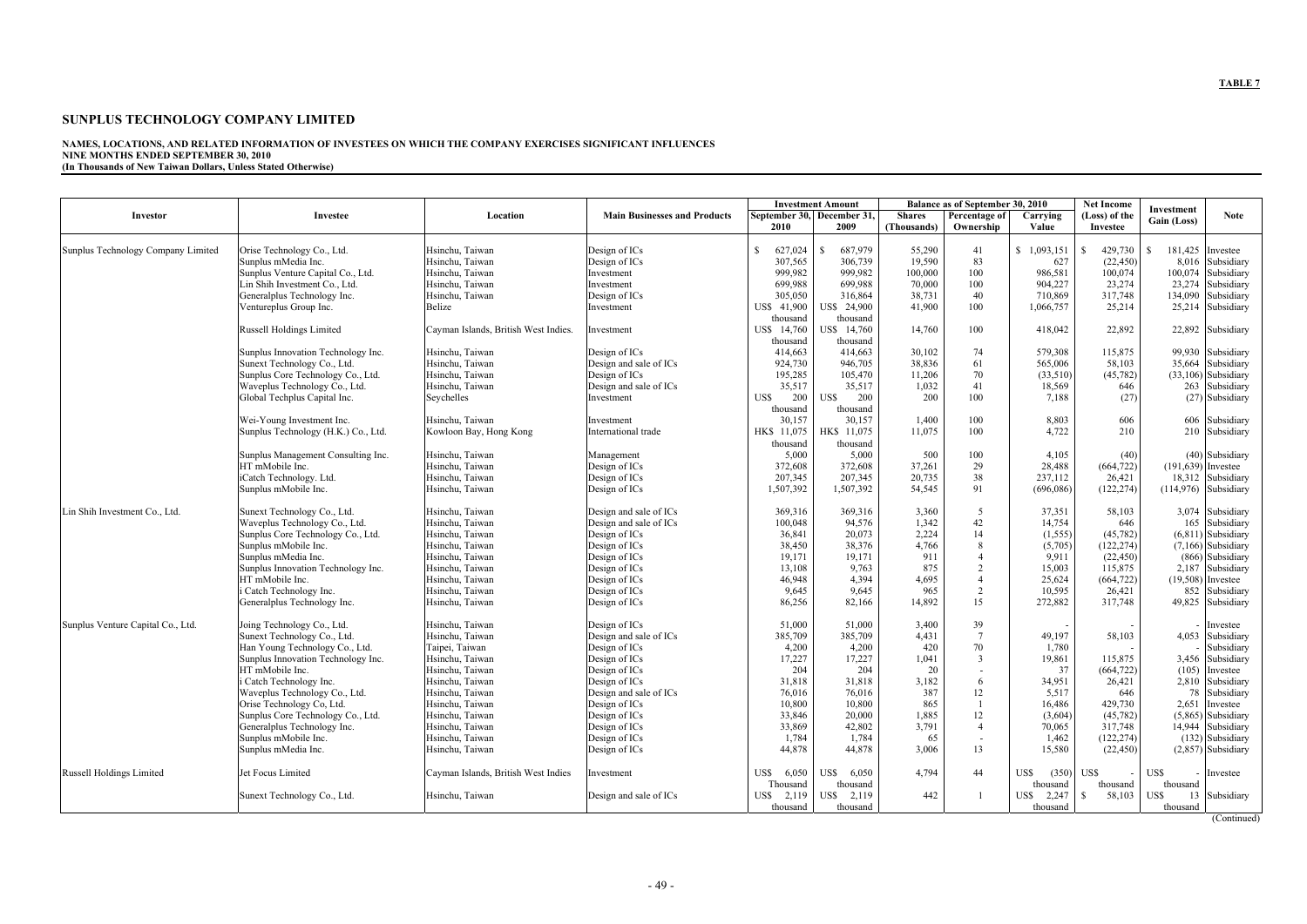|                                        |                                                                     |                                     |                                                                            | <b>Investment Amount</b>                                              |                              | Balance as of September 30, 2010           |                                     | <b>Net Income</b>                    | Investment                          |                                 |
|----------------------------------------|---------------------------------------------------------------------|-------------------------------------|----------------------------------------------------------------------------|-----------------------------------------------------------------------|------------------------------|--------------------------------------------|-------------------------------------|--------------------------------------|-------------------------------------|---------------------------------|
| Investor                               | Investee                                                            | Location                            | <b>Main Businesses and Products</b>                                        | September 30, December 31,<br>2010<br>2009                            | <b>Shares</b><br>(Thousands) | Percentage of<br>Ownership                 | Carrying<br>Value                   | (Loss) of the<br>Investee            | Gain (Loss)                         | <b>Note</b>                     |
| Global Techplus Capital Inc.           | Techplus Capital Samoa Inc.                                         | Smaoa                               | Investment                                                                 | US\$<br>US\$<br>thousand<br>thousand                                  |                              | 100                                        | US\$<br>thousand                    | US\$<br>thousand                     | US\$<br>thousand                    | Subsidiary                      |
| Wei-Young Investment Inc.              | Generalplus Technology Inc.<br>Sunext Technology Co., Ltd.          | Hsinchu, Taiwan<br>Hsinchu, Taiwan  | Design of ICs<br>Design and sale of ICs                                    | 1,800<br>350                                                          | 1,800<br>108<br>18           | $\overline{\phantom{a}}$<br>$\blacksquare$ | 1,894<br>365                        | 317,748<br>58,103                    |                                     | 363 Subsidiary<br>15 Subsidiary |
| Ventureplus Group Inc.                 | Ventureplus Mauritius Inc.                                          | Mauritius                           | Investment                                                                 | US\$ 41,900<br>US\$ 24,900<br>thousand<br>thousand                    | 41,900                       | 100                                        | US\$ 34,138<br>thousand             | 797<br>US\$<br>thousand              | 797<br>US\$<br>thousand             | Subsidiary                      |
| Ventureplus Mauritius Inc.             | Ventureplus Cayman Inc.                                             | Cayman Islands, British West Indies | Investment                                                                 | US\$ 24,900<br>US\$ 41,900<br>thousand<br>Thousand                    | 41,900                       | 100                                        | US\$ 34,142<br>thousand             | 797<br>US\$<br>thousand              | US\$<br>797<br>thousand             | Subsidiary                      |
| Ventureplus Cayman Inc.                | Sunplus Technology (Shanghai) Co., Ltd.                             | Shanghai, China                     | Manufacture and sale of ICs.                                               | US\$ 17,000<br>US\$ 17,000                                            |                              | 99                                         | US\$ 12,014                         | US\$<br>1,614<br>thousand            | US\$<br>Thousand                    | 1,596 Subsidiary                |
|                                        | Sunplus Prof-tek Technology (Shenzhen) Co., ShenZhen, China<br>Ltd. |                                     | Research, development, manufacture<br>and sale of ICs.                     | thousand<br>thousand<br>4,250<br>US\$<br>US\$<br>thousand<br>thousand | 4,250                        | 100                                        | thousand<br>US\$ 3,126<br>thousand  | US\$<br>(32)<br>thousand             | US\$<br>Thousand                    | (32) Subsidiary                 |
|                                        | SunMedia Technology Co., Ltd.                                       | Chengdu, China                      | Research, development, manufacture                                         | US\$ 20,000<br>US\$                                                   | 3,000                        | 100                                        | US\$ 18,714                         | US\$<br>(729)                        | US\$                                | (729) Subsidiary                |
|                                        | Sunplus App Technology Co., Ltd.                                    | Beijing, China                      | and sale of ICs.<br>Research, development, manufacture<br>and sale of ICs. | thousand<br>thousand<br>586<br>US\$<br>US\$<br>thousand<br>thousand   | 586                          | 80                                         | thousand<br>84<br>US\$<br>thousand  | thousand<br>US\$<br>(43)<br>thousand | Thousand<br>US\$<br>thousand        | (35) Subsidiary                 |
| Sunext Technology Co., Ltd.            | Great Sun Corp.                                                     | <b>Smaoa</b>                        | Investment                                                                 | US\$<br>750<br>US\$                                                   | 750<br>750                   | 100                                        | -\$<br>10,483                       | 6,672<br>-S                          | -S                                  | 6,672 Subsidiary                |
|                                        | Great Prosperous Corp.                                              | Mauritius                           | Investment                                                                 | thousand<br>thousand<br>US\$<br>1,500<br>US\$<br>thousand<br>thousand | 1,500<br>650                 | 100                                        | 15,109                              | (15,502)                             |                                     | $(15,502)$ Subsidiary           |
| Great Sun Corp.                        | Sunext (Mauritius) Inc.                                             | Mauritius                           | Investment                                                                 | 750<br>US\$<br>US\$<br>thousand<br>thousand                           | 750<br>750                   | 100                                        | 92<br>US\$<br>thousand              | US\$<br>thousand                     | US\$<br>thousand                    | - Subsidiary                    |
| Sunext (Mauritius) Inc.                | Sunext Technology (Shanghai) Co., Ltd.                              | Shanghai, China                     | Design of software                                                         | 750<br>US\$<br>US\$<br>thousand<br>thousand                           | 750                          | 100                                        | 92<br>US\$<br>thousand              | US\$<br>thousand                     | US\$<br>thousand                    | Subsidiary                      |
| Waveplus Technology Co., Ltd.          | Waveplus Design, Inc.                                               | U.S.A.                              | Design of WLANs                                                            | US\$<br>US\$<br>500<br>thousand<br>thousand                           | 500<br>1,000                 | 100                                        | US\$<br>thousand                    | US\$<br>thousand                     | US\$<br>thousand                    | Subsidiary                      |
| Generalplus Technology Inc.            | Generalplus International (Samoa) Inc.                              | <b>Smaoa</b>                        | Investment                                                                 | US\$<br>US\$<br>7,590<br>thousand<br>thousand                         | 5,590<br>7,590               | 100                                        | 100,677                             | 13,229                               |                                     | 13,229 Subsidiary               |
| Generalplus International (Samoa) Inc. | Generalplus (Mauritius) Inc.                                        | Mauritius                           | Investment                                                                 | 7,590<br>US\$<br>US\$<br>Thousand<br>thousand                         | 5,590<br>7,590               | 100                                        | US\$<br>3,200<br>thousand           | US\$<br>415<br>thousand              | US\$<br>thousand                    | 415 Subsidiary                  |
| Generalplus (Mauritius) Inc.           | Generalplus Technology (Shenzhen) Co., Ltd. Shenzhen, China         |                                     | After-sales service                                                        | US\$<br>7,200<br>US\$                                                 | 5,200<br>7,200               | 100                                        | 2,933<br>US\$                       | US\$<br>260                          | US\$                                | 260 Subsidiary                  |
|                                        | Genralplus Technology (Hong Kong) Co.,<br>Ltd.                      | Hong Kong                           | Sales                                                                      | thousand<br>thousand<br>390<br>US\$<br>US\$<br>thousand<br>thousand   | 390<br>390                   | 100                                        | thousand<br>287<br>US\$<br>thousand | thousand<br>US\$<br>154<br>thousand  | thousand<br>US\$<br>154<br>thousand | Subsidiary                      |
| Sunplus mMobile Inc.                   | Sunplus mMobile SAS                                                 | France                              | Design of ICs                                                              | 237<br><b>EUR</b><br><b>EUR</b>                                       | 237<br>237                   | 100                                        | 23,458                              | 10,721                               |                                     | 10,721 Subsidiary               |
|                                        | Sunplus mMobile Limited                                             | U.K.                                | Design of ICs                                                              | thousand<br>thousand<br>1,710<br>GBP<br>GBP                           | 1,710<br>1,710               | 100                                        | (374)                               |                                      |                                     | - Subsidiary                    |
|                                        | Sunplus mMobile Holding Inc.                                        | Smaoa                               | Investment                                                                 | Thousand<br>Thousand<br>US\$ 2,580<br>US\$<br>thousand<br>thousand    | 2,580<br>2,580               | 100                                        | (3)                                 |                                      |                                     | - Subsidiary                    |
| Sunplus mMobile Holding Inc.           | Bright Sunplus mMobile Inc.                                         | Mauritius                           | Research and development of<br>intellectual property rights                | US\$<br>US\$<br>2,580<br>thousand<br>thousand                         | 2,580<br>2,580               | 100                                        | US\$<br>Rhousand                    | US\$<br>thousand                     | US\$<br>thousand                    | - Subsidiary                    |

(Concluded)